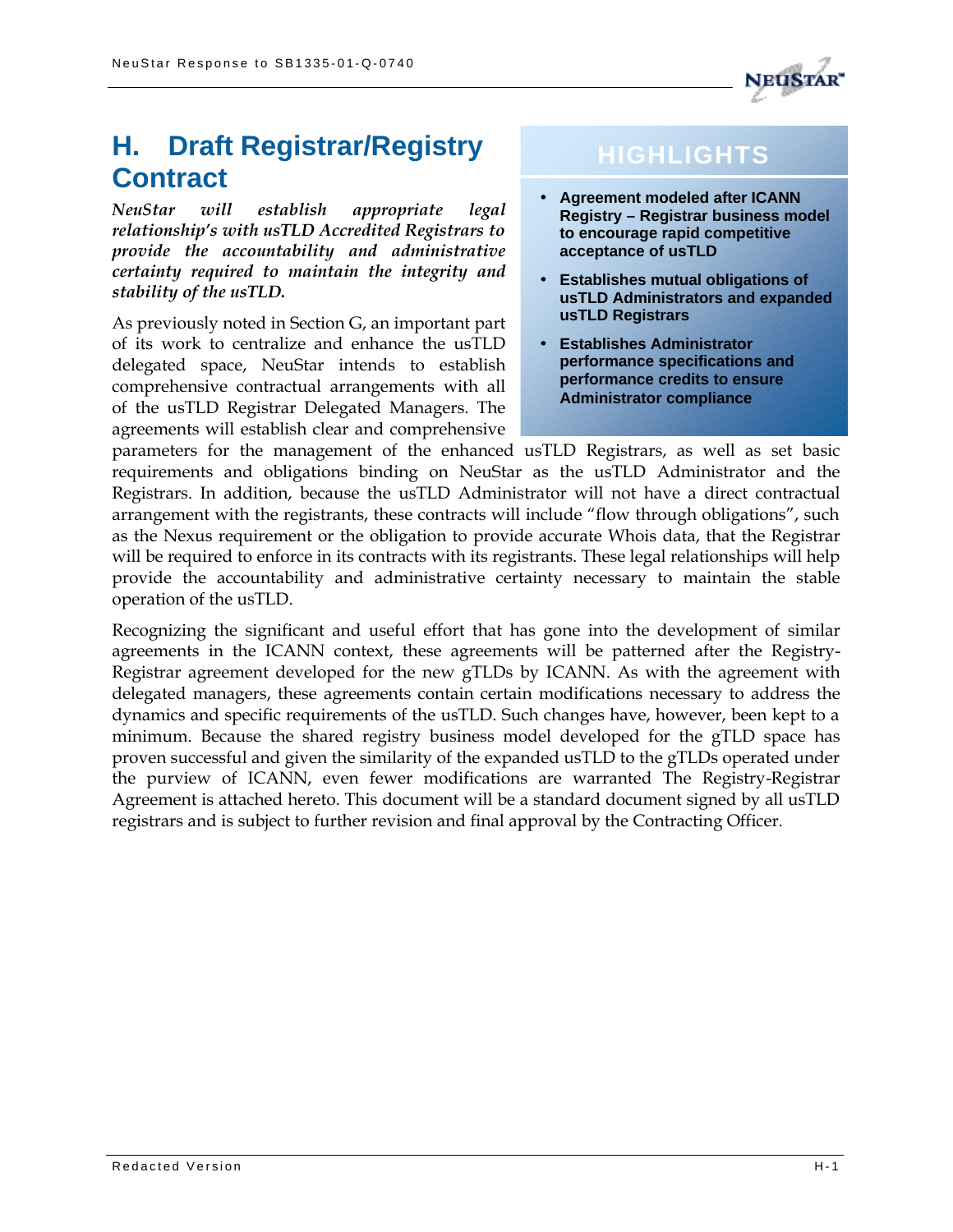### **WORKING DRAFT DATED JULY 27, 2001**

### **(EXPANDED .US SPACE)**

### **usTLD ADMINISTRATOR-REGISTRAR AGREEMENT**

This usTLD Administrator-Registrar Agreement is made and effective as of \_\_\_\_\_\_\_\_\_\_, 200\_\_\_, by and between NeuStar, Inc., a Delaware corporation, with its principal place of business located at 1120 Vermont Avenue, Suite 400, Washington, D.C. 20005 ("usTLD Administrator"), and [Registrar's name], a [jurisdiction and type of organization], with its principal place of business located at [Registrar's location] ("Registrar").

**WHEREAS**, usTLD Administrator has been appointed to be the administrator of the usTLD by the U.S. Department of Commerce, National Institute of Standards and Technology to operate a shared registration system, TLD nameservers, and other equipment for the ".us" top-level domain;

**WHEREAS**, multiple registrars will provide Internet domain name registration services within the .us top-level domain pursuant to usTLD Administrator-Registrar Agreements substantially similar to this Agreement;

**WHEREAS**, Registrar wishes to act as a registrar for domain names within the .us top-level domain.

**NOW, THEREFORE**, for and in consideration of the mutual promises, benefits and covenants contained herein and for other good and valuable consideration, the receipt, adequacy and sufficiency of which are hereby acknowledged, usTLD Administrator and Registrar, intending to be legally bound, hereby agree as follows:

### **1. DEFINITIONS**

- 1.1. "Agreement" means this usTLD Administrator-Registrar Agreement between usTLD Administrator and Registrar, as such may be amended from time to time in the future.
- 1.2. The "APIs" are the application program interfaces by which Registrar may interact, through the XRP, with the usTLD System.
- 1.3. "Confidential Information" means all information and materials, including, without limitation, computer software, data, information, databases, protocols, reference implementation and documentation, and functional and interface specifications provided by one party to this Agreement (the "Disclosing Party") to the other party (the "Receiving Party") and marked or otherwise identified as "confidential", provided that if a communication is oral, the Disclosing Party will notify the Receiving Party in writing within fifteen (15) days of the disclosure of the confidential nature of such information.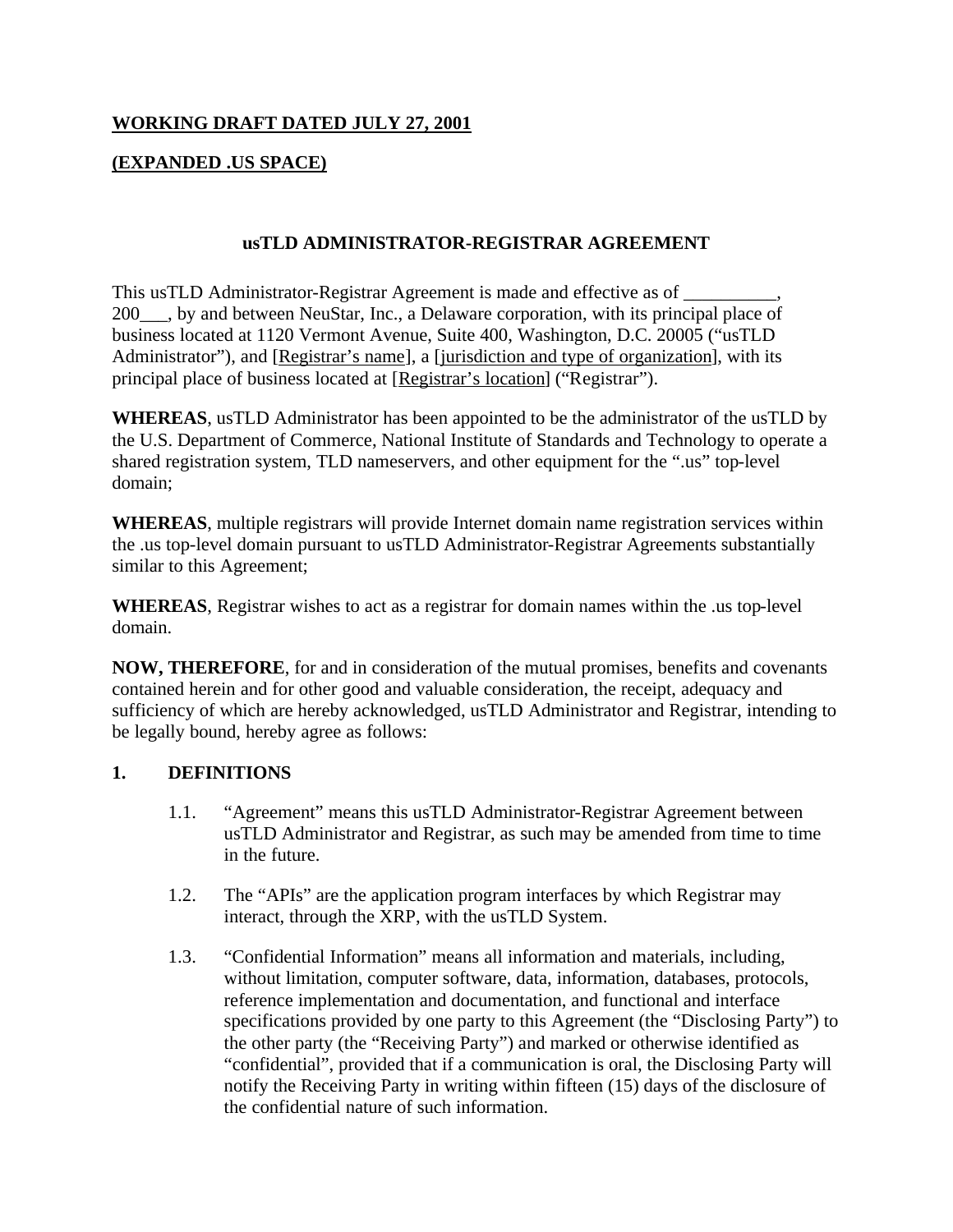- 1.4. "DNS" means the Internet domain name system.
- 1.5. The "Effective Date" shall be the date first set forth above.
- 1.6. "NIST" means the U.S. Department of Commerce, National Institute of Standards and Technology (or any successor agency or governmental unit charged with ultimate responsibility for the country code top-level domain name for the United States).
- 1.7. "Personal Data" refers to data about any identified or identifiable natural person.
- 1.8. "Registered Name" refers to a domain name within the domain of the usTLD, about which usTLD Administrator or an affiliate engaged in providing usTLD Services maintains data in a usTLD Database, arranges for such maintenance, or derives revenue from such maintenance.
- 1.9. "Registrant" means the holder of a Registered Name.
- 1.10. The word "Registrar" when appearing with an initial capital letter, refers to [Registrar Name], a party to this Agreement.
- 1.11. The word "registrar" when appearing without an initial capital letter, refers to an entity that contracts with Registrants and with the usTLD Administrator to provide domain name registration services and collects registration data about the Registrants and submits registration information for entry in the usTLD Database and is party to an Accreditation Agreement with usTLD Administrator.
- 1.12. "Registrar Services" means services provided by a registrar in connection with the usTLD under this Agreement, and includes contracting with Registrants, collecting registration data about the Registrants, and submitting registration information for entry in the usTLD Database.
- 1.13. The "Registrar Tool Kit" shall mean the Tool Kit set forth in Exhibit A.
- 1.14. "Term" means the term of this Agreement, as set forth in Subsection 8.1.
- 1.15. A "TLD" means a top-level domain of the DNS.
- 1.16. In order to have to required "U.S. Nexus", a Registrant must be: (a) a natural person (i) who is a citizen or permanent resident of the United States of America or any of its possessions or territories, or (ii) whose primary place of domicile is in the United States of America or any of its possessions, or (b) an entity or organization that is (i) incorporated within one of the fifty (50) U.S. states, the District of Columbia, or any of the United States possessions or territories or (ii) organized or otherwise constituted under the laws of a state of the United States of America, the District of Columbia or any of its possessions or territories, or (c) an entity or organization (including a federal, state, or local government of the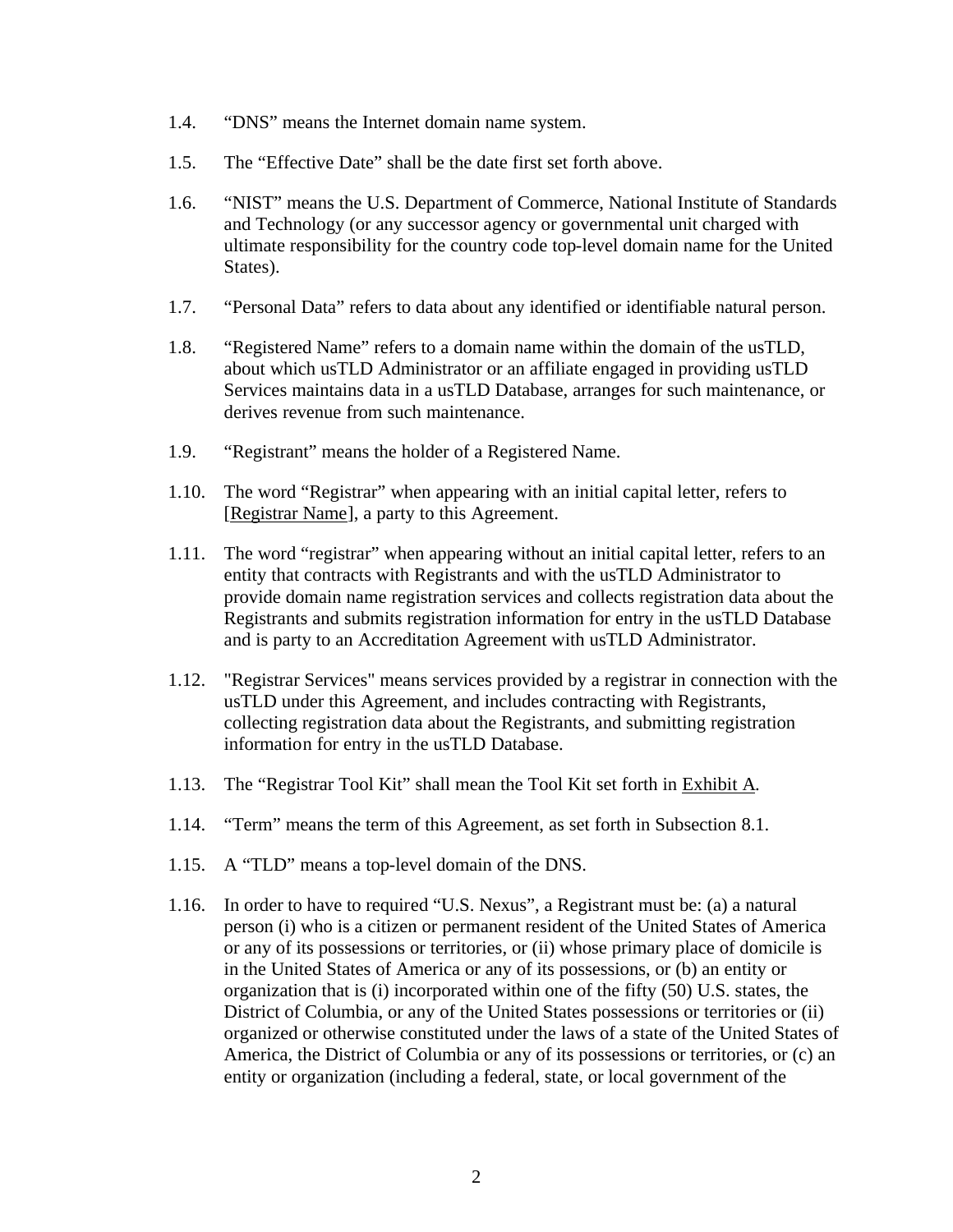United States, or a political subdivision thereof) that has a bona fide presence in the United States. "usTLD" means the .us TLD.

- 1.17. . "usTLD Agreement" means the usTLD Agreement between usTLD Administrator and NIST dated [date of usTLD Agreement] for the administration and operation of the usTLD.
- 1.18. "usTLD Database" means a database comprised of data about one or more DNS domain names within the domain of the usTLD that is used to generate either DNS resource records that are published authoritatively or responses to domainname availability lookup requests or Whois queries, for some or all of those names.
- 1.19. "usTLD Policy Council" shall mean the United States Policy Advisory Council established by the usTLD Administrator under the usTLD Agreement
- 1.20. "usTLD Services" means services provided as an integral part of the operation of the usTLD.
- 1.21. The "usTLD System" means the registry system operated by usTLD Administrator for Registered Names in the usTLD.
- 1.22. "XRP" means the extensible registry-registrar protocol used by the usTLD System.

Other terms used in this Agreement as defined terms shall have the meanings ascribed to them in the context in which they are defined.

### **2. OBLIGATIONS OF USTLD ADMINISTRATOR**

- 2.1. **Access to usTLD System.** Throughout the Term of this Agreement, usTLD Administrator shall provide Registrar with access as a registrar to the usTLD System. Nothing in this Agreement entitles Registrar to enforce any agreement between usTLD Administrator and NIST, and Registrar shall not be deemed to be a third-party beneficiary under the usTLD Agreement.
- 2.2. **Maintenance of Registrations Sponsored by Registrar.** Subject to the provisions of this Agreement, and requirements under the usTLD Agreement, usTLD Administrator shall maintain the registrations of Registered Names sponsored by Registrar in the usTLD System so long as Registrar has paid the Fees required by Subsection 4.1 below and this Agreement remains in effect.

### 2.3. **Provision of Tool Kits; Limited License.**

2.3.1. Registrar Tool Kit. No later than five (5) business days after the Effective Date, usTLD Administrator shall provide to Registrar a copy of the Registrar Tool Kit, which shall provide sufficient technical specifications to permit registrar interface with the usTLD System and employ its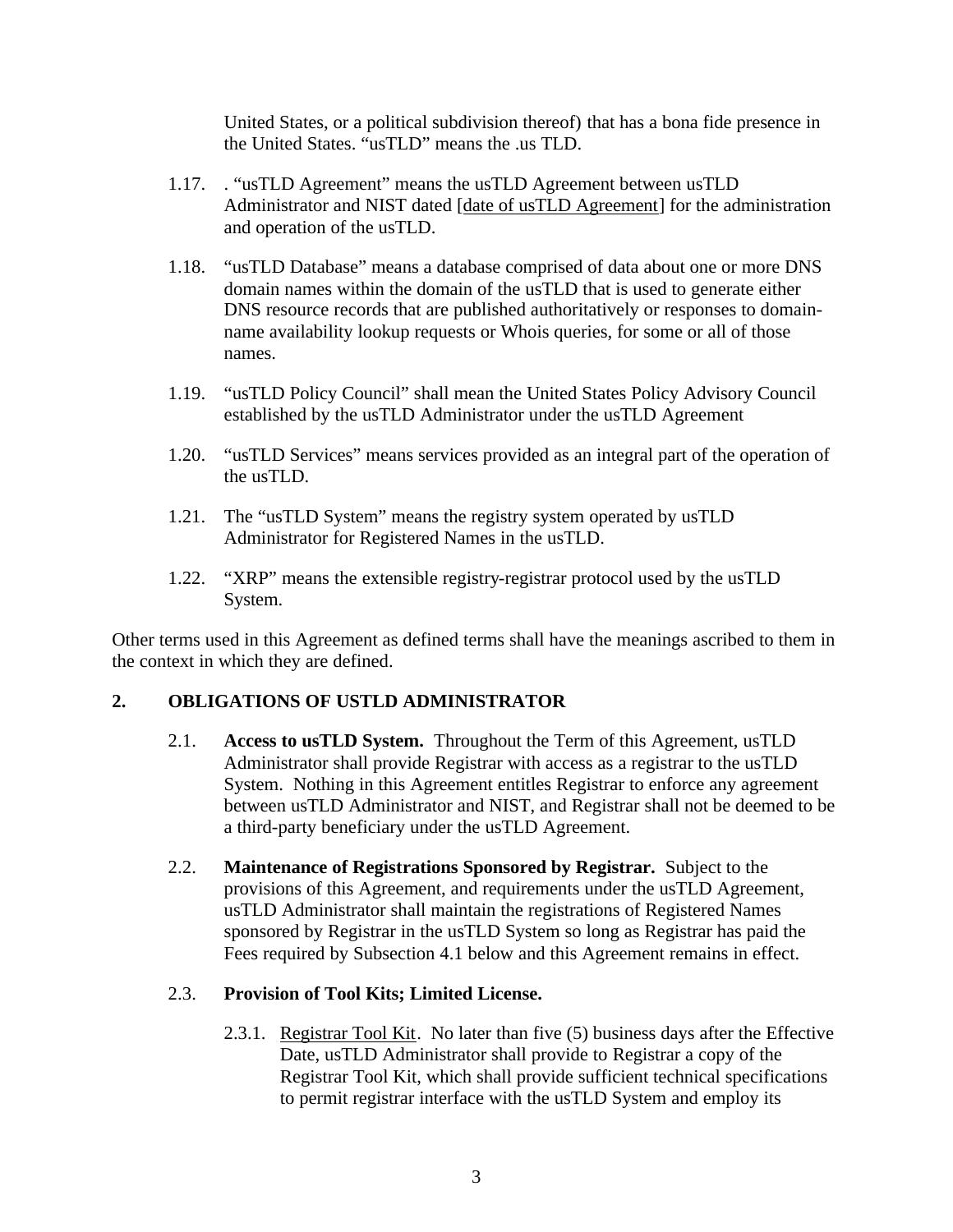features that are available to Registrars, provided that, if the Effective Date occurs prior to the date that usTLD Administrator has made the usTLD Tool Kit available to .us registrars generally ("Availability Date"), usTLD Administrator shall provide to Registrar a copy of the usTLD Tool Kit, no later than five (5) business days after the Availability Date. Subject to the terms and conditions of this Agreement, UsTLD Administrator hereby grants Registrar and Registrar accepts a non-exclusive, nontransferable, worldwide limited license to use for the Term and purposes of this Agreement, all components owned by or licensed to UsTLD Administrator in and to the RRP, APIs, any reference client software and any other intellectual property included in the Registrar Tool Kit, as well as updates and redesigns thereof, to provide domain name registration services in the usTLD only and for no other purpose.

- 2.3.2. Limited License. Subject to the terms and conditions of this Agreement, including without limitation Registrar's timely payment of all Fees, usTLD Administrator hereby grants Registrar and Registrar accepts a nonexclusive, non-transferable, worldwide limited license to use for the Term and purposes of this Agreement the XRP, APIs and any reference client software included in the Registrar Tool Kits, as well as any updates and redesigns thereof, for providing domain name Registrar Services in the usTLD only and for no other purpose.
- 2.4. **Changes to usTLD System.** usTLD Administrator may in its discretion from time to time make modifications to the XRP, APIs, or other software or materials licensed hereunder that will modify, revise or augment the features of the usTLD System. usTLD Administrator will use commercially reasonable efforts to provide Registrar with at least ninety (90) days notice prior to the implementation of any material changes to the XRP, APIs or software licensed hereunder. usTLD Administrator shall have no obligation under this Agreement to update, modify, maintain, or repair any XRP, APIs, or other software materials (or any updates or redesigns thereto) licensed under this Agreement to Registrar.
- 2.5. **Engineering and Customer Service Support; Performance Specifications.** usTLD Administrator shall provide Registrar with engineering and customer service support as set forth in Exhibit B.
- 2.6. **Handling of Personal Data.** usTLD Administrator shall notify Registrar of the purposes for which Personal Data submitted to usTLD Administrator by Registrar is collected, the intended recipients (or categories of recipients) of such Personal Data, and the mechanism for access to and correction of such Personal Data. usTLD Administrator shall take commercially reasonable steps to protect Personal Data from loss, misuse, unauthorized disclosure, alteration or destruction.
- 2.7. **NIST/usTLD Administrator Requirements.** usTLD Administrator's obligations hereunder are subject to modification at any time as the result of NIST-mandated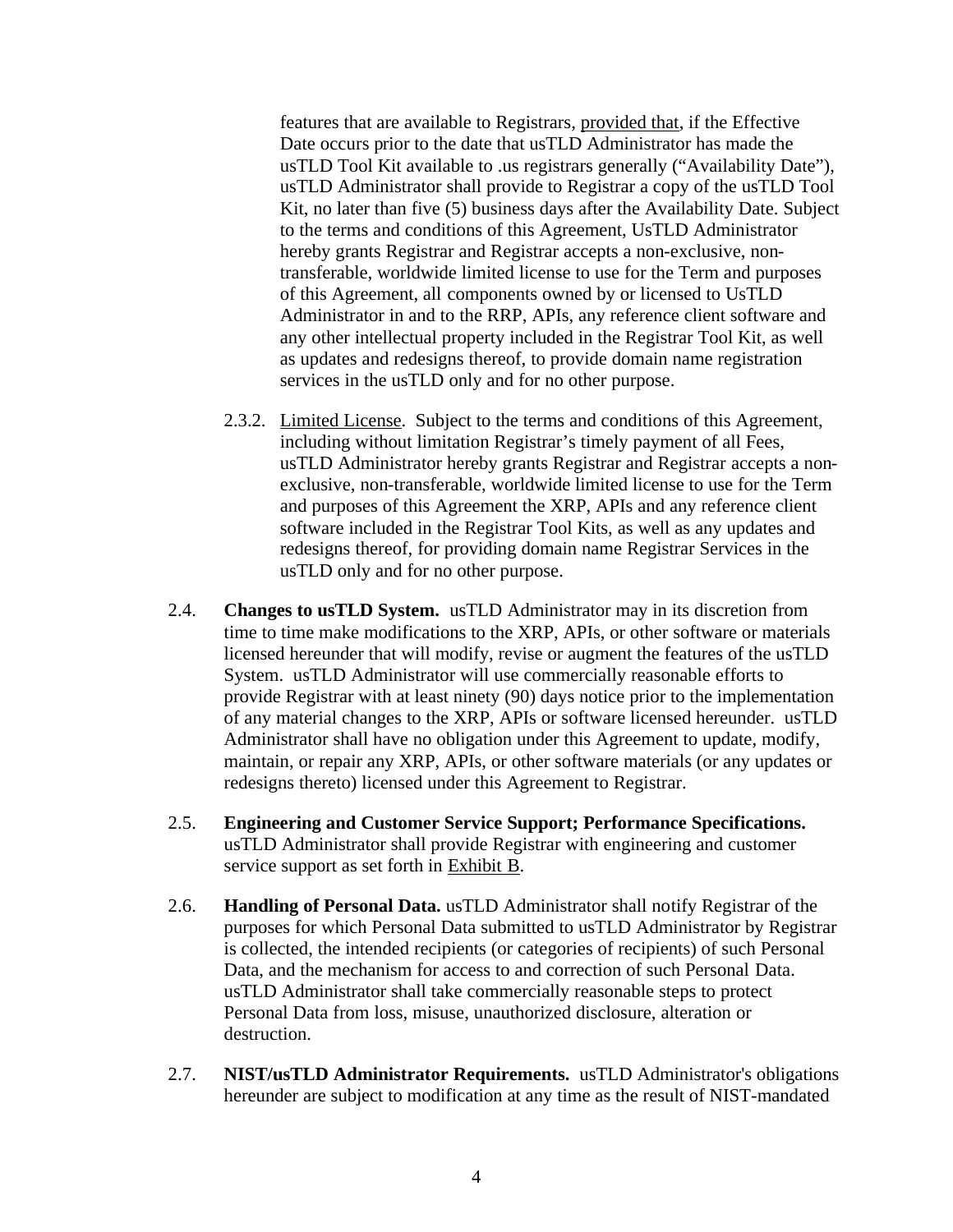requirements and NeuStar policies developed by usTLD Administrator through its United States Policy Advisory Council ("usTLD Policy Council") from time to time. Notwithstanding anything in this Agreement to the contrary, Registrar shall comply with any such NIST requirements or the usTLD Policy Council (the Council) policies in accordance with the stated timelines.

### **3. OBLIGATIONS OF REGISTRAR**

- 3.1. **Accredited Registrar.** On or prior to the Effective Date of this Agreement, Registrar shall enter into an accreditation agreement with usTLD Administrator ("Accreditation Agreement"), the form of which is attached hereto as Exhibit C, and during the Term of this Agreement, Registrar shall maintain in full force and effect its accreditation by usTLD Administrator as a registrar for the usTLD.
- 3.2. **Registrar Responsibility for Customer Support; Participation in Marketing Campaigns/Community Outreach Programs.** As provided for in the Accreditation Agreement, Registrar shall provide (i) support to accept and process orders for Registered Names from proposed Registrants and (ii) customer service (including domain name record support) and billing and technical support to Registrants. In addition, Registrar will use commercially reasonable efforts to market, either directly or through authorized re-sellers, Registered Names to potential Registrants and to solicit such potential customers to register for Registered Names, and Registrar will cooperate with usTLD Administrator in marketing campaigns or community outreach programs that usTLD Administrator may commence from time to time.
- 3.3. **Registrar's Registration Agreement; U.S. Nexus Requirements.** At all times during the Term of this Agreement while it is sponsoring the registration of any Registered Name within the usTLD System, Registrar shall have in effect an electronic or paper registration agreement with each Registrant (a "Registration Agreement"). Registrar shall, if so requested by usTLD Administrator from time to time, promptly furnish to usTLD Administrator a copy of each general form of Registration Agreement it uses with Registrants. Registrar shall include in each Registration Agreement those terms specifically required by this Agreement and the Accreditation Agreement and other terms that are consistent with Registrar's obligations to usTLD Administrator under this Agreement and the Accreditation Agreement and that will ensure ongoing compliance with both such agreements. Without limiting the foregoing, the Registration Agreement shall require each Registrant to certify, under penalty of perjury, that it has, and shall continue to have, a bona fide U.S. Nexus in order to qualify to register and maintain its use of a Registered Name.
- 3.4. **Indemnification Required of Registrants.** In its Registration Agreement with each Registrant, Registrar shall require such Registrant to indemnify, defend and hold harmless usTLD Administrator, and its directors, officers, employees, representatives, agents, affiliates, and stockholders from and against any and all claims, suits, actions, other proceedings, damages, liabilities, costs and expenses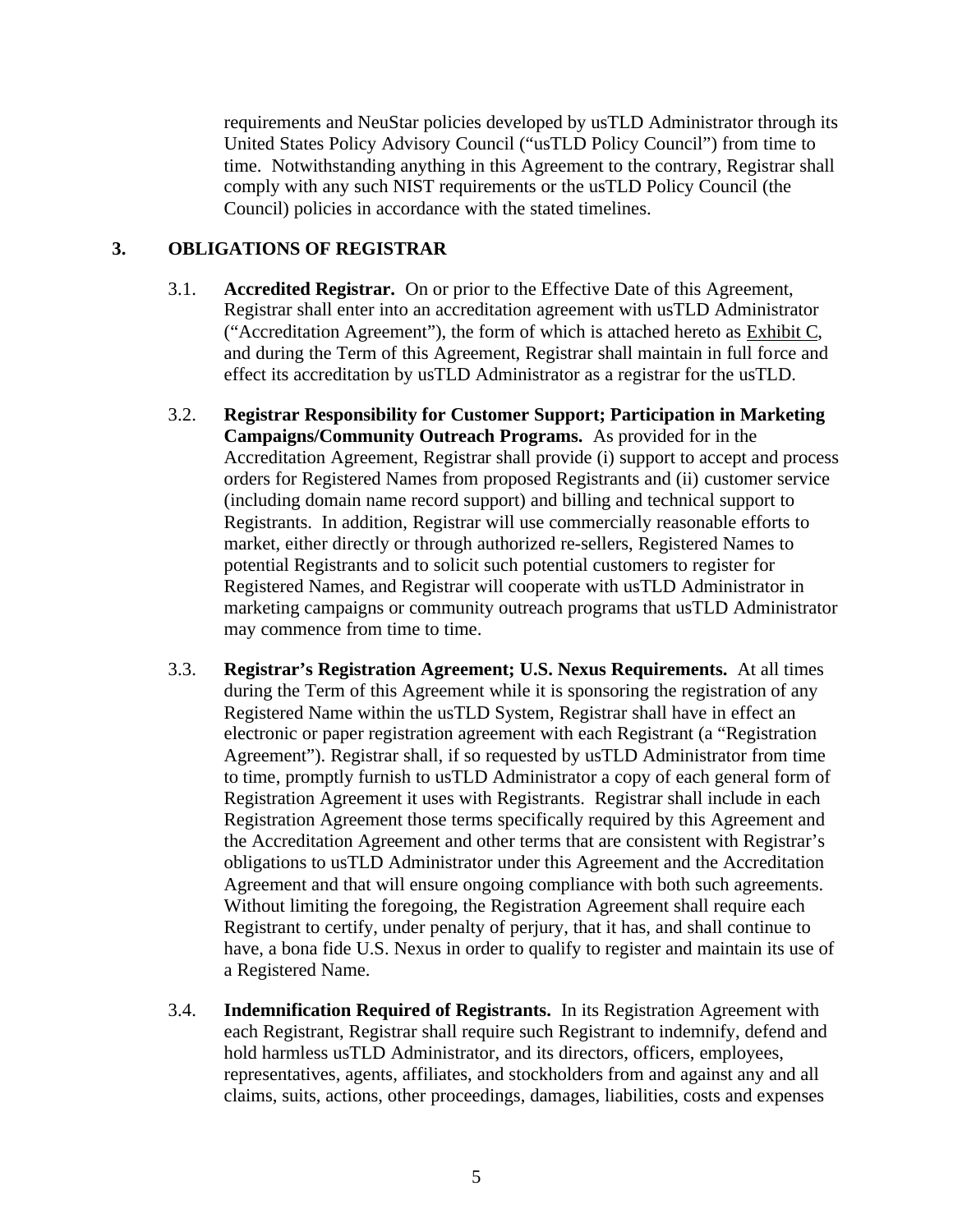of any kind, including without limitation reasonable legal fees and expenses, arising out of or relating to the Registrant's (i) domain name registration and (ii) use of any Registered Name. Each Registration Agreement shall further require that this indemnification obligation survive the termination or expiration of the Registration Agreement.

- 3.5. **Data Submission Requirements.** As part of its registration and sponsorship of Registered Names in the usTLD, Registrar shall submit complete data (and update such data) as required by technical specifications of the usTLD System that are made available to Registrar from time to time and the Accreditation Agreement. Registrar hereby grants usTLD Administrator a non-exclusive, non-transferable, limited license to such data for propagation of and the provision of authorized access to the TLD zone files and as otherwise required in usTLD Administrator's operation of the usTLD.
- 3.6. **Security.** Registrar agrees to develop and employ in its domain name registration business all necessary technology and restrictions to ensure that its connection to the usTLD System is secure. All data exchanged between Registrar's system and the usTLD System shall be protected to avoid unintended disclosure of information.Registrar agrees to employ the necessary measures to prevent its access to the usTLD System granted hereunder from being used to (1) allow, enable, or otherwise support, the transmission by e-mail, telephone, or facsimile of mass unsolicited, commercial advertising or solicitations to entities other than its own existing customers; or (2) enable high volume, automated, electronic processes that send queries or data to the systems of usTLD Administrator, any other registry operated under an agreement with usTLD Administrator, or any other registrar, except as reasonably necessary to register domain names or modify existing registrations in compliance with this Agreement. In addition, usTLD Administrator may from time to time require other reasonable security provisions to ensure that the usTLD System is secure, and Registrar will comply with all such provisions.
- 3.7. **Resolution of Technical Problems.** Registrar agrees to employ necessary employees, contractors, or agents with sufficient technical training and experience to respond to and fix all technical problems concerning the use of the XRP and the APIs in conjunction with Registrar's systems. Registrar agrees that in the event of significant degradation of the usTLD System or other emergency, usTLD Administrator may, in its sole discretion, temporarily suspend access to the usTLD System. Such temporary suspensions shall be applied in a non-arbitrary manner and shall apply fairly to any registrar similarly situated, including any affiliates of usTLD Administrator that serve as registrars.
- 3.8. **Time of Entry of Domain Name Registration.** Registrar agrees that in the event of any dispute concerning the time of the entry of a domain name registration into the usTLD Database, the time shown in the usTLD System records shall control.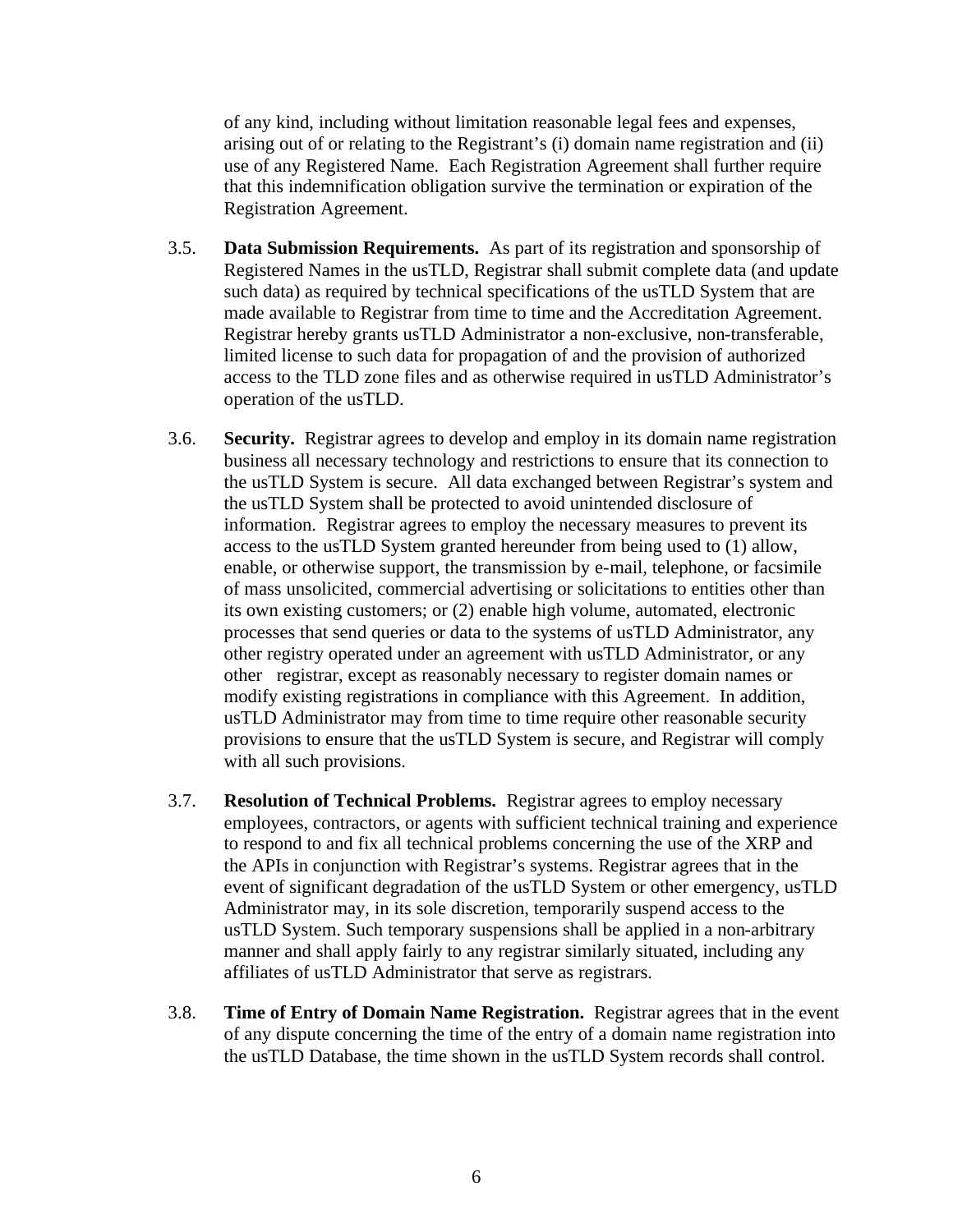- 3.9. **Change in Registrar Sponsoring Domain Name.** Registrar may assume sponsorship of a Registrant's existing domain name registration from another registrar by following the policy set forth in Exhibit D. When transferring sponsorship of a Registered Name to or from another registrar, Registrar shall comply with the requirements of Exhibit D.
- 3.10. **Compliance with Terms and Conditions.** Registrar shall comply with, and shall include in each Registration Agreement all of the following:
	- 3.10.1. Any NIST standards, policies, procedures, and practices for which usTLD Administrator has monitoring responsibility in accordance with the usTLD Agreement or other arrangement with NIST and/or ICANN, including without limitation ICANN policies pertaining to open county code TLDs (unless otherwise provided in the usTLD Agreement); and
	- 3.10.2. Operational standards, policies, procedures, and practices for the usTLD as set forth in the usTLD Agreement and as established from time to time by usTLD Administrator and/or the Council in a non-arbitrary manner and applicable to all registrars generally, and consistent with NIST's standards, policies, procedures, and practices. Among usTLD Administrator's current operational standards, policies, procedures, and practices are those set forth in Exhibit E. Additional or revised usTLD Administrator operational standards, policies, procedures, and practices for the usTLD shall be effective upon thirty (30) days notice by usTLD Administrator to Registrar.
- 3.11. **Restrictions on Registered Names; Compliance with Law.** In addition to complying with NIST, policies, procedures, and practices limiting domain names that may be registered, Registrar agrees to comply with applicable statutes and regulations limiting the domain names that may be registered. Further, Registrar shall abide by applicable laws and governmental regulations.
- 3.12 **Resellers.** Registrar may, in its discretion from time to time, designate one or more resellers that will be permitted to provide Registrar Services consistent with those permitted of Registrar under this Agreement. Registrar shall enter into a written agreement with each of its re-sellers (a "Reseller Agreement"), which will ensure compliance with this Agreement and the Accreditation Agreement and include sufficient terms and conditions to obligate each re-seller to abide by all terms and conditions and all Registrar obligations set forth in this Agreement (provided that re-sellers will *not* be entitled to appoint their own resellers) and the Accreditation Agreement. Registrar shall be primarily liable for all acts or omissions of its resellers, and usTLD Administrator's obligations under this Agreement and the Accreditation Agreement shall not be increased due to Registrar's appointment of re-sellers. Promptly following the end of each calendar year during the Term of this Agreement (but in no event later than January 30), Registrar shall provide to usTLD Administrator a complete written list of all of its current resellers. Further, in its Reseller Agreement with each re-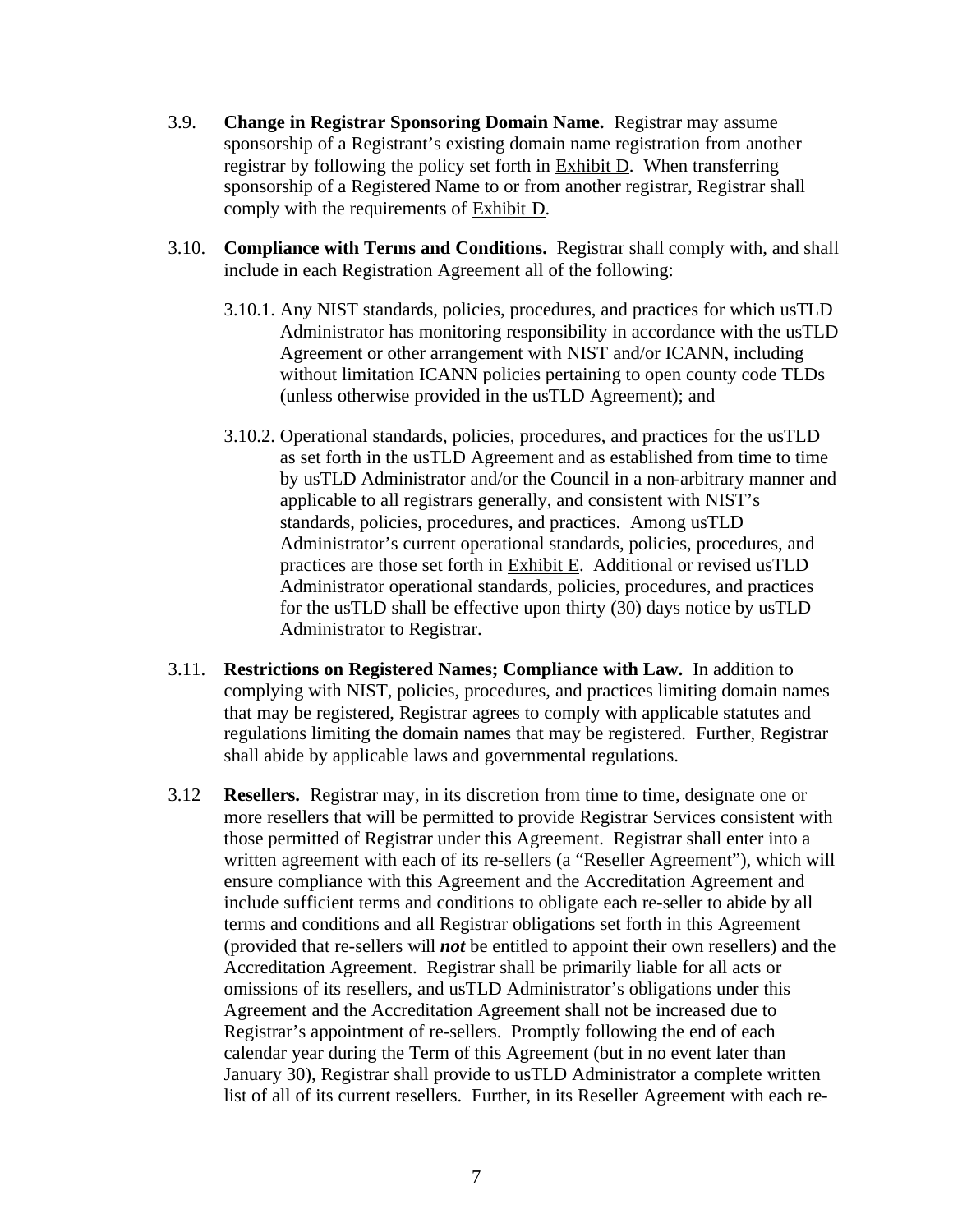seller, Registrar shall require such reseller to indemnify, defend and hold harmless usTLD Administrator, and its directors, officers, employees, representatives, agents, affiliates, and stockholders from and against any and all claims, damages, liabilities, costs and expenses of any kind, including without limitation reasonable legal fees and expenses, arising out of or relating to any activities of such subregistrar. Each such Reseller Agreement shall further require that this indemnification obligation survive the termination or expiration of that agreement.

### **4. FEES**

- 4.1. **Amount of usTLD Administrator Fees.** Registrar agrees to pay usTLD Administrator the fees set forth in Exhibit F for initial and renewal registrations and other services provided by usTLD Administrator to Registrar (collectively, "Fees"). usTLD Administrator reserves the right to revise the Fees prospectively upon thirty (30) days notice to Registrar, provided that such adjustments are consistent with the usTLD Agreement.
- 4.2. **Payment of usTLD Administrator Fees.** In advance of incurring Fees, Registrar shall establish a letter of credit, deposit account, or other credit facility accepted by usTLD Administrator, which acceptance will not be unreasonably withheld so long as payment is assured. All Fees are due immediately upon receipt of applications for initial and renewal registrations, or upon provision of other services provided by usTLD Administrator to Registrar. Payment shall be made via debit or draw down of the deposit account, letter of credit or other credit facility. usTLD Administrator shall provide monthly invoices to the Registrar.
- 4.3. **Non-Payment of Fees.** In the event Registrar has insufficient funds deposited or available through the letter of credit or credit facility with usTLD Administrator or otherwise fails to pay Fees when due, usTLD Administrator may do any or all of the following: (a) stop accepting new initial or renewal registrations from Registrar; (b) delete the domain names associated with any negative balance incurred from the usTLD Database; and (c) pursue any other remedy permitted under this Agreement or at law or in equity.

### **5. CONFIDENTIALITY AND INTELLECTUAL PROPERTY**

- 5.1. **Use of Confidential Information.** During the Term of this Agreement, a Disclosing Party may be required (or elect) to disclose Confidential Information to the Receiving Party. Each party's use and disclosure of the Confidential Information shall be subject to the following terms and conditions:
	- 5.1.1. The Receiving Party shall treat as strictly confidential, and use all reasonable efforts to preserve the secrecy and confidentiality of, all Confidential Information, including implementing reasonable physical security measures and operating procedures.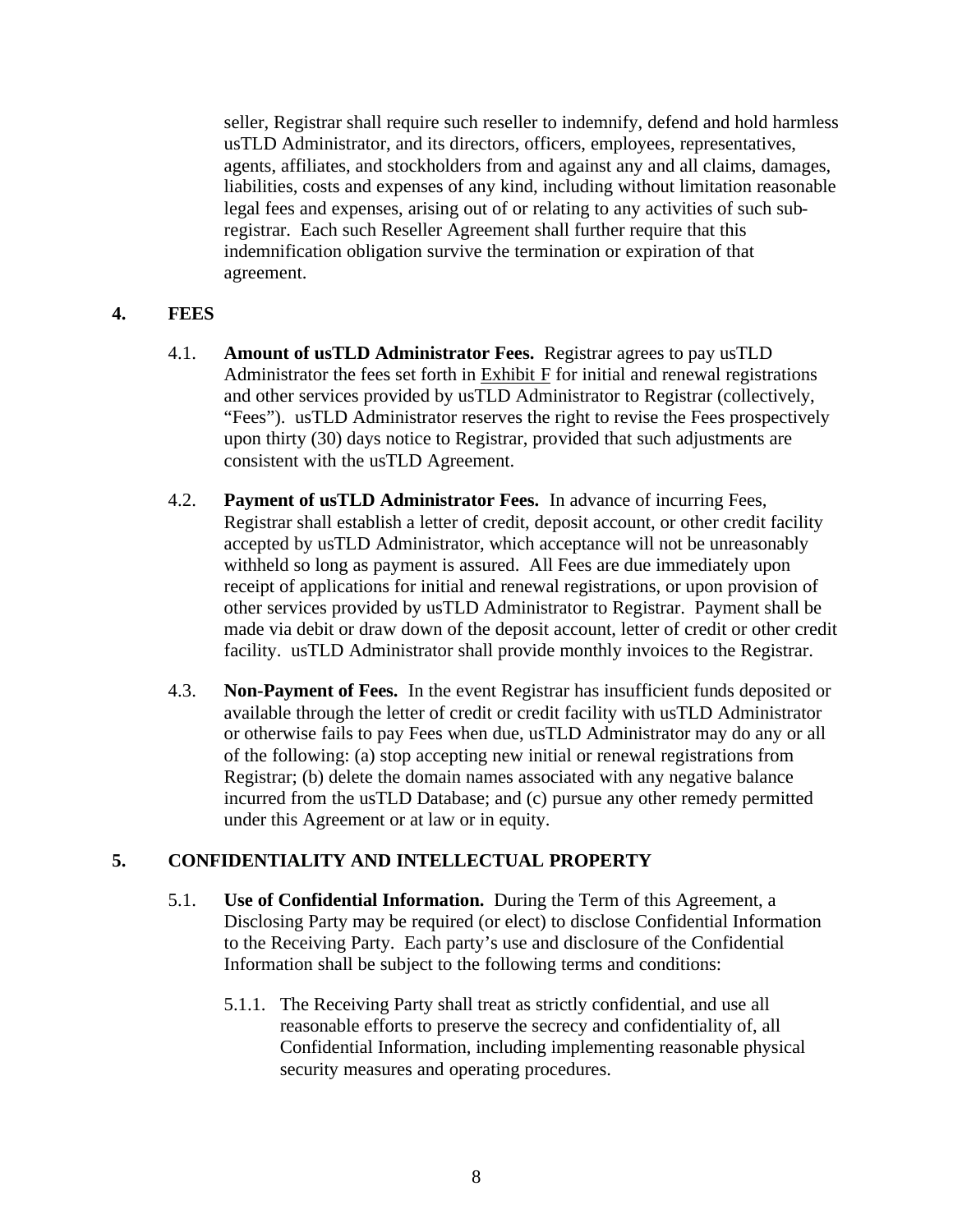- 5.1.2. The Receiving Party agrees that it will use any Confidential Information solely for the purpose of exercising its rights or performing its obligations under this Agreement and for no other purposes whatsoever.
- 5.1.3. The Receiving Party shall make no disclosures whatsoever of any Confidential Information of the Disclosing Party to others; provided, however, that if the Receiving Party is a corporation, partnership, or other organization, disclosure is permitted to the Receiving Party's officers, employees, contractors and agents who have a demonstrable need to know such Confidential Information, provided the Receiving Party shall advise such personnel of the confidential nature of the Confidential Information and of the procedures required to maintain the confidentiality thereof, and shall require them to acknowledge in writing that they have read, understand, and agree to be individually bound by the confidentiality terms of this Agreement.
- 5.1.4. The Receiving Party shall not modify or remove any confidentiality legends and/or copyright notices appearing on any Confidential Information.
- 5.1.5. The Receiving Party agrees not to prepare, or claim any rights to, any derivative works based on the Confidential Information.
- 5.1.6. Notwithstanding the foregoing, this Subsection 5.1 imposes no obligation upon the parties with respect to information that (a) is disclosed to a third party with the Disclosing Party's prior written approval; or (b) is or has entered the public domain through no fault of the Receiving Party; or (c) is known by the Receiving Party prior to the time of disclosure (as shown by documentary records to that effect); or (d) is independently developed by the Receiving Party without use of, or reference to, the Confidential Information; or (e) is made generally available by the Disclosing Party without restriction on disclosure; or (f) Receiving Party receives in good faith from a third party who is not, directly or indirectly, under an obligation of confidentiality to Disclosing Party with respect to same.
- 5.1.7. In the event the Receiving Party is required by law, regulation or court order to disclose any Confidential Information, Receiving Party will promptly notify Disclosing Party in writing prior to making any such disclosure in order to facilitate Disclosing Party seeking a protective order or other appropriate remedy from the proper authority, at the Disclosing Party's expense. Receiving Party agrees to cooperate with Disclosing Party in seeking such order or other remedy. Receiving Party further agrees that if Disclosing Party is not successful in precluding the requesting legal body from requiring the disclosure of the Confidential Information, it will furnish only that portion of the Confidential Information which is legally required.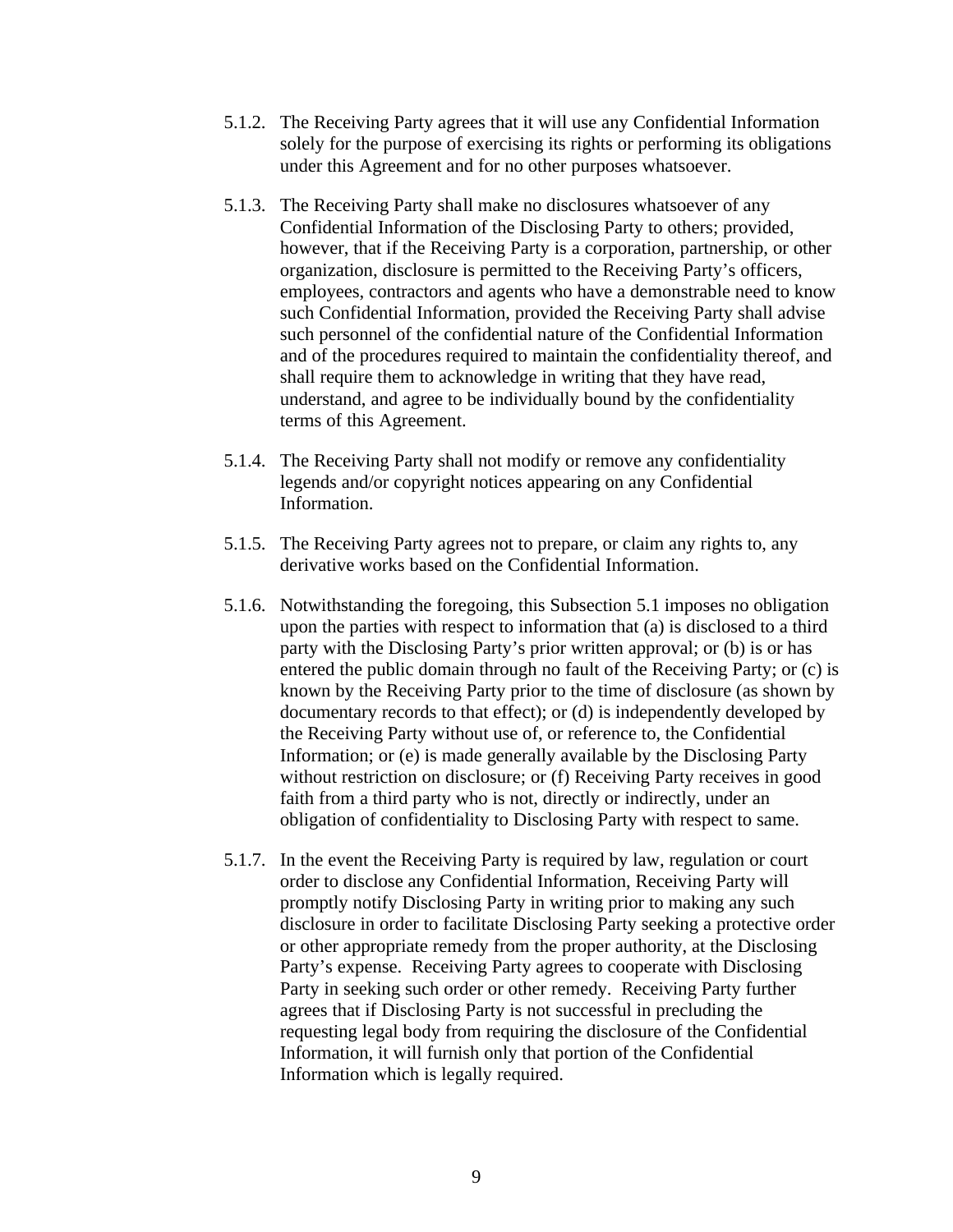5.1.8. The Receiving Party's duties under this Subsection 5.1 shall expire five (5) years after the expiration or termination of this Agreement, or earlier upon written agreement of the parties.

### 5.2. **Intellectual Property.**

- 5.2.1. Each party will continue to independently own its intellectual property, including all patents, patent applications, copyrights, trademarks, trade names, service marks, know-how, trade secrets, data, proprietary processes, software, and all other forms of intellectual property, and nothing in this agreement shall confer any ownership right whatsoever to one party in the intellectual property of the other party. In addition, usTLD Administrator, or its suppliers and/or licensees, as the case may be,shall own all right, title and interest in and to the XRP, API's, Registrar Tool Kits, and any software incorporated into the usTLD System, or any component of any of the foregoing, as well as all intellectual property appurtenant thereto.
- 5.2.2. Subject only to the limited licenses set forth in Subsections 2.3.2, 3.5, and 5.1.2 above, no commercial use rights or any licenses of any kind under or to any patent, patent application, copyright, trademark, trade name, service mark, know-how, trade secret, data, proprietary process, software or any other intellectual proprietary rights of any kind are granted by one party to the other party by this Agreement, or by virtue of any disclosure of any Confidential Information to a Receiving Party under this Agreement.

# **6. INDEMNITIES AND LIMITATION OF LIABILITY**

6.1. **Indemnification.** Registrar, at its own expense and within thirty (30) days after presentation of a demand by usTLD Administrator under this Section, will indemnify, defend and hold harmless usTLD Administrator and its directors, officers, employees, representatives, agents, affiliates, and stockholders (along with usTLD Administrator, each an "Indemnified Person"), against any claim, suit, action, other proceeding of any kind (a "Claim") brought against that Indemnified Person based on, arising from, or relating in any way to: (i) any product or service of Registrar; (ii) any agreement, including Registrar's dispute policy, with any Registrant or re-seller; or (iii) Registrar's domain name registration business, including, but not limited to, Registrar's advertising, domain name application process, systems and other processes, fees charged, billing practices and customer service, or any other business conducted by Registrar; provided, however, that in any such case: (a) usTLD Administrator or any other Indemnified Person provides Registrar with reasonable prior notice of any such Claim, and (b) upon Registrar's written request, usTLD Administrator or any other Indemnified Person will provide to Registrar all available information and assistance reasonably necessary for Registrar to defend such Claim; provided further that Registrar reimburses usTLD Administrator and such other Indemnified Persons for their actual and reasonable costs incurred in connection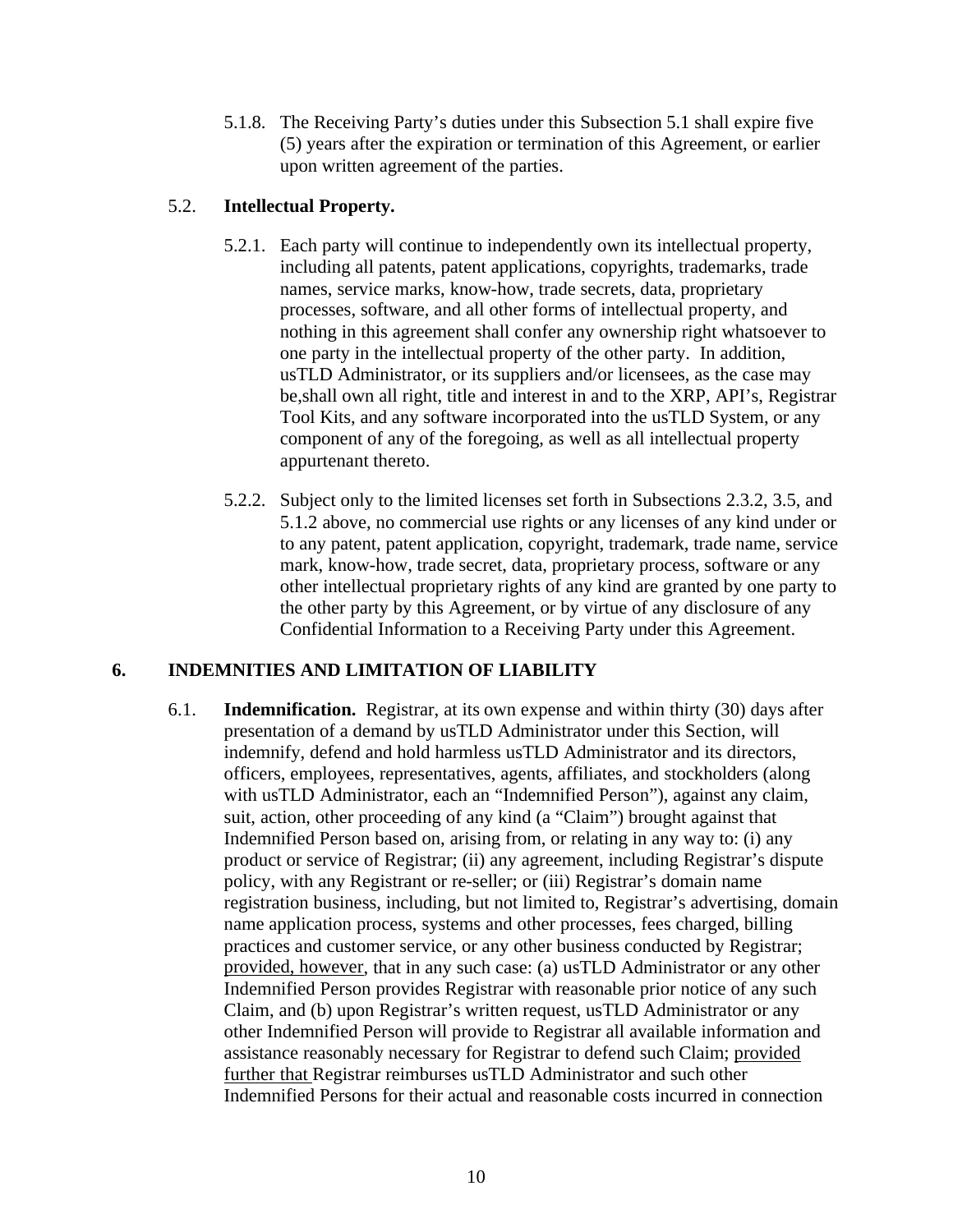with providing such information and assistance. Registrar will not enter into any settlement or compromise of any such indemnifiable Claim with respect to a particular Indemnified Person without the prior written consent of such Indemnified Person, which consent shall not be unreasonably withheld. Registrar will pay any and all costs, damages, liabilities, and expenses, including, but not limited to, reasonable attorneys' fees and costs awarded against or otherwise incurred by usTLD Administrator and other Indemnified Persons in connection with or arising from any such indemnifiable Claim.

- 6.2. **Limitation of Liability.** EXCEPT WITH RESPECT TO REGISTRAR'S INDEMNIFICATION OBLIGATIONS SET FORTH IN ELSEWHERE IN THIS AGREEMENT, IN NO EVENT SHALL EITHER PARTY BE LIABLE FOR ANY SPECIAL, INDIRECT, INCIDENTAL, PUNITIVE, EXEMPLARY OR CONSEQUENTIAL DAMAGES FOR ANY VIOLATIONS OF, OR CAUSES OF ACTION RELATING TO OR ARISING FROM, THIS AGREEMENT, EVEN IF SUCH PARTY HAS BEEN INFORMED OF THE POSSIBILITY OF SUCH DAMAGES.
- 6.3 **Performance Credits.** In the event usTLD Administrator fails to meet the performance specifications set forth in Appendix G of this Agreement, usTLD Administrator shall provide a credit to Registrar in an amount equal to its proportionate share of applicable performance credits set forth in Exhibit H of this Agreement. Such performance credits shall constitute the sole and exclusive remedy available to Registrar with regard to usTLD Administrator's failure to meet the performance specifications.

### **7. DISPUTE RESOLUTION**

7.1. **Dispute Resolution; Governing Law.** Any and all disputes of any nature arising under or in connection with this Agreement, including requests for specific performance, shall be resolved through binding arbitration conducted as provided in this Section pursuant to the rules of the American Arbitration Association ("AAA"). The arbitration shall be conducted in the English language and shall occur in the District of Columbia, Washington, D.C., USA. There shall be three (3) arbitrators: each party shall choose one arbitrator, who together will select a third; if the two arbitrators are not able to agree on a third arbitrator within fifteen (15) calendar days of the designation of the second arbitrator, the AAA shall choose the third. The parties shall bear the costs of the arbitration in equal shares, subject to the right of the arbitrators to reallocate the costs in their award as provided in the AAA rules. The parties shall bear their own attorneys' fees in connection with the arbitration, and the arbitrators may not reallocate the attorneys' fees in conjunction with their award. The arbitrators shall render their decision within ninety (90) calendar days of the selection of the third arbitrator. Any litigation brought to enforce an arbitration award shall be brought in a Commonwealth or federal court in the Eastern District of the Commonwealth of Virginia, USA; however, the parties shall also have the right to enforce a judgment of such a court in any court of competent jurisdiction. For the purpose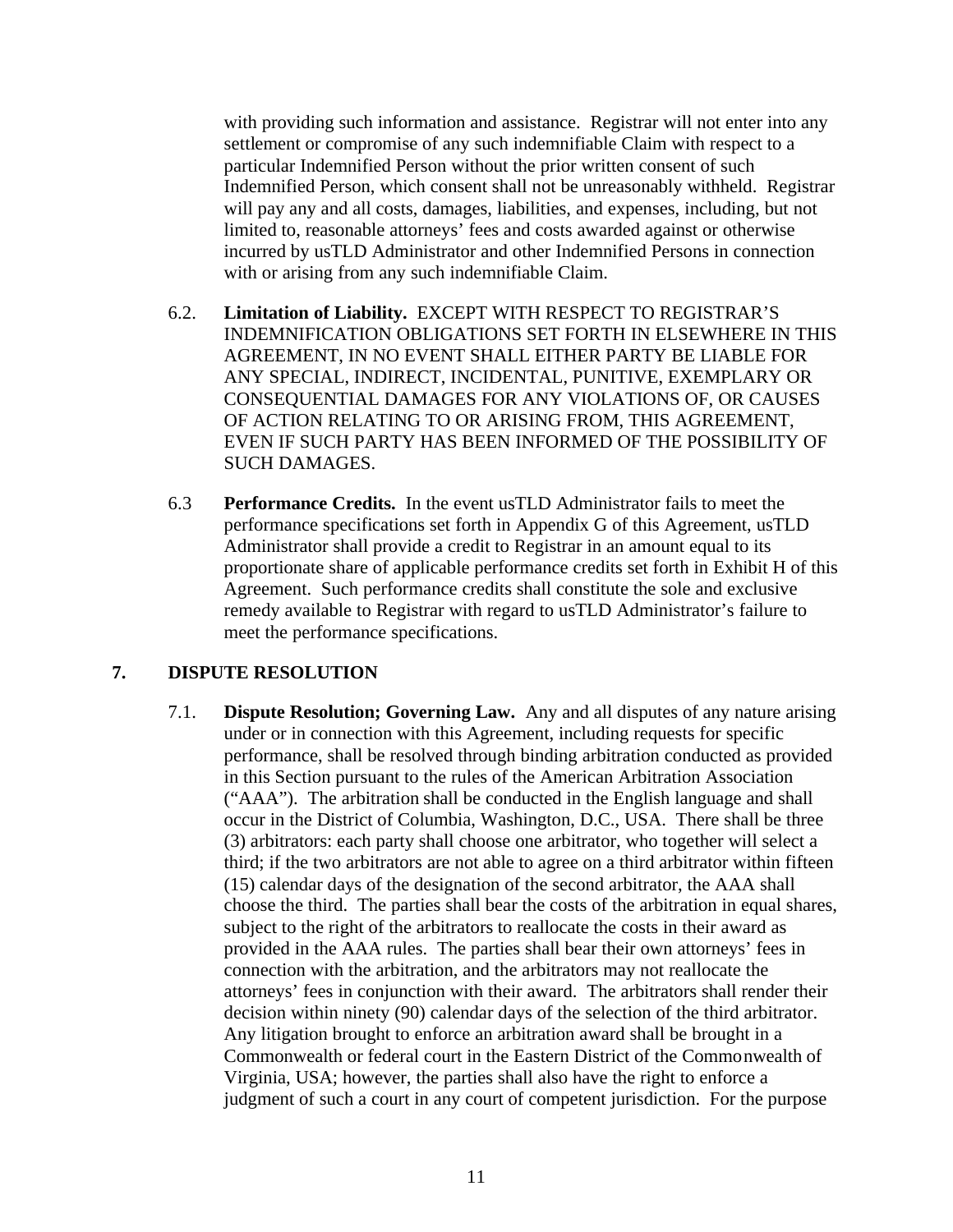of aiding the arbitration and/or preserving the rights of a party during the pendency of an arbitration, each party shall have the right to seek temporary or preliminary injunctive relief from the arbitration panel or any court of competent jurisdiction located in the Eastern District of the Commonwealth of Virginia, USA, which shall not be a waiver of this arbitration agreement. This Agreement shall be construed in accordance with and governed by the laws of the Commonwealth of Virginia (without regard to any rules or principles of conflicts of law that might look to any jurisdiction outside Virginia).

### **8. TERM AND TERMINATION**

- 8.1. **Term of the Agreement; Revisions.** The Term of this Agreement shall commence on the Effective Date and, unless earlier terminated in accordance with the provisions of this Agreement, shall expire on the last expiration of the usTLD Agreement. In the event that revisions to usTLD Administrator's approved form of usTLD Administrator-Registrar Agreement (such as this one) are approved or adopted by NIST from time to time, Registrar will either execute an amendment substituting the revised agreement in place of this Agreement or, at its option exercised within thirty (30) days after receiving notice of such amendment, terminate this Agreement immediately by giving written notice to usTLD Administrator. In the event that usTLD Administrator does not receive such executed amendment or notice of termination from Registrar within such thirty (30) day period, Registrar shall be deemed to have accepted the provisions of such revised usTLD Administrator-Registrar Agreement, and as such, shall be bound by all the terms and conditions of such revised usTLD Administrator-Registrar Agreement. usTLD Administrator will use commercially reasonable efforts to post such revised form of usTLD Administrator-Registrar Agreement on its US website at least thirty (30) days prior to its effective date.
- 8.2. **Termination.** This Agreement may be terminated as follows:
	- 8.2.1. Termination For Cause. In the event that either party materially breaches any of its obligations under this Agreement and such breach is not substantially cured within thirty (30) calendar days after written notice thereof is given by the other party, then the non-breaching party may, by giving written notice thereof to the other party, terminate this Agreement as of the date specified in such notice of termination.
	- 8.2.2. Termination at Option of Registrar. Registrar may terminate this Agreement at any time by giving usTLD Administrator thirty (30) days written notice of termination.
	- 8.2.3. Termination Upon Loss of Registrar's Accreditation. This Agreement shall immediately terminate in the event Registrar's accreditation by usTLD Administrator is terminated or expires without renewal.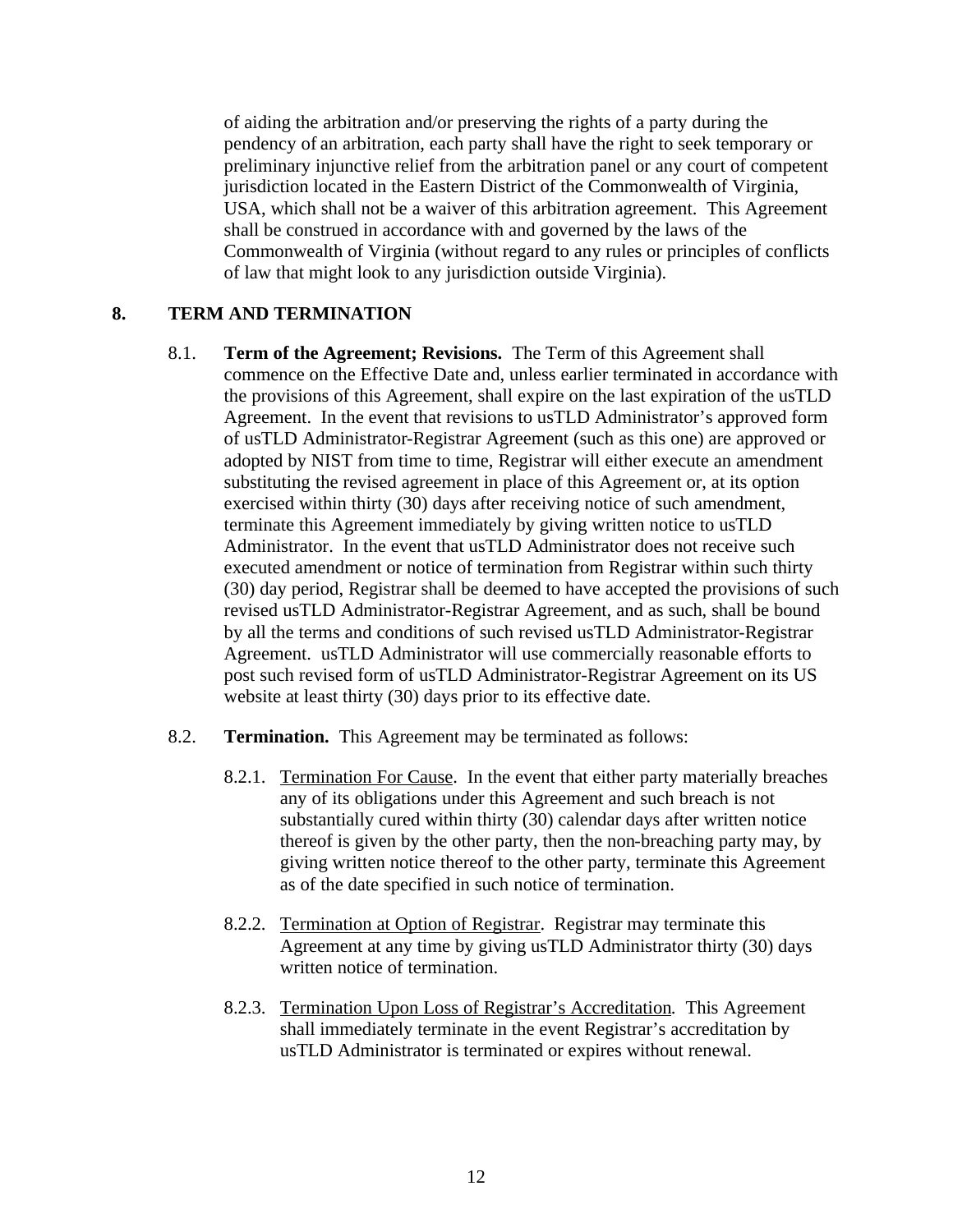- 8.2.4. Termination in the Event of Termination of usTLD Agreement. This Agreement shall immediately terminate in the event the usTLD Agreement is terminated or expires without entry of a subsequent usTLD Agreement with NIST and this Agreement is not assigned under Subsection 9.1.1 below.
- 8.2.5. Termination in the Event of Insolvency or Bankruptcy. This Agreement will automatically and immediately terminate if the Registrar is adjudged insolvent or bankrupt, or if proceedings are instituted by or against Registrar seeking relief, reorganization or arrangement under any laws relating to insolvency or bankruptcy, or seeking any assignment for the benefit of creditors, or seeking the appointment of a receiver, liquidator or trustee of Registrar's property or assets or the liquidation, dissolution or winding up of Registrar's business.
- 8.3. **Effect of Termination.** Upon the expiration or termination of this Agreement for any reason:
	- 8.3.1. usTLD Administrator will complete the registration of all domain names processed by Registrar prior to the effective date of such expiration or termination, provided that all Registrar's payments to usTLD Administrator for Fees are current and timely.
	- 8.3.2. Registrar shall immediately transfer its sponsorship of Registered Names to another registrar in compliance with any procedures established or approved by usTLD Administrator.
	- 8.3.3. All Confidential Information in the possession of the Receiving Party shall be immediately returned to the Disclosing Party.
	- 8.3.4. All Fees and any other amounts owing to usTLD Administrator shall become immediately due and payable.
- 8.4. **Survival.** In the event of termination of this Agreement, the following shall survive: (i) Subsections 2.6, 3.5, 5.1, 5.2, 6.1, 6.2, 7.1, 8.3.3, 8.3.4, 8.4, 9.2, 9.3.3, 9.5, 9.6, 9.8, 9.9, 9.10, 9.11 and 9.13 and (ii) the indemnification obligations of (a) Registrants under Subsection 3.4 and (b) resellers under Subsection 3.12. Neither party shall be liable to the other for damages of any sort resulting solely from terminating this Agreement in accordance with its terms.

### **9. MISCELLANEOUS**

### 9.1. **Assignments.**

9.1.1. Assignment to Successor usTLD Administrator. In the event the usTLD Agreement is terminated (and such termination is deemed final under the usTLD Agreement) or expires without entry by usTLD Administrator and NIST of a subsequent registry agreement, usTLD Administrator's rights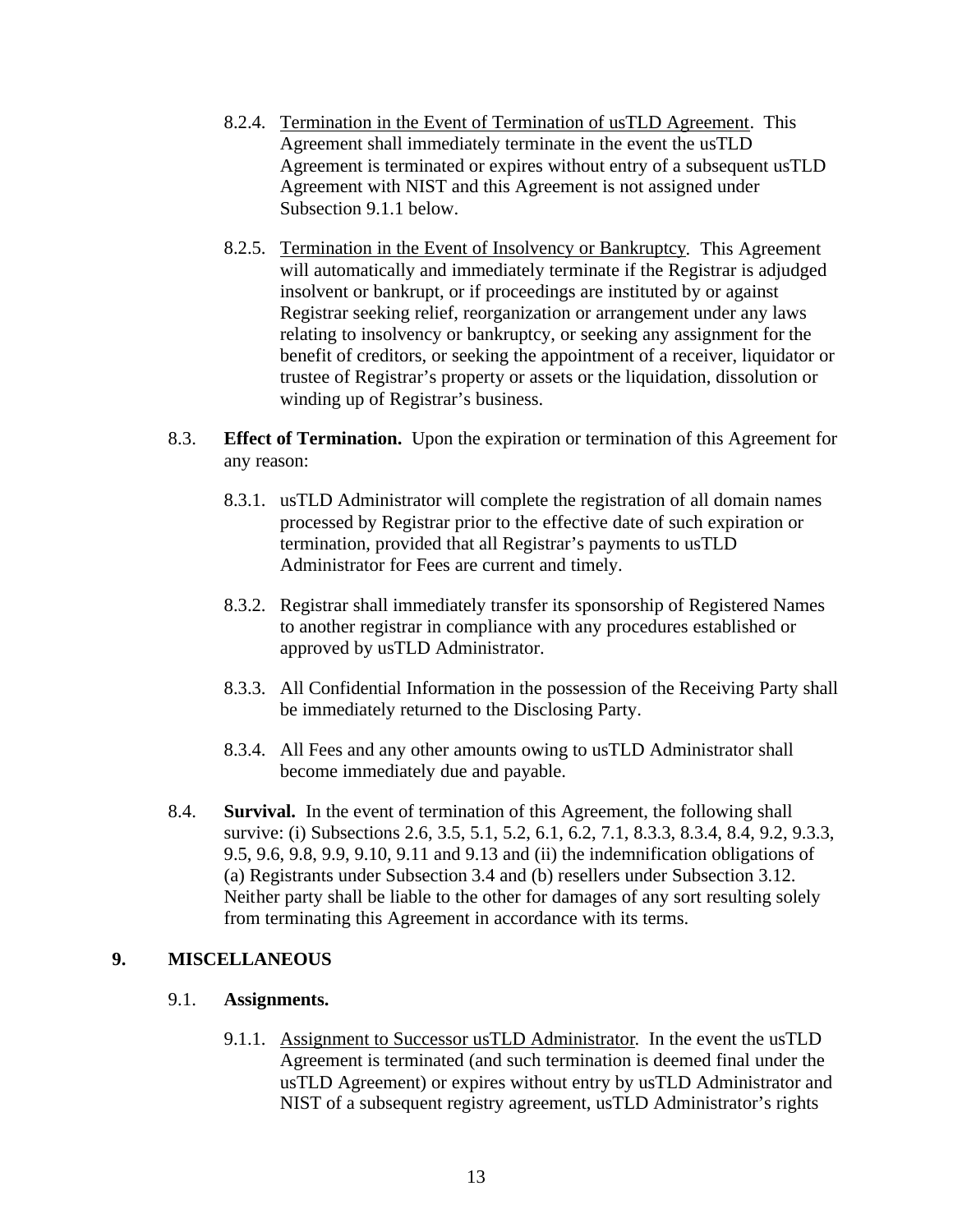under this Agreement may be assigned to a entity with a subsequent registry agreement covering the usTLD upon NIST's giving Registrar written notice within sixty (60) days of the termination or expiration, provided that the subsequent usTLD Administrator assumes all or substantially all of the duties of usTLD Administrator under this Agreement.

- 9.1.2. Assignment in Connection with Assignment of usTLD Agreement with NIST. In the event that the usTLD Agreement for the usTLD is validly assigned, usTLD Administrator's rights under this Agreement shall be automatically assigned to the assignee of the usTLD Agreement, provided that the assignee assumes all or substantially all of the duties of usTLD Administrator under this Agreement.
- 9.1.3. Other Assignments. Except as otherwise expressly provided in this Agreement, the provisions of this Agreement shall inure to the benefit of and be binding upon, the successors and permitted assigns of the parties. Neither party shall assign or transfer its rights or obligations under this Agreement without the prior written consent of the other party, which shall not be unreasonably withheld; provided, however, that usTLD Administrator shall have the right to assign all its rights and delegate all its duties under this Agreement to an affiliated organization without such consent.
- 9.2. **Notices.** Any notice or other communication required or permitted to be delivered to any party under this Agreement shall be in writing and shall be deemed properly delivered, given and received when delivered by hand, by registered mail (return receipt requested), by courier or express delivery service, by e-mail (against of receipt of confirmation of delivery) or by telecopier (against receipt of answerback confirming delivery) during business hours to the address or telecopier number, or e-mail address set forth beneath the name of such party below or when delivery as described above is refused by the intended recipient, unless such party has given a notice of a change of address in writing pursuant to the foregoing. Notwithstanding the foregoing, notice shall be deemed properly given from usTLD Administrator to Registrar at such time as usTLD Administrator posts any notice, update, modification or other information on its U.S. website, so long as such notice, update, modification or other information is intended for all registrars generally (e.g., NIST-mandated revisions to the form usTLD Administrator-Registrar Agreement).

If to Registrar:

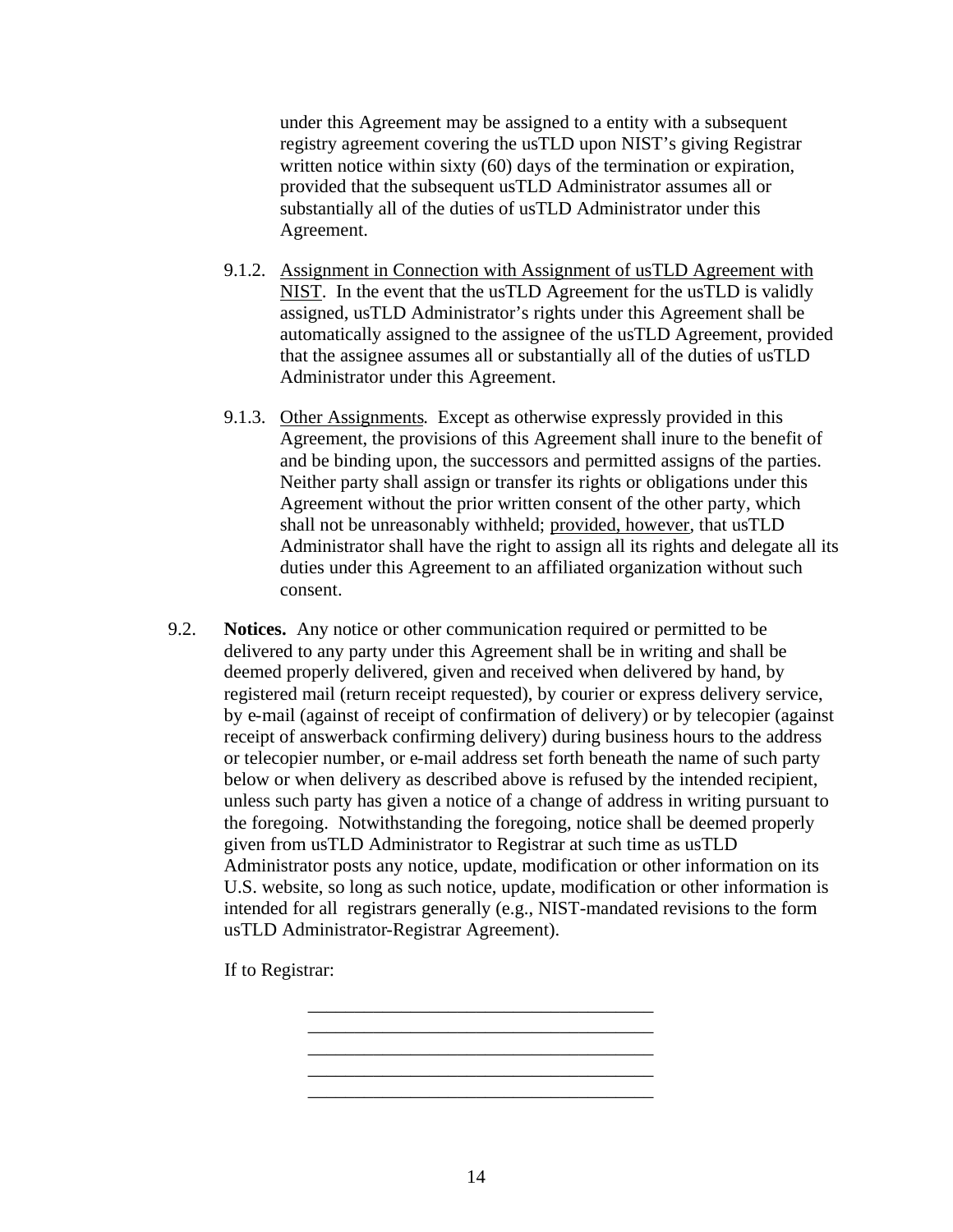with copy to:

If to usTLD Administrator:

NeuStar, Inc. 1120 Vermont Avenue, N.W. Suite 400 Washington, D.C. 20005 Attn: VP of Policy and Industry Relations phone:\_\_\_\_\_\_\_\_\_\_\_\_\_\_\_\_\_\_\_  $\text{fax:}$ 

\_\_\_\_\_\_\_\_\_\_\_\_\_\_\_\_\_\_\_\_\_\_\_\_\_\_\_\_\_\_\_\_\_\_\_\_\_

\_\_\_\_\_\_\_\_\_\_\_\_\_\_\_\_\_\_\_\_\_\_\_\_\_\_\_\_\_\_\_\_\_\_\_\_\_

with a copy to:

NeuStar, Inc. 1120 Vermont Avenue, N.W. Suite 400 Washington, D.C. 20005 Attn: General Counsel phone: fax:  $\frac{1}{2}$ 

#### 9.3. **Representations and Warranties.**

- 9.3.1. Registrar. Registrar represents and warrants that: (1) it is an organization (e.g., corporation, partnership, limited liability company, government agency) duly formed, validly existing and in good standing under the laws of the \_\_\_\_\_\_\_\_\_\_\_\_\_, (2) it has all requisite power and authority to execute, deliver and perform its obligations under this Agreement (3) it is, and during the Term of this Agreement will continue to be, accredited by usTLD Administrator, (4) the execution, performance and delivery of this Agreement has been duly authorized by Registrar, (5) no further approval, authorization or consent of any governmental or regulatory authority is required to be obtained or made by Registrar in order for it to enter into and perform all its obligations under this Agreement.
- 9.3.2. usTLD Administrator. usTLD Administrator represents and warrants that: (1) it is a corporation duly incorporated, validly existing and in good standing under the laws of the State of Delaware, (2) it has all requisite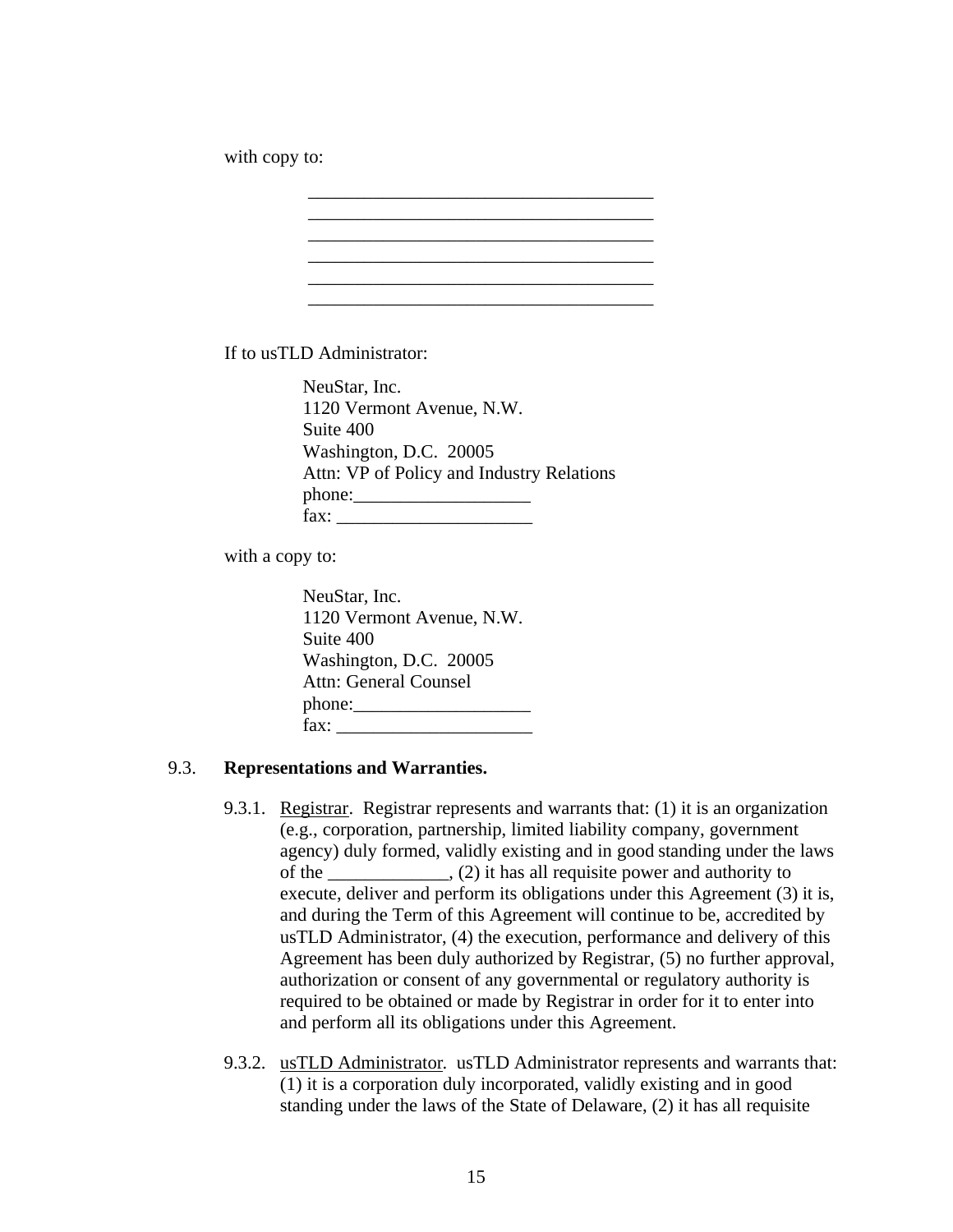corporate power and authority to execute, deliver and perform its obligations under this Agreement, (3) the execution, performance and delivery of this Agreement has been duly authorized by usTLD Administrator, and (4) no further approval, authorization or consent of any governmental or regulatory authority is required to be obtained or made by usTLD Administrator in order for it to enter into and perform all its obligations under this Agreement.

9.3.3. Disclaimer of Warranties. THE XRP, APIs, REGISTRAR TOOLKIT, usTLD SYSTEM AND ANY COMPONENT THEREOF ARE PROVIDED "AS-IS" AND WITHOUT ANY WARRANTY OF ANY KIND. usTLD OPERATOR EXPRESSLY DISCLAIMS ALL WARRANTIES AND/OR CONDITIONS, EXPRESS OR IMPLIED, INCLUDING, BUT NOT LIMITED TO, THE IMPLIED WARRANTIES AND CONDITIONS OF MERCHANTABILITY OR SATISFACTORY QUALITY AND FITNESS FOR A PARTICULAR PURPOSE AND NONINFRINGEMENT OF THIRD PARTY RIGHTS. usTLD OPERATOR DOES NOT WARRANT THAT THE XRP, APIs, REGISTRAR TOOLKIT, usTLD SYSTEM OR ANY COMPONENT THEREOF WILL MEET REGISTRAR'S REQUIREMENTS, OR THAT THE OPERATION OF XRP, APIs, REGISTRAR TOOLKITS, THE usTLD SYSTEM OR ANY COMPONENT THEREOF WILL BE UNINTERRUPTED OR ERROR-FREE, OR THAT DEFECTS IN THE XRP, APIs, REGISTRAR TOOLKIT, usTLD SYSTEM OR ANY COMPONENT THEREOF WILL BE CORRECTED. FURTHERMORE, usTLD OPERATOR DOES NOT WARRANT NOR MAKE ANY REPRESENTATIONS REGARDING THE USE OR THE RESULTS OF THE XRP, APIs, REGISTRAR TOOLKITS, usTLD SYSTEM OR ANY COMPONENT THEREOF OR RELATED DOCUMENTATION IN TERMS OF THEIR CORRECTNESS, ACCURACY, RELIABILITY, OR OTHERWISE. SHOULD THE XRP, APIs, REGISTRAR TOOLKIT, THE usTLD SYSTEM OR ANY COMPONENT THEREOF PROVE DEFECTIVE, REGISTRAR ASSUMES THE ENTIRE COST OF ALL NECESSARY SERVICING, REPAIR OR CORRECTION OF REGISTRAR'S OWN SYSTEMS AND SOFTWARE.

In the event of any conflict in this Agreement between this Subsection 9.3.3 and any other provision, this Subsection 9.3.3 will govern and control.

9.4. **Insurance.** During the Term of this Agreement (including any renewal terms), Registrar shall have in place US\$500,000 in comprehensive legal liability insurance from a reputable insurance provider with an A.M. Best rating of "A" or better. Such insurance shall be used to indemnify and hold harmless usTLD Administrator and its employees, directors, officers, representatives, agents, affiliates, and stokholders from all costs and damages (including without limitation reasonable attorneys' fees) which it may suffer by reason of Registrar's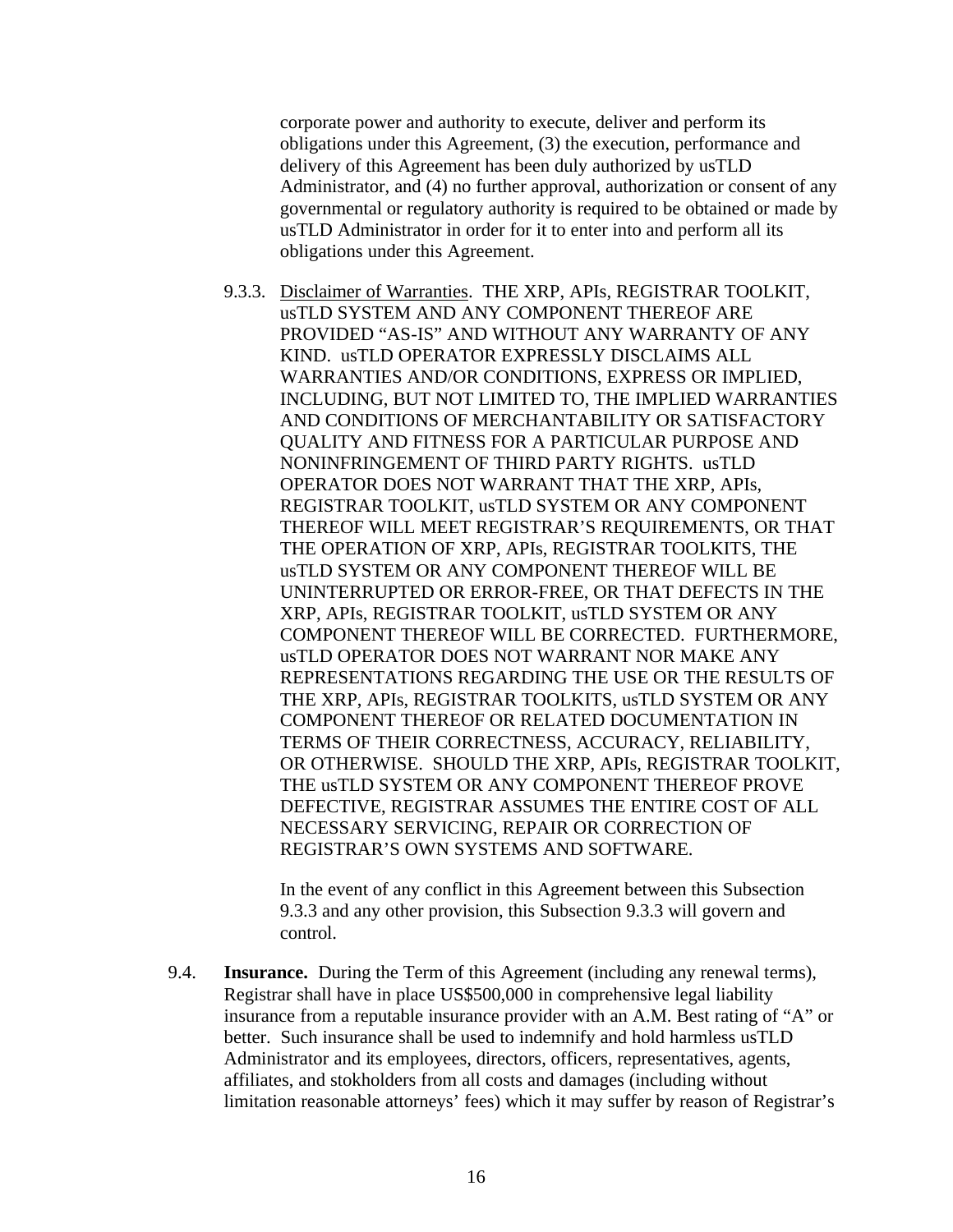failure to indemnify usTLD Administrator as provided above; provided, however, that Registrar's indemnity obligations under this Agreement shall *not* deemed to be limited by the amount of such insurance. Registrar shall provide a copy of the insurance policy to usTLD Administrator upon usTLD Administrator's request and shall name usTLD Administrator and the other Indemnified Persons as additional insureds under that policy.

- 9.5. **Third-Party Beneficiaries.** The parties expressly agree that NIST is an intended third-party beneficiary of this Agreement. Otherwise, this Agreement shall not be construed to create any obligation by either party to any non-party to this Agreement, including any Registrant or re-seller. Registrar acknowledges that nothing in this Agreement shall confer upon Registrar or any person or entity the status of an intended third-party beneficiary of the usTLD Agreement.
- 9.6. **Relationship of the Parties.** Nothing in this Agreement shall be construed as creating an employer-employee or agency relationship, a partnership or a joint venture between the parties.
- 9.7. **Force Majeure.** Except for the non-payment of Fees, neither party shall be liable to the other for any loss or damage resulting from any cause beyond its reasonable control (a "Force Majeure Event") including, but not limited to, insurrection or civil disorder, war or military operations, national or local emergency, acts or omissions of government or other competent authority, compliance with any statutory obligation or executive order, industrial disputes of any kind (whether or not involving either party's employees), fire, lightning, explosion, flood, subsidence, weather of exceptional severity, equipment or facilities shortages which are being experienced by providers of telecommunications services generally, or other similar force beyond such Party's reasonable control, and acts or omissions of persons for whom neither party is responsible. Upon occurrence of a Force Majeure Event and to the extent such occurrence interferes with either party's performance of this Agreement, such party shall be excused from performance of its obligations (other than payment obligations) during the first six (6) months of such interference, provided that such party uses commercially reasonable efforts to avoid or remove such causes of nonperformance as soon as possible.
- 9.8. **Amendments.** Except as otherwise provided herein, no amendment, supplement, or modification of this Agreement or any provision hereof shall be binding unless executed in writing by authorized signatories of both parties.
- 9.9. **Waivers.** No failure on the part of either party to exercise any power, right, privilege or remedy under this Agreement, and no delay on the part of either party in exercising any power, right, privilege or remedy under this Agreement, shall operate as a waiver of such power, right, privilege or remedy; and no single or partial exercise or waiver of any such power, right, privilege or remedy shall preclude any other or further exercise thereof or of any other power, right, privilege or remedy. Neither party shall be deemed to have waived any claim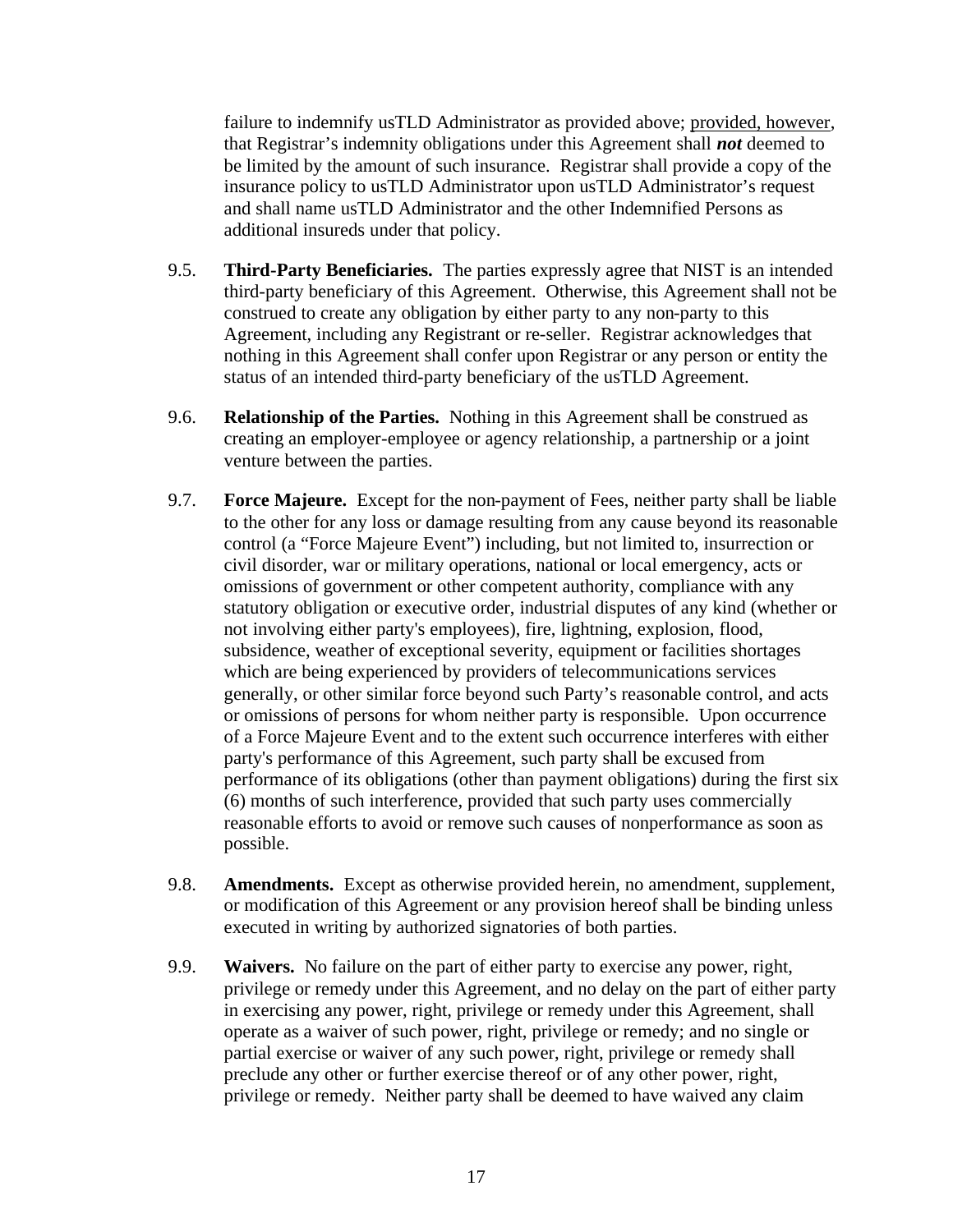arising out of this Agreement, or any power, right, privilege or remedy under this Agreement, unless the waiver of such claim, power, right, privilege or remedy is expressly set forth in a written instrument duly executed and delivered on behalf of such party; and any such waiver shall not be applicable or have any effect except in the specific instance in which it is given.

- 9.10. **Attorneys' Fees.** Except as otherwise may be provided in Subsection 7.1 above, if any legal action or other legal proceeding (including arbitration) relating to the performance under this Agreement or the enforcement of any provision of this Agreement is brought against a party hereto, the prevailing party shall be entitled to recover reasonable attorneys' fees, costs and disbursements (in addition to any other relief to which the prevailing party may be entitled).
- 9.11. **Construction; Severability.** The parties agree that any rule of construction to the effect that ambiguities are to be resolve against the drafting party shall not be applied in the construction or interpretation of this Agreement. Unless otherwise stated in this Agreement, references to a number of days shall mean consecutive calendar days. In the event that any clause or portion thereof in this Agreement is for any reason held to be invalid, illegal or unenforceable, the same shall not affect any other portion of this Agreement, as it is the intent of the parties that this Agreement shall be construed in such fashion as to maintain its existence, validity and enforceability to the greatest extent possible. In any such event, this Agreement shall be construed as if such clause or portion thereof had never been contained in this Agreement, and there shall be deemed substituted therefore such provision as will most nearly carry out the intent of the parties as expressed in this Agreement to the fullest extent permitted by applicable law.
- 9.12. **Further Assurances.** Each party hereto shall execute and/or cause to be delivered to the other party hereto such instruments and other documents, and shall take such other actions, as such other party may reasonable request for the purpose of carrying out or evidencing any of the transactions contemplated by this Agreement.
- 9.13. **Entire Agreement.** This Agreement (including its exhibits, which form a part of it) constitutes the entire agreement between the parties concerning the subject matter of this Agreement and supersedes any prior agreements, representations, statements, negotiations, understandings, proposals or undertakings, oral or written, with respect to the subject matter expressly set forth herein. In the event of any conflict between the terms of this usTLD Administrator-Registrar Agreement and the Accreditation Agreement, the usTLD Administrator-Registrar Agreement shall govern and control.
- 9.14. **Counterparts.** This Agreement may be executed in one or more counterparts, each of which shall be deemed an original, but all of which together shall constitute one and the same instrument.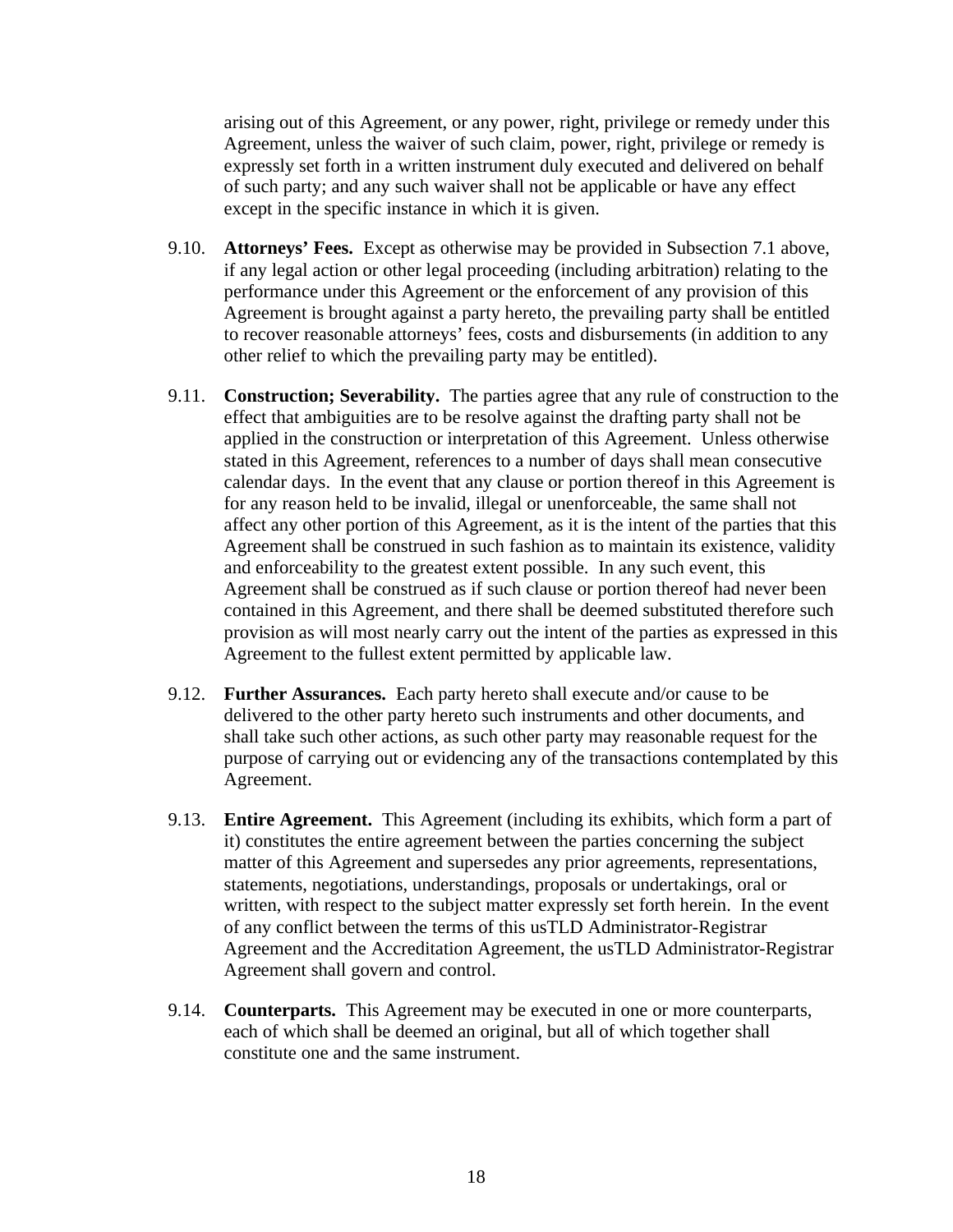IN WITNESS WHEREOF, the parties hereto have executed this Agreement as of the date first set forth above.

| NeuStar, Inc.                                                                                          | [Name of Registrar]                                                                                                                                                                                                                                                                                                                                                                                           |  |  |
|--------------------------------------------------------------------------------------------------------|---------------------------------------------------------------------------------------------------------------------------------------------------------------------------------------------------------------------------------------------------------------------------------------------------------------------------------------------------------------------------------------------------------------|--|--|
|                                                                                                        |                                                                                                                                                                                                                                                                                                                                                                                                               |  |  |
| By:<br>the contract of the contract of the contract of the contract of the contract of the contract of | By:                                                                                                                                                                                                                                                                                                                                                                                                           |  |  |
|                                                                                                        | Name: $\frac{1}{\sqrt{1-\frac{1}{2}}\sqrt{1-\frac{1}{2}}\sqrt{1-\frac{1}{2}}\sqrt{1-\frac{1}{2}}\sqrt{1-\frac{1}{2}}\sqrt{1-\frac{1}{2}}\sqrt{1-\frac{1}{2}}\sqrt{1-\frac{1}{2}}\sqrt{1-\frac{1}{2}}\sqrt{1-\frac{1}{2}}\sqrt{1-\frac{1}{2}}\sqrt{1-\frac{1}{2}}\sqrt{1-\frac{1}{2}}\sqrt{1-\frac{1}{2}}\sqrt{1-\frac{1}{2}}\sqrt{1-\frac{1}{2}}\sqrt{1-\frac{1}{2}}\sqrt{1-\frac{1}{2}}\sqrt{1-\frac{1}{2}}$ |  |  |
| Title:<br><u> 1989 - John Stein, Amerikaansk politiker (</u>                                           | Title:                                                                                                                                                                                                                                                                                                                                                                                                        |  |  |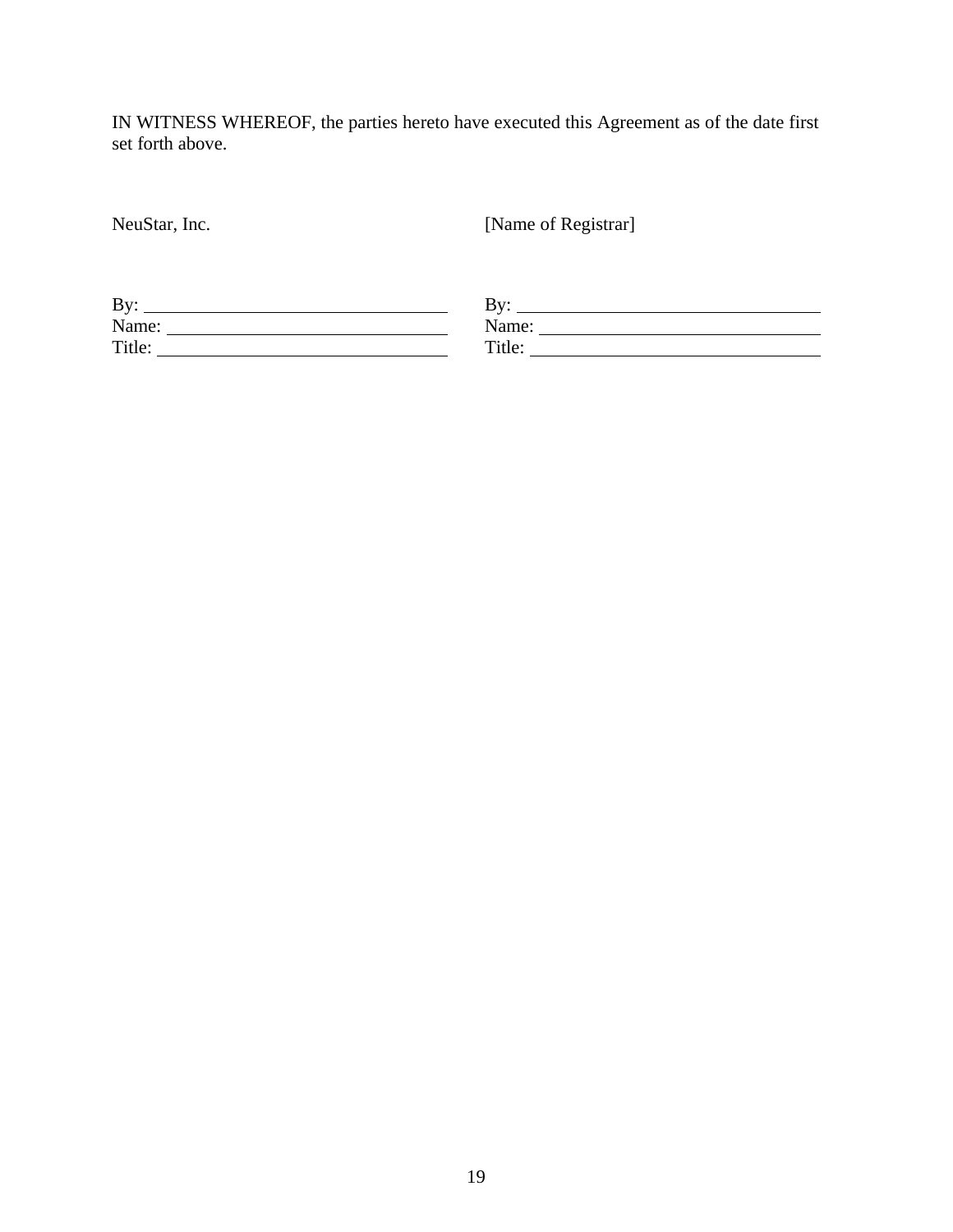# **Exhibit A**

# **REGISTRAR TOOL KIT**

usTLD Administrator-Registrar Software Development Kit includes, but is not limited to the following:

- Reference client implementations:
	- Java
	- $\bullet$   $C++$
	- PERL
- Interface definition: XML Schema
- usTLD Administrator Operational Profile (our extensions)
- Authentication and Encryption guidelines
- XRP "feature freeze" drafts
- XRP test plan and coverage matrix
- Java, C++ and PERL API documentation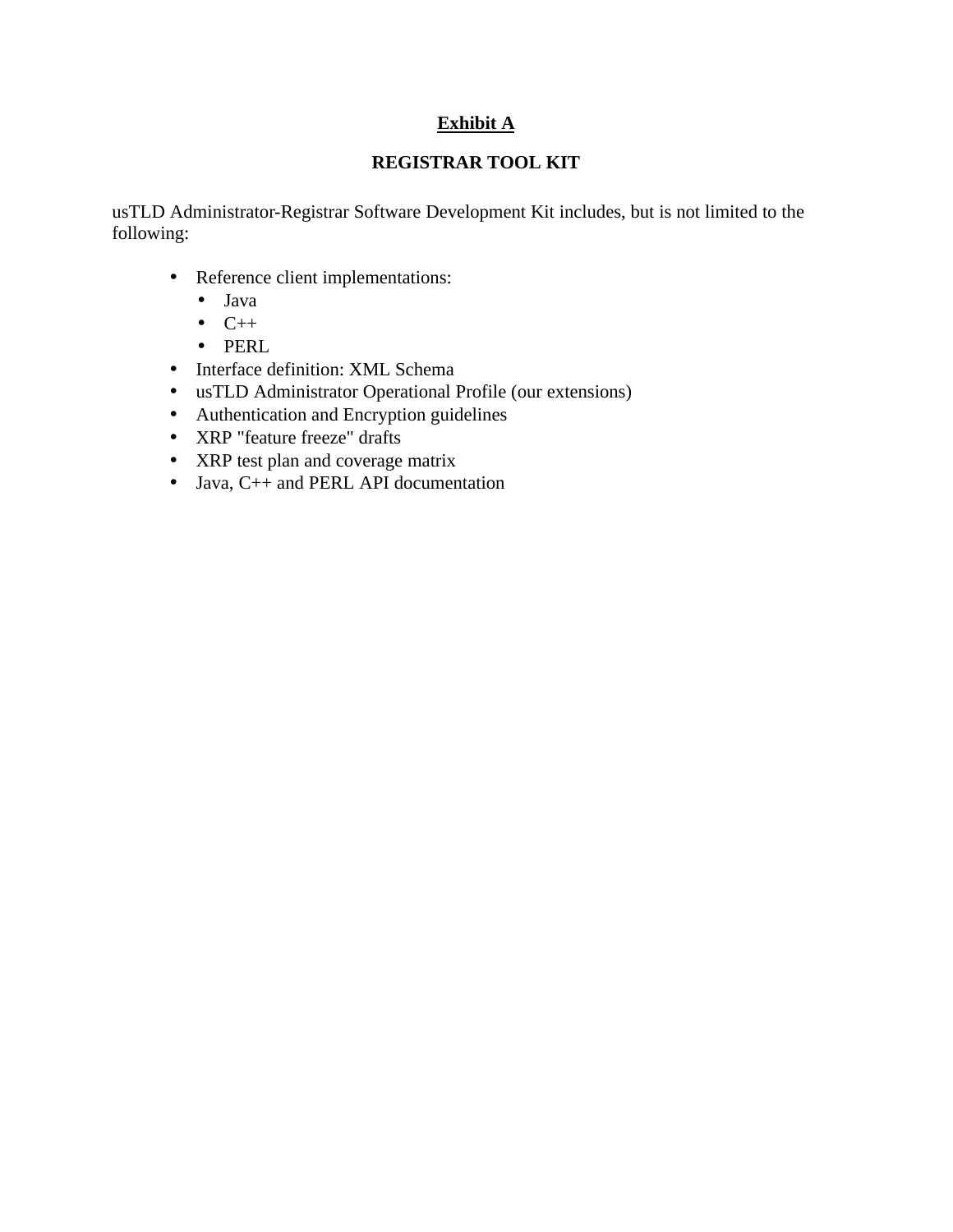# **Exhibit B**

### **ENGINEERING AND CUSTOMER SERVICE SUPPORT**

During the Term of this Agreement, usTLD Administrator will provide reasonable telephone and electronic customer support to Registrar, not Registrants or prospective customers of Registrar, for non-technical issues solely relating to the usTLD System and its operation. usTLD Administrator will provide Registrar with a telephone number and e-mail address for such support during implementation of the XRP, APIs and any reference client software included in the Registrar Tool Kit. While e-mail and FAQs are the primary method of help, usTLD Administrator will provide support on a 7-day/24-hour basis. usTLD Administrator will provide a web-based customer service capability in the future and such web-based support will become the primary method of customer service support to Registrar at such time.

The usTLD Administrator provides a clear, concise and efficient deliberation of customer support responsibilities. Registrars provide support to registrants (i.e., Registrants) and registries (like usTLD Administrator) provide support for registrars. This structure allows the usTLD Administrator to focus its support on the highly technical and administratively complex issues that arise between the usTLD Administrator and the Registrar and to focus on the system operations supporting the usTLD.

### *Technical Help Systems*

usTLD Administrator will provide its registrars with the following types of technical support:

- Web-based self-help services, including:
	- Knowledge bases
	- Frequently asked questions
	- White papers
	- Downloads of XRP client software
	- Support for email messaging
- Telephone support from a central Help Desk
- Fee-based consulting services.

### *Web Portal*

usTLD Administrator will implement a secure Web-based multimedia portal to help support registrar operations. To obtain access to these Web-based services, a registrar must register its registrants usTLD Administrator, and must have implemented our security features, including SSL encryption, log in with user ID and password, and digital certificates for authentication. The home page of the web portal will include a notice to registrars of planned outages for database maintenance or installation of software upgrades. usTLD Administrator will use commercially reasonable effort to post this notification at least thirty (30) days prior to the event in addition to active notification including phone calls and email. usTLD Administrator will also record outage notifications in the help desk database to facilitate compliance with the performance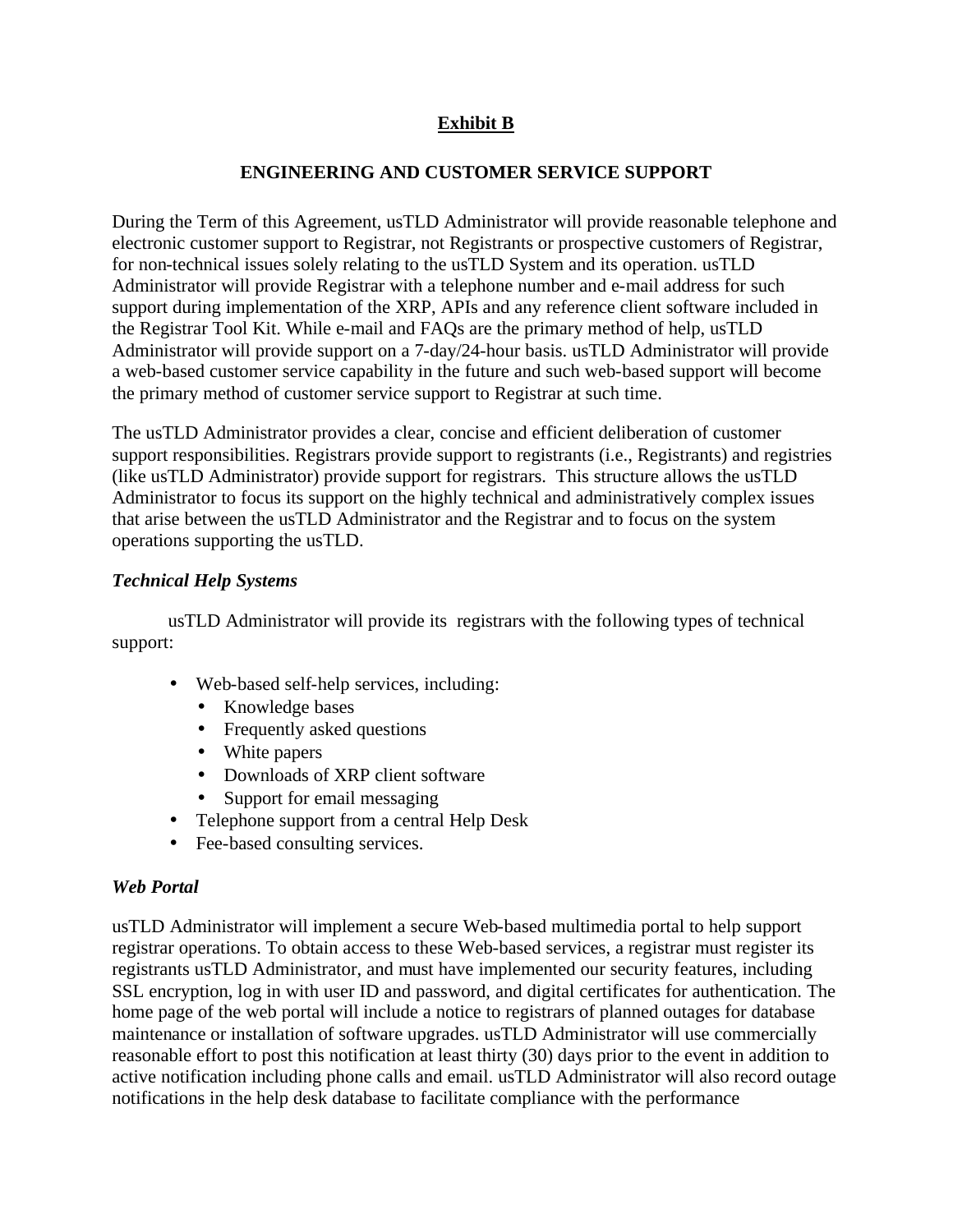specifications (Exhibit B-2). Finally, seven (7) days and again two (2) days prior to the scheduled event, usTLD Administrator will use both an email and a Web-based notification to remind registrars of the outage.

Non-affiliated registrars and the general Internet community may obtain generic information from usTLD Administrator's public website, which will describe the TLD service offerings and list of registrars, including Registrar, providing domain-name services.

# *Central Help Desk*

In addition to implementing the website, usTLD Administrator will provide telephone support to registrars through a central Help Desk. Access to the help desk telephone support is through an automatic call distributor that routes each call to the next available customer support specialist. usTLD Administrator will authenticate callers by using caller ID and by requesting a preestablished pass phrase that is different for each registrar. Requests for assistance may also come to the Help Desk via email, either directly or via the secure website. The Help Desk's three tiers of support are:

Tier-1 Support. Telephone support to registrars who normally are calling for help with customer domain-name problems and such other issues such as XRP implementation or billing and collection. Problems that can't be resolved at Tier 1 are escalated to Tier 2.

Tier-2 Support. Support provided by members of the technical support team, who are functional experts in all aspects of domain-name registration. In addition to resolving escalated Tier 1 problems with XRP implementation and billing and collection, Tier 2 staff provides technical support in system tuning and workload processing.

Tier 3 Support. Complex problem resolution provided by on-site maintenance technicians, third party systems and software experts, and vendors, depending on the nature of the problem.

In turn, the Help Desk uses an automated software package to collect call statistics and record service requests and trouble tickets in a help desk database. The help desk database documents the status of requests and tickets. Each customer-support and technical support specialist uses this problem management process to respond to trouble tickets with a troubleshooting, diagnosis, and resolution procedure and a root-cause analysis.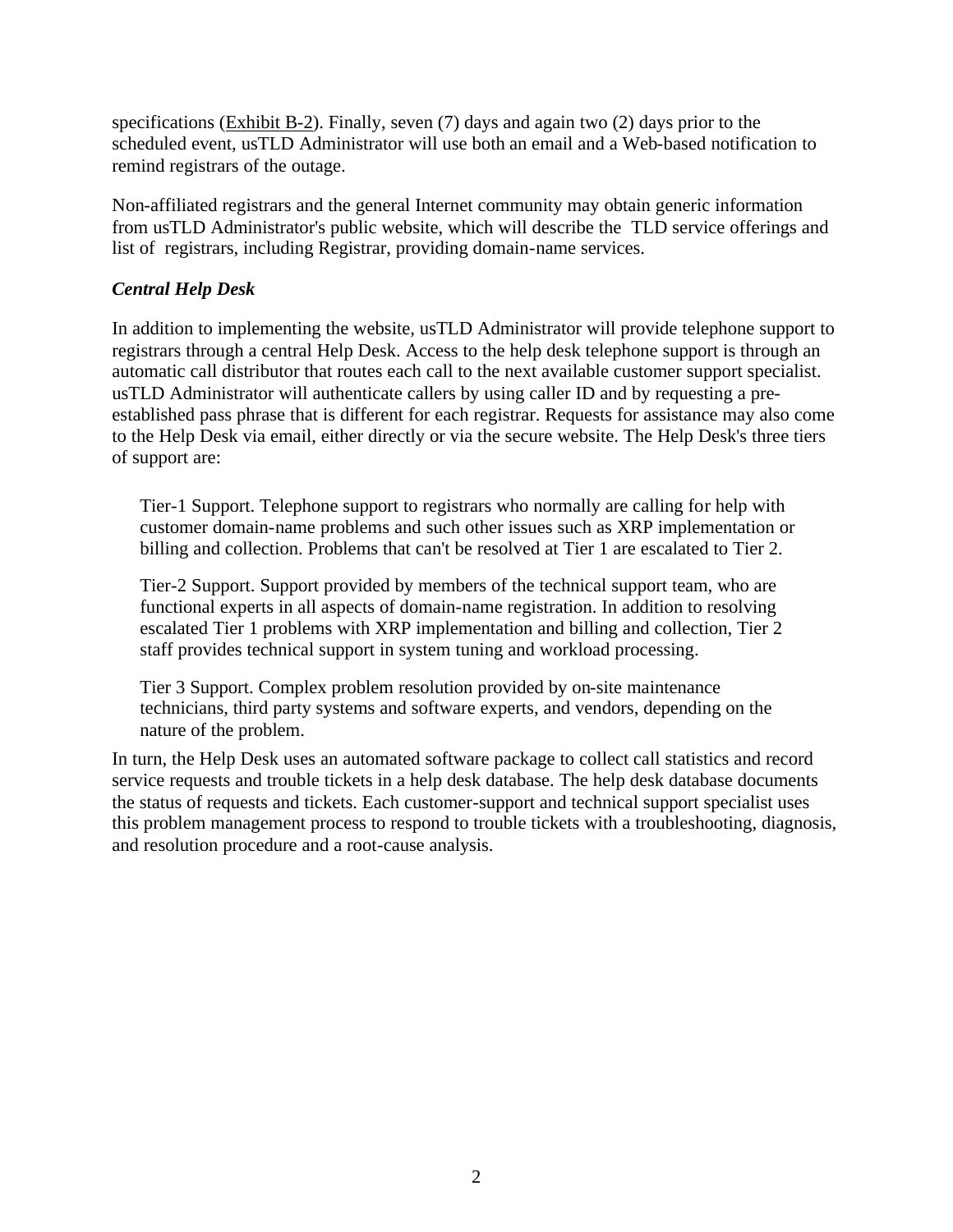# *Escalation Policy*

usTLD Administrator's escalation policy defines procedures and timelines for elevating problems either to functional experts or to management for resolution if they are not resolved within the escalation-policy time limits. The following table is an overview of the escalation policy.

| <b>Level</b> | <b>Description</b>                                                                        | <b>Escalation Policy</b>                                                                                                                   | <b>Notification</b>                                                                                           |
|--------------|-------------------------------------------------------------------------------------------|--------------------------------------------------------------------------------------------------------------------------------------------|---------------------------------------------------------------------------------------------------------------|
| I.           | Catastrophic outage<br>affecting overall<br>registry operations                           | Data-center manager<br>escalates to usTLD<br>Administrator<br>management and<br>Disaster-Recovery<br>Team if not resolved in<br>15 minutes | Web portal and e-mail<br>notifications to all<br>Registrars within 15<br>minutes; updates every<br>30 minutes |
| $\mathbf{I}$ | Systems outage<br>affecting one or two<br>registrar sessions but<br>not the entire system | Systems engineer<br>escalates to data-center to all registrars; hourly<br>manager if not resolved updates<br>in one hour                   | Web-portal notification                                                                                       |
| III          | <b>Technical questions</b>                                                                | Help Desk customer-<br>support specialist<br>escalates to the systems<br>engineer if not resolved<br>in two hours                          | Hourly updates to<br>registrar via e-mail                                                                     |
| IV           | <b>Basic questions</b>                                                                    | Help Desk customer-<br>support specialist<br>escalates to the systems<br>engineer if not resolved<br>within four hours                     | Hourly updates to<br>registrar via e-mail                                                                     |

# *Staffing*

Initially, usTLD Administrator will staff its Help Desk with a complement of customer service specialists. usTLD Administrator will add staff as necessary to respond to incoming requests within the performance specification guidelines. Customer-service specialists will obtain assistance from usTLD Administrator's technical staff for any problems that cannot be resolved in one (1) phone call.

### *Test and Evaluation Facility*

usTLD Administrator will establish an operational test-and-evaluation facility that will be available for Registrars to test their client XRP system. usTLD Administrator's technical-support team, which consists of functional experts in the processes and technologies for domain-name registration, will support the registrars' testing.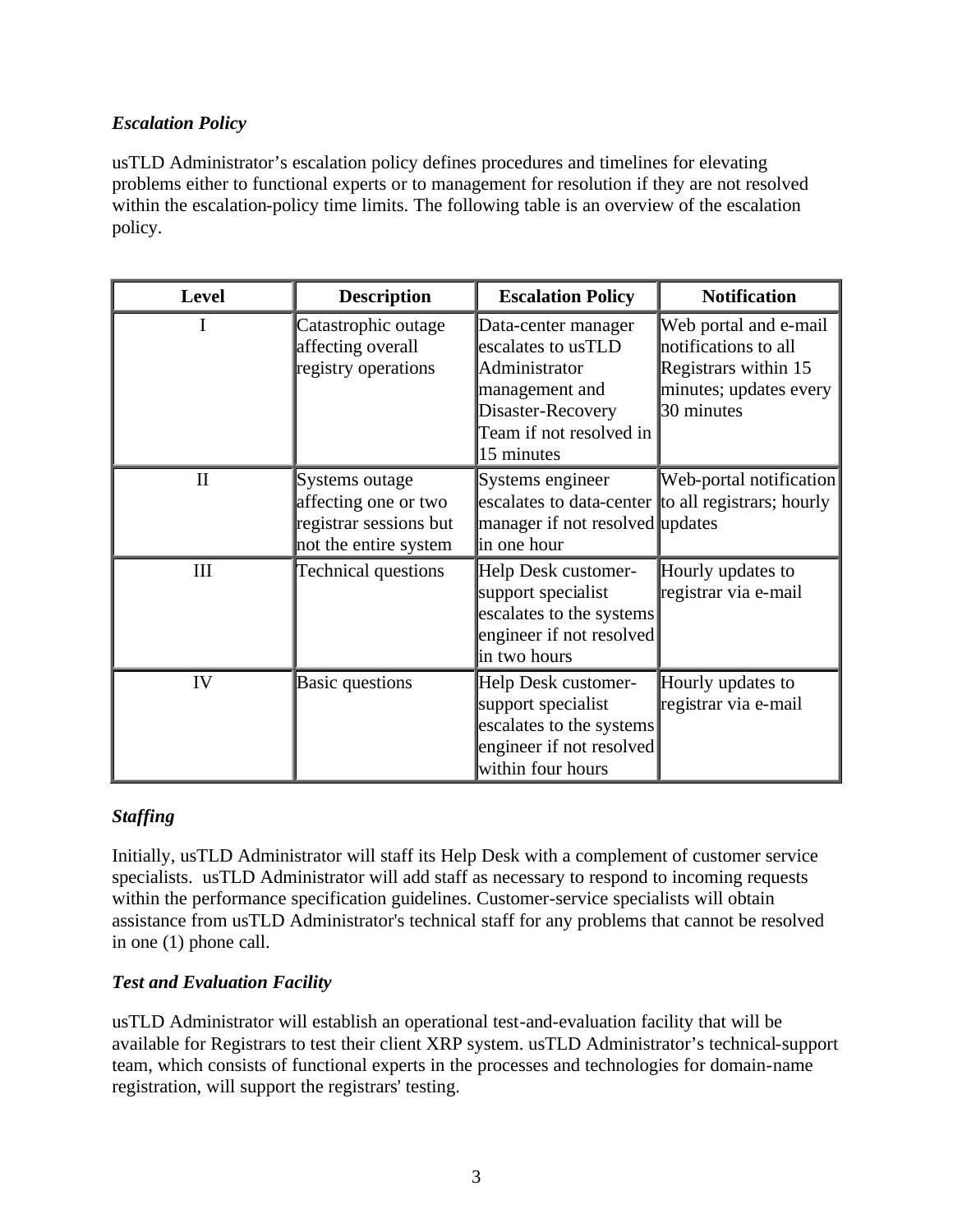Once each new registrar is satisfied that its system is compatible with the usTLD System, it will schedule a formal acceptance test that will be monitored by usTLD Administrator's system engineer. After a registrar has passed the acceptance test, usTLD Administrator will issue its user id, passwords, and digital certificates, and the registrar can then begin operations.

### *Customer Satisfaction Survey*

To determine the satisfaction of registrars with usTLD Services, usTLD Administrator will implement a Web-based customer-satisfaction survey that will consist of a set of survey questions with responses ranging from one to five on the Likert Scale. usTLD Administrator will tabulate the results and plans to publish them on the website periodically.

To further verify the quality of usTLD Administrator's customer services, usTLD Administrator anticipates commissioning a bi-annual customer-satisfaction survey by an independent third party.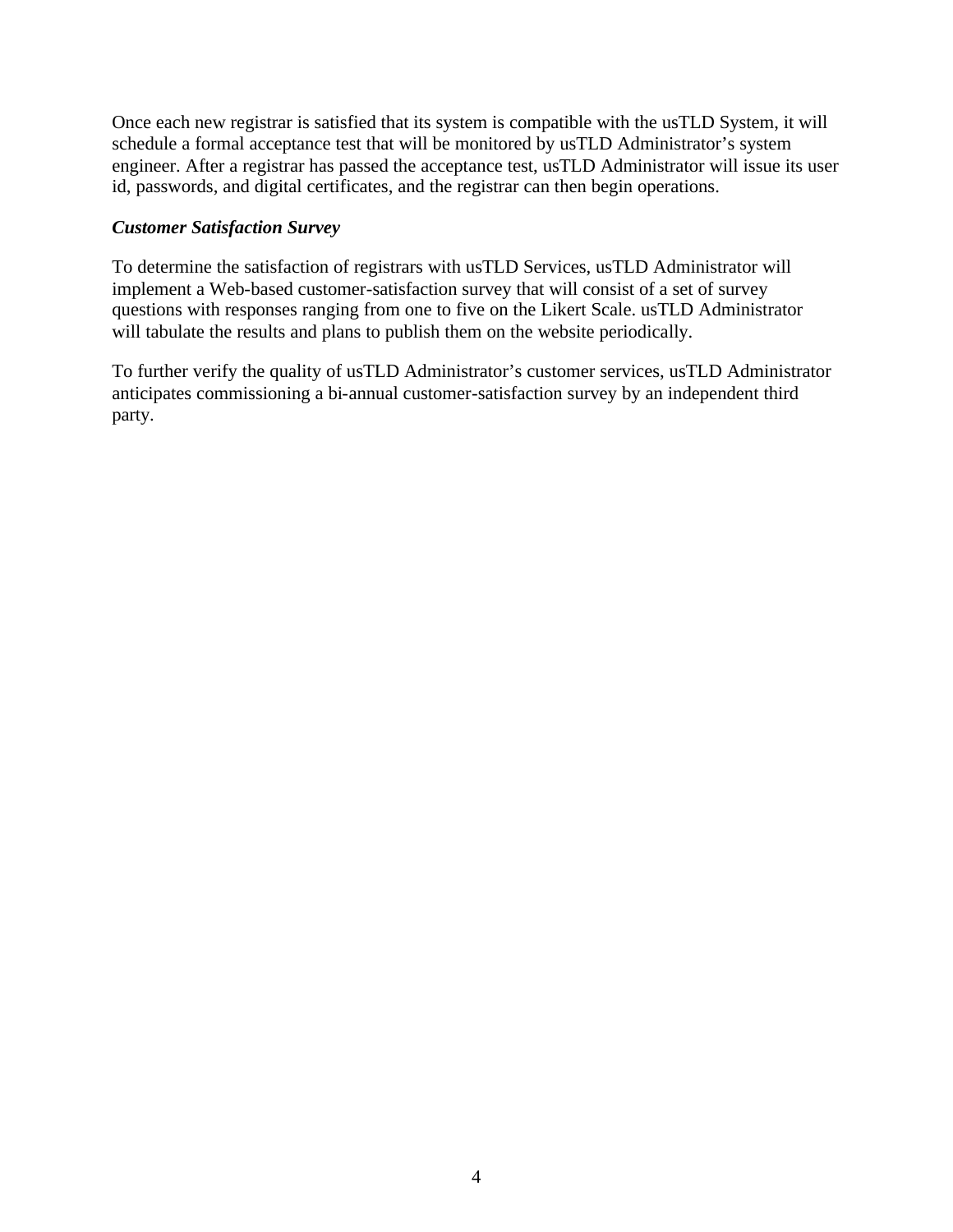# **Exhibit C**

# **ACCREDITATION AGREEMENT**

**[Include Signed Registrar Accreditation Agreement]**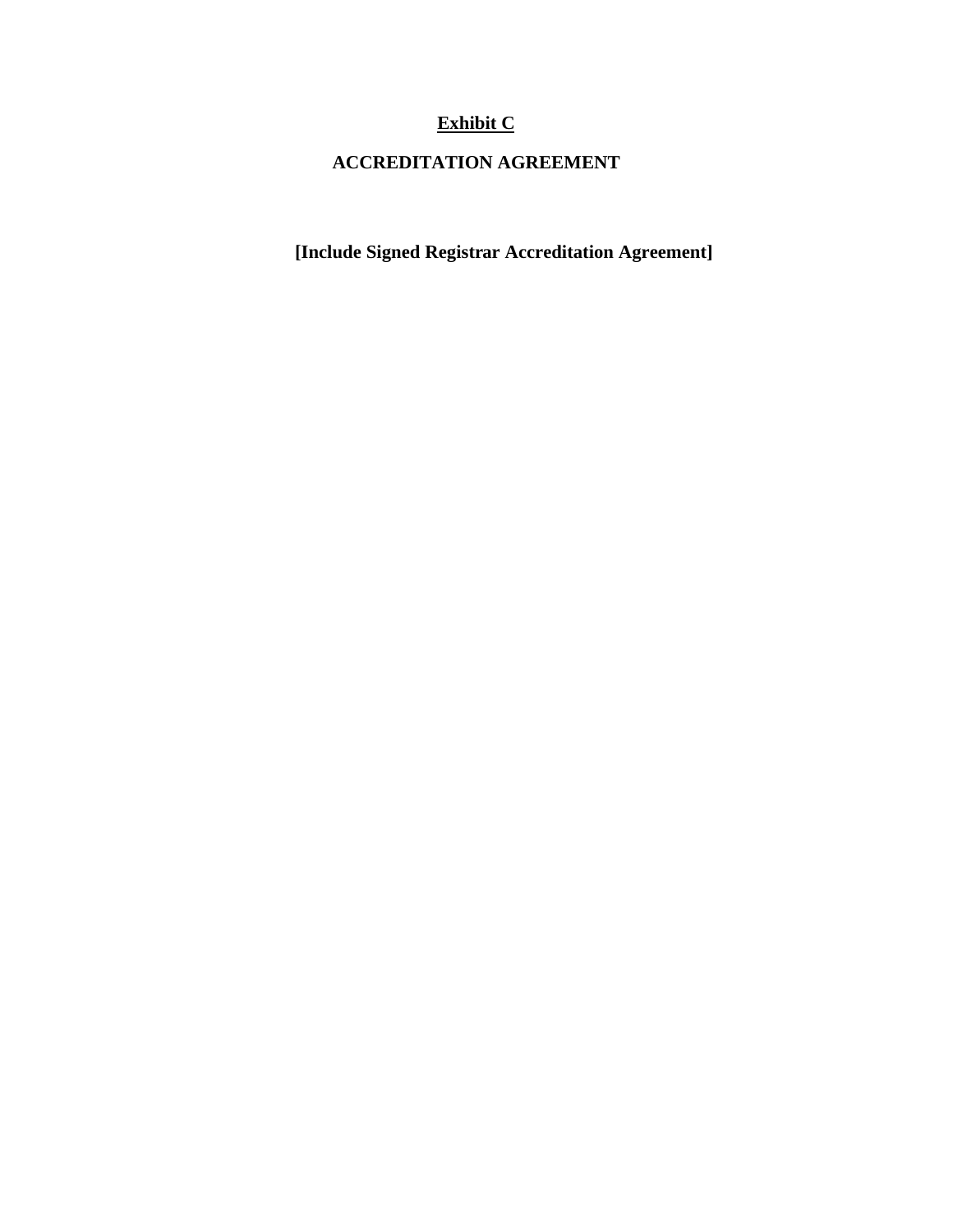### **Exhibit D**

### **POLICY ON TRANSFER OF SPONSORSHIP OF REGISTRATIONS BETWEEN NON-SPONSORING REGISTRARS**

### **A. Holder-Authorized Transfers.**

### **Registrar Requirements.**

The Registration Agreement between each registrar and its Registrant shall include a provision explaining that a Registrant will be prohibited from changing its registrar during the first 60 days after initial registration of the domain name with the registrar. Beginning on the 61st day after the initial registration with the registrar, the procedures for change in sponsoring registrar set forth in this policy shall apply. Enforcement shall be the responsibility of the registrar sponsoring the domain name registration.

For each instance where a Registrant wants to change its registrar for an existing domain name (i.e., a domain name that appears in a particular top-level domain zone file), the gaining registrar shall:

1) Obtain express authorization from an individual who has the apparent authority to legally bind the Registrant (as reflected in the database of the losing registrar).

a) The specific form of the authorization is at the discretion of each gaining registrar.

b) The gaining registrar shall retain a record of reliable evidence of the authorization.

2) In those instances when the registrar of record is being changed simultaneously with a transfer of a domain name from one party to another, the gaining registrar shall also obtain appropriate authorization for the transfer. Such authorization shall include, but not be limited to, one of the following:

a) A bilateral written agreement between the parties.

- b) The final determination of a binding dispute resolution body.
- c) A court order.

3) Request, by the transmission of a "transfer" command as specified in the Registrar Tool Kit, that the usTLD Database be changed to reflect the new registrar.

a) Transmission of a "transfer" command constitutes a representation on the part of the gaining registrar that: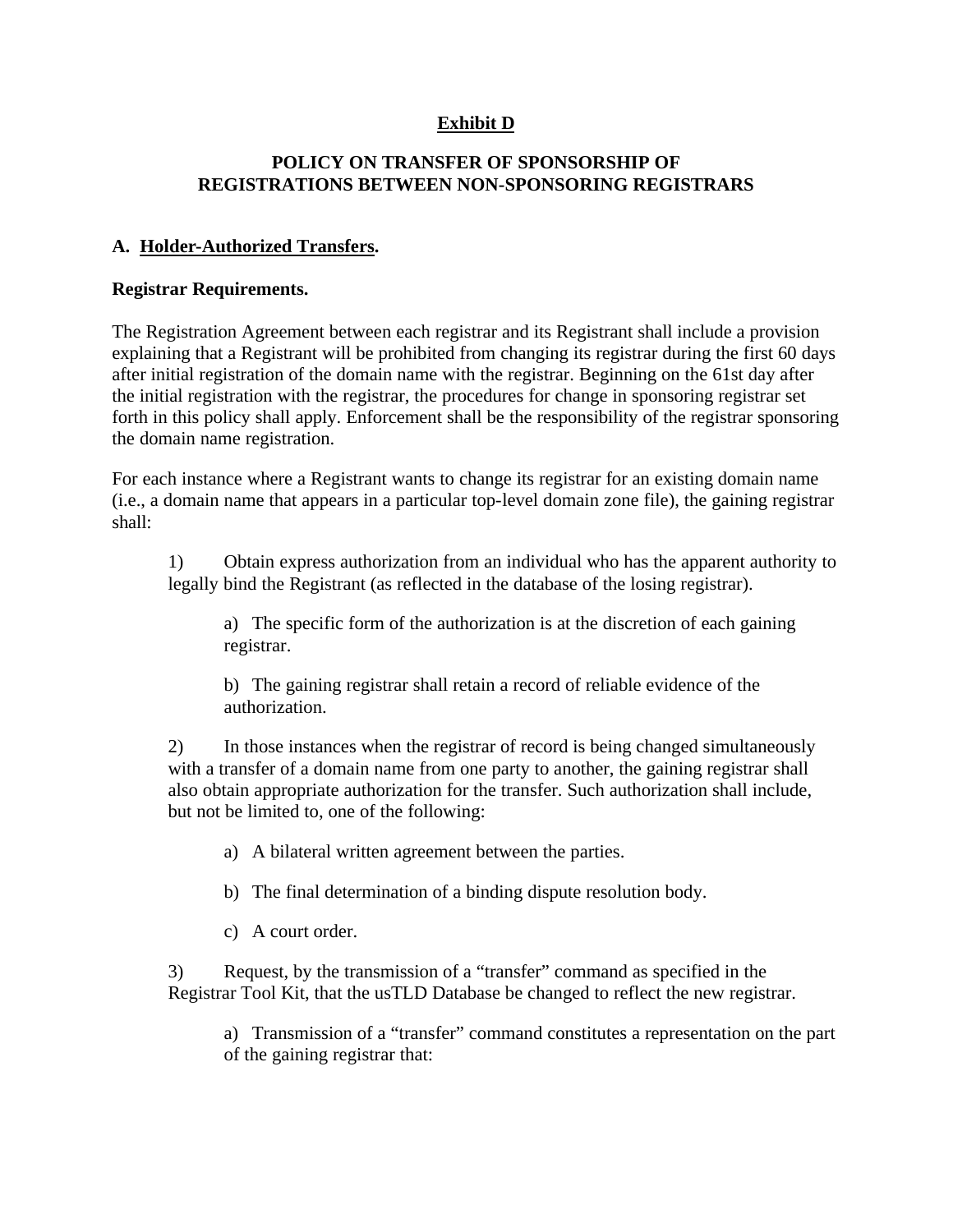(1) the requisite authorization has been obtained from the Registrant listed in the database of the losing registrar, and

(2) the losing registrar will be provided with a copy of the authorization if and when requested.

In those instances when the registrar of record denies the requested change of prospective gaining registrar, the registrar of record shall notify the prospective gaining Registrar that the request was denied and the reason for the denial.

Instances when the requested change of prospective gaining registrar may be denied include, but are not limited to:

- 1) Situations described in the Domain Name Dispute Resolution Policy
- 2) A pending bankruptcy of the Registrant
- 3) Dispute over the identity of the Registrant

4) Request to transfer sponsorship occurs within the first 60 days after the initial registration with the registrar of record

In all cases, the losing registrar shall respond to the e-mail notice regarding the transfer request within five (5) days. Failure to respond will result in a default "approval" of the transfer.

# **usTLD Administrator Requirements.**

Upon receipt of the "transfer" command from the gaining registrar, usTLD Administrator will transmit an e-mail notification to both registrars.

usTLD Administrator shall complete the "transfer" if either:

1) the losing registrar expressly "approves" the request, or

2) usTLD Administrator does not receive a response from the losing registrar within five (5) days.

When the usTLD Database has been updated to reflect the change to the gaining registrar, usTLD Administrator will transmit an email notification to both registrars.

# **Records of Registration.**

Each Registrant shall maintain his, her or its own records appropriate to document and prove the initial domain name registration date, regardless of the number of registrars with which the Registrant enters into a contract for registration services.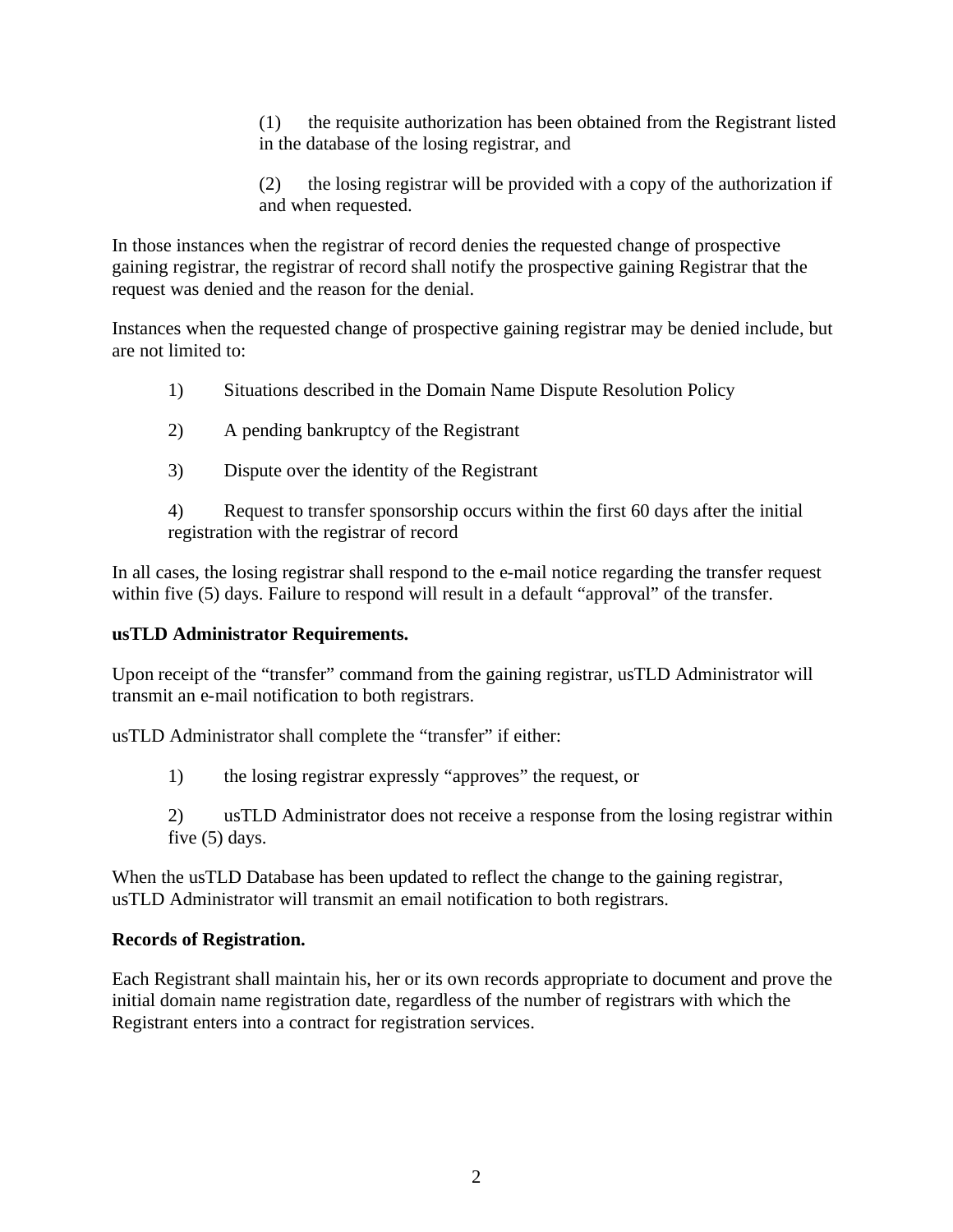### **Effect on Term of Registration.**

The completion by usTLD Administrator of a holder-authorized transfer under this Part A shall result in a one-year extension of the existing registration, provided that in no event shall the total unexpired term of a registration exceed ten (10) years.

### **B. Approved Transfers.**

Transfer of the sponsorship of all the registrations sponsored by one registrar as the result of acquisition of that registrar or its assets by another registrar may be made according to the following procedure:

(a) The acquiring registrar must be accredited by usTLD Administrator for the usTLD under an Accreditation Agreement and must have in effect a usTLD Administrator-Registrar Agreement with usTLD Administrator for the usTLD.

(b) usTLD Administrator shall determine, in its sole discretion, that the transfer would promote the community interest, such as the interest in stability that may be threatened by the actual or imminent business failure of a registrar.

Upon satisfaction of these two conditions, usTLD Administrator will make the necessary onetime changes in the registry database for no charge for transfers involving 50,000 name registrations or fewer; provided that the data to be transferred to usTLD Administrator is in the form specified by usTLD Administrator ("Approved Format"). If the transfer involves registrations of more than 50,000 names, and the data to be transferred to usTLD Administrator is in the Approved format, usTLD Administrator will charge the acquiring registrar a one-time flat fee of US \$50,000. If the data to be transferred is not in the Approved Format, the usTLD Administrator may charge a reasonable fee, as determined by the usTLD Administrator, in connection with the cost associated with reformatting such data.

Notwithstanding anything in the Exhibit E above to the contrary, no transfers will be permitted from a registrar, including Registrar, to a Sponsoring Registrar.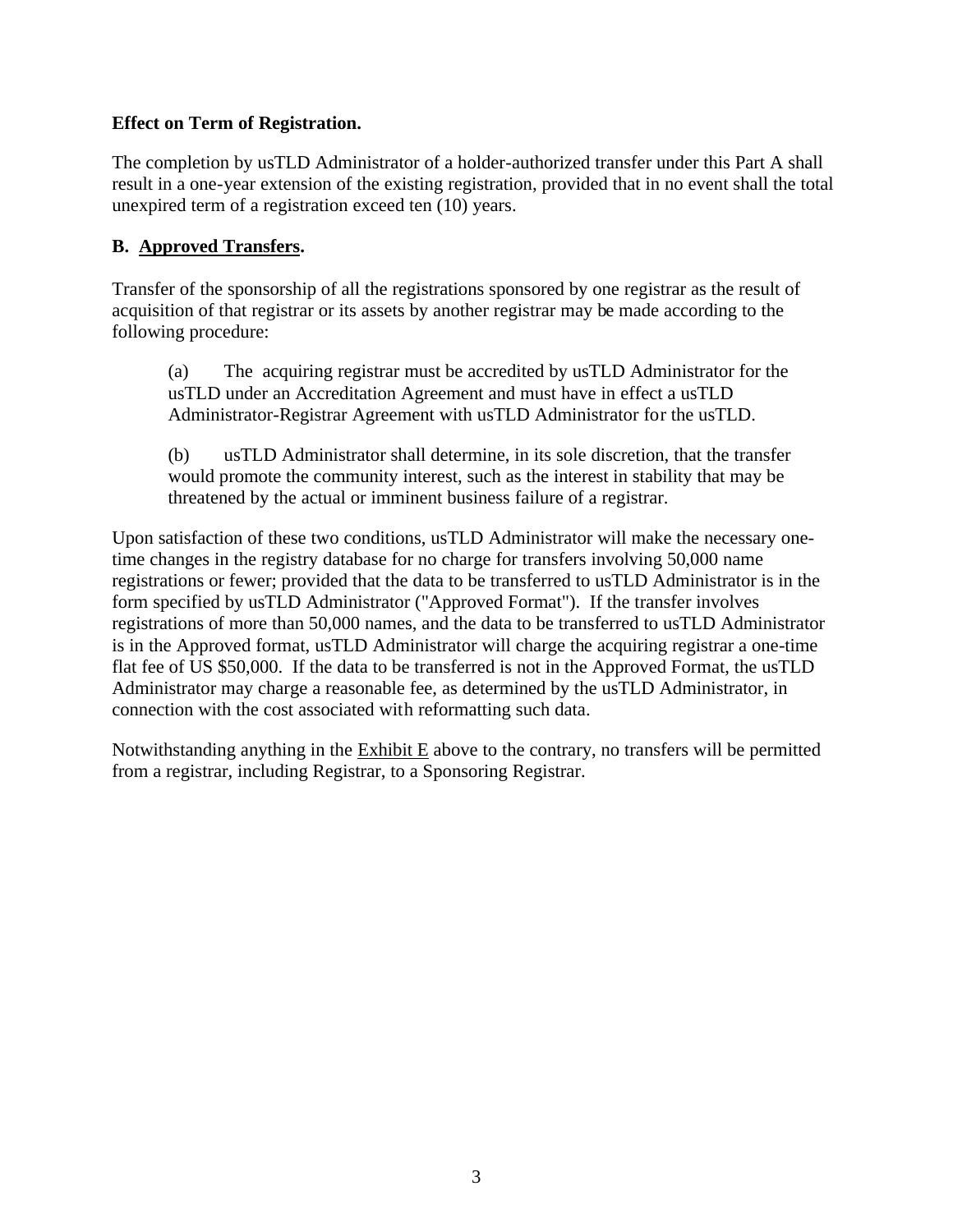# **Exhibit E**

### **USTLD ADMINISTRATOR'S OPERATIONAL STANDARDS, POLICIES, PROCEDURES, AND PRACTICES**

### **I. Registration Requirements**

Before the usTLD Administrator will accept applications for registration from an registrar, all domain name applicants in the .us TLD must:

1. Enter into an electronic or paper registration agreement with the registrar, in accordance with the Accreditation Agreement with usTLD Administrator and this Agreement. Such electronic or paper registration agreement shall include, at a minimum, the following certifications:

a) The data provided in the domain name registration application is true, correct, up to date and complete; and

- b) The registrant will keep the information provided above up to date.
- 2. Certify in the Registration Agreement that to the best of his, her or its knowledge the domain name registrant has the authority to enter into the Registration Agreement and meets all the US Nexus Requirement set forth below.

### **II. US Nexus Requirement**

Registrants in the usTLD must be either:

- 1. A natural person (i) who is a citizen or permanent resident of the United States of America or any of its possessions or territories, or (ii) whose primary place of domicile is in the United States of America or any of its possessions, or
- 2. An entity or organization that is (i) incorporated within one of the fifty (50) U.S. states, the District of Columbia, or any of the United States possessions or territories or (ii) organized or otherwise constituted under the laws of a state of the United States of America, the District of Columbia or any of its possessions or territories, or
- 3. An entity or organization (including a federal, state, or local government of the United States, or a political subdivision thereof) that has a bona fide presence in the United States.

Whether a prospective registrant has a "bona fide presence in the United States" will be determined on a case-by-case basis in light of all relevant facts and circumstances at the time of application for a usTLD domain name. This requirement is intended to ensure that only those individuals or organizations that have a substantive connection to the United States are permitted to register for usTLD domain names.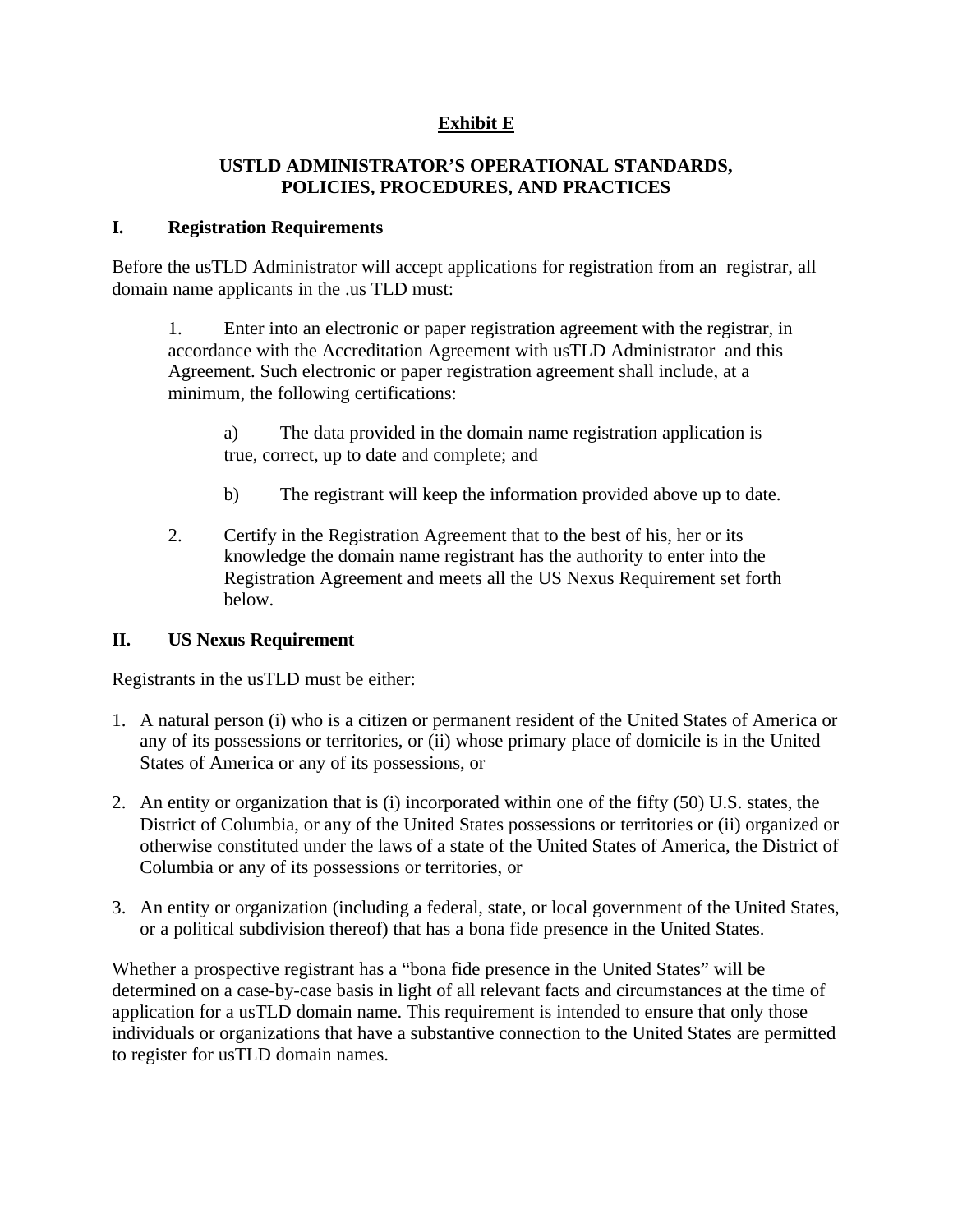Factors that should be considered in determining whether an entity or organization has a bona fide presence in the United States shall include, without limitation, whether such prospective usTLD domain name registrant:

- Regularly performs activities within the United States related to the purposes for which the entity or organization is constituted (e.g., providing services to customers, conducting regular training activities, attending conferences), provided such activities are not conducted solely or primarily to permit it to register for a usTLD domain name;
- Maintains an office or other facility in the United States for a business, noncommercial, educational, or governmental purpose and not solely or primarily to permit it to register for a usTLD domain name; or
- Derives a material portion of its revenues or net income from sales to purchasers located in the United States. For these purposes, if a prospective usTLD domain name registrant's revenues from sales to purchasers located in the United States were at least 5% of such entity's or organization's total revenues or net income for its last completed fiscal year, such entity or organization will be presumed to have a bona fide presence in the United States.

For purposes of this definition, the terms United States and United States of America shall include all U.S. territories and possessions.

It shall be a continuing requirement that all usTLD domain name registrants maintain the US Nexus Requirement.

The Nexus Requirement will be enforced through an initial screening of the contact information provided by the registrant, as well as a challenge process permitted through the Nexus Dispute Policy discussed below. The screening by usTLD Administrator will verify that selected field, within the contact information provided, on its face, meets the Nexus Requirement and that the registrant has certified compliance with the requirement, as well as certified that the nameservers identified are located within the United States**.** In the event that the contact information provided does not meet the above requirement, the name requested will be placed on hold within the registry and the registrant will be given an opportunity to correct any mistake or demonstrate compliance with the Nexus requirement. If no action is taken by the registrant within the 30-day period, the registration will be cancelled and the name will be returned to available status. If, on the other hand, the registrant is able to demonstrate compliance with the requirement, the name will be registered.

### **III. Nexus Dispute Policy**

Although the Nexus Requirement will initially be enforced through a usTLD Registrar's screening of the contact information provided by the registrant, and the registrant will certify that it meets at least one of the Nexus requirements set forth above, usTLD Administrator understands that disputes may arise as to the authenticity, veracity or accuracy of the registrant's Nexus certification. Therefore, usTLD Administrator, as administrator of the usTLD has devised a Nexus Dispute Policy ("NDP") which will be administered solely by the usTLD Administrator,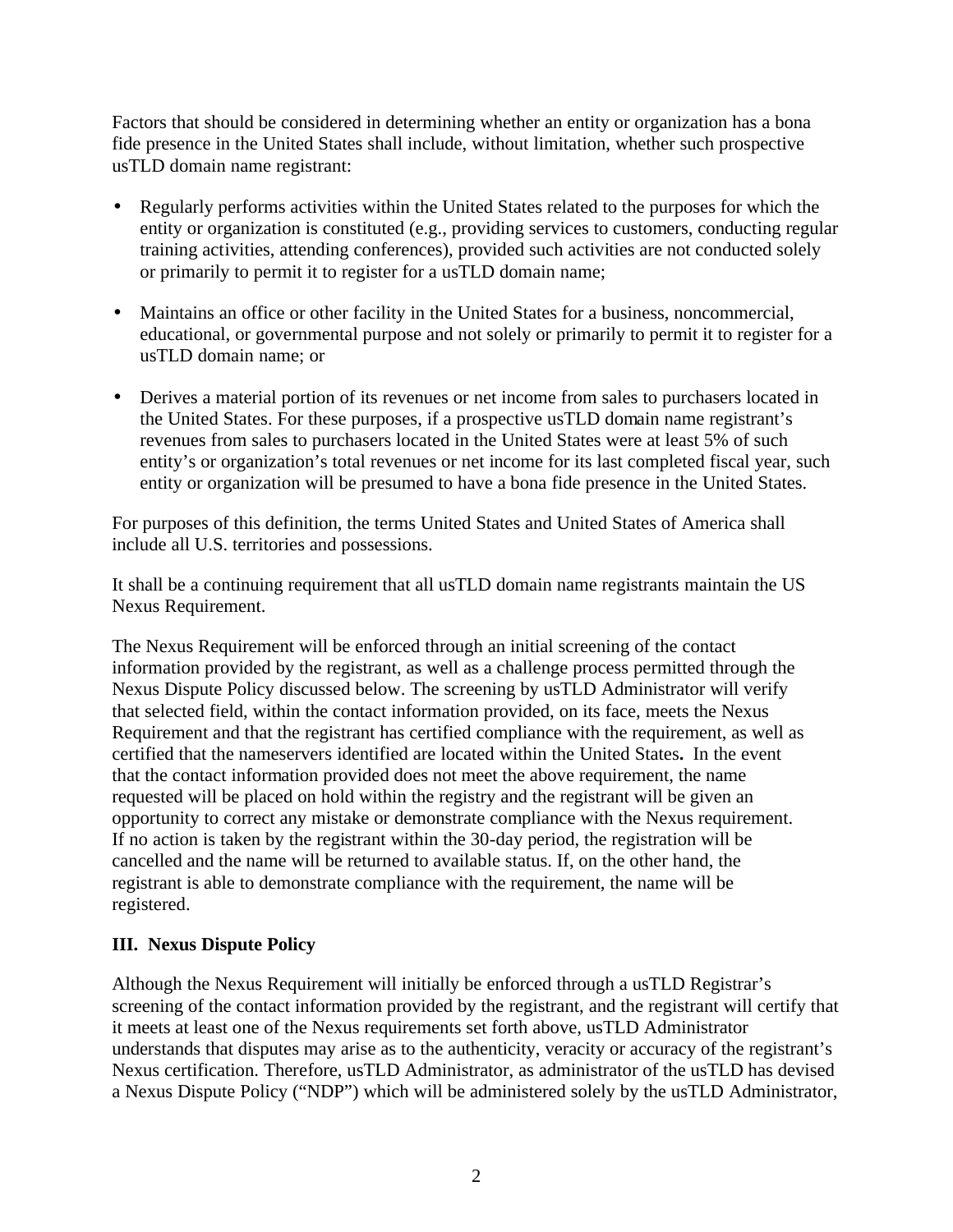or its designated representative. The NDP will provide interested parties with an opportunity to challenge a registration not complying with the Nexus Requirement.

In the event that a third party wishes to challenge the authenticity or veracity of a .US registrant's United States Nexus, that party may submit a "Nexus Challenge" to the usTLD Administrator or its authorized representative. The challenger must submit a written statement to the usTLD Administrator via first class mail alleging in specificity evidence to support its allegation that the registrant fails to meet any of the Nexus Requirements set forth above.

Once a challenge is received by the usTLD Administrator the domain name shall be "locked" by the usTLD Administrator until the matter is resolved. While in a "locked" position, the registrant may not (i) change any of the contact information for that particular domain name or (ii) transfer the domain name to any third party.

In the event that the usTLD Administrator finds that the challenger has established a prima facie case that the registrant has not met any of the Nexus Requirements, the usTLD Administrator shall issue a letter to the registrant to submit evidence of compliance with the Nexus Requirements ("Letter"). The registrant shall have a period of thirty (30) days from the date of the Letter to submit evidence of compliance. If, within the thirty (30) days, the registrant submits evidence establishing any of the Nexus Requirements, the registrant shall be permitted to keep the domain name.

If, however, the registrant either (i) does not respond within the thirty days, or (ii) is unable to demonstrate through documentary evidence that it met any of the Nexus Requirements prior to the date the NDP was invoked, the usTLD Administrator shall issue a finding that the registrant has failed to meet the Nexus Requirements. Upon such a finding, the registrant shall be given a total of thirty (30) days to cure the US Nexus deficiency. If the registrant is able to demonstrate within (30) days that it has cured such deficiency, the registrant shall be allowed to keep the domain name. If the registrant either (i) does not respond within the thirty (30) days, or (ii) is unable to proffer evidence demonstrating compliance with the Nexus Requirements, the domain name registration shall be deleted from the registry database and the domain name will be placed into the list of available domain names. This process represents the exclusive remedy for an NDP challenger.

usTLD Administrator reserves the right to modify this NDP at any time with the permission of COTR. usTLD Administrator will post its revised NDP on its Website at least thirty (30) calendar days before it becomes effective.

# **IV. Reservation**

usTLD Administrator reserves the right to deny, cancel or transfer any registration that it deems necessary, in its discretion; (1) to protect the integrity and stability of the registry; (2) to comply with any applicable laws, government rules or requirements, requests of law enforcement, in compliance with any dispute resolution process; (3) to avoid any liability, civil or criminal, on the part of usTLD Administrator, as well as its affiliates, subsidiaries, officers, directors, representatives, employees, and stockholders; (4) for violations of this Agreement (including its Exhibits); or (5) to correct mistakes made by usTLD Administrator or any registrar in connection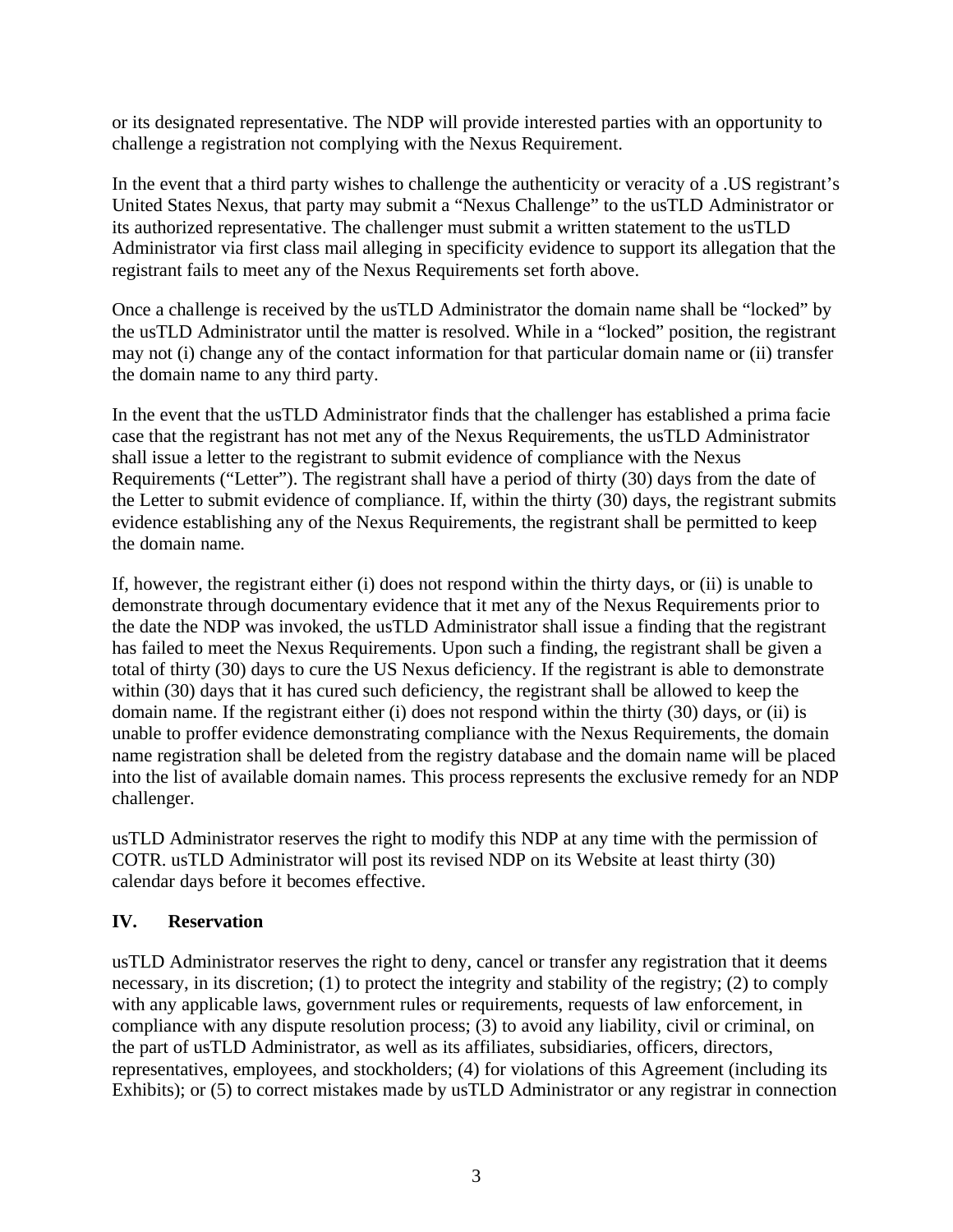with a domain name registration. usTLD Administrator also reserves the right to freeze a domain name during resolution of a dispute.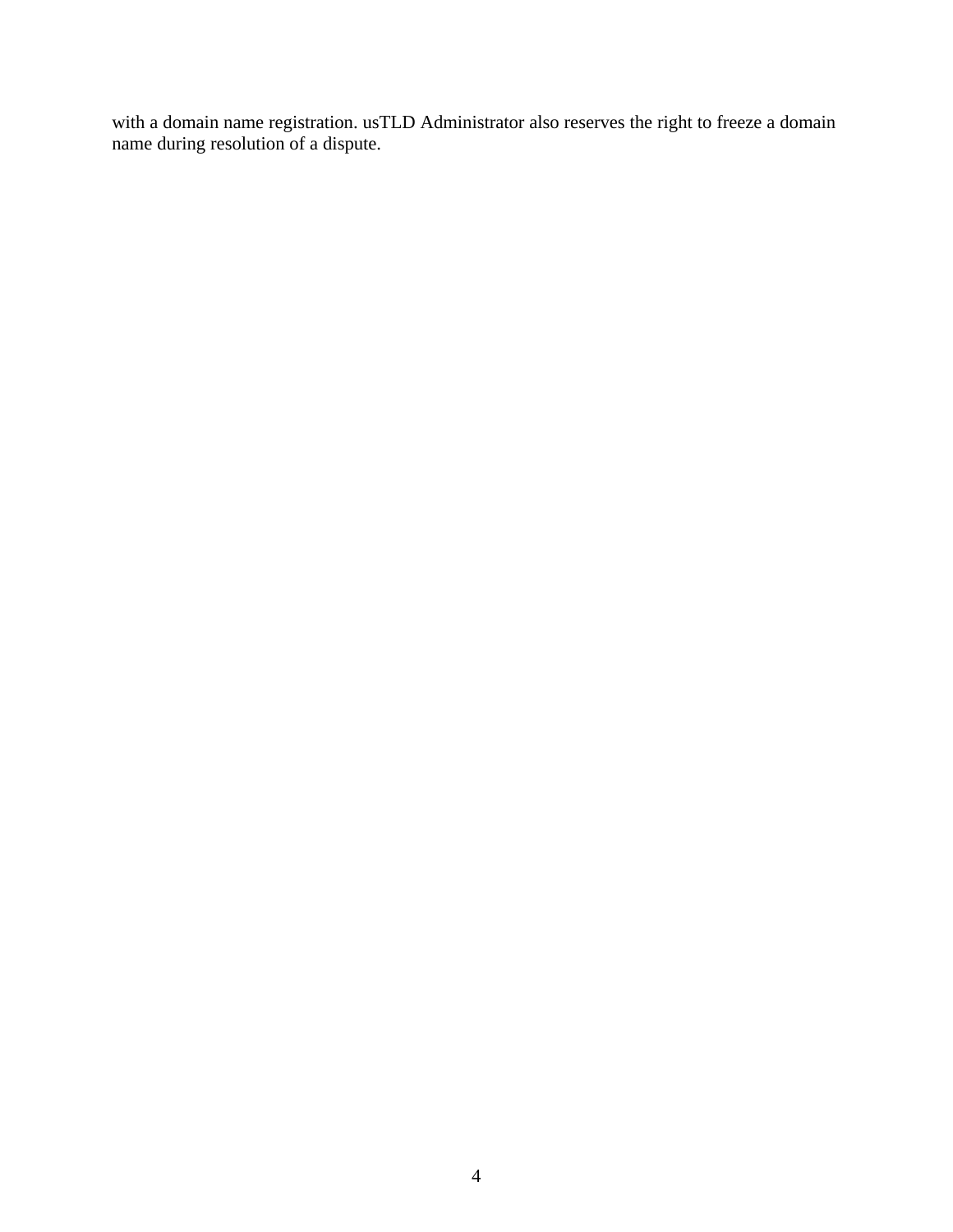# **Exhibit F**

### **REGISTRATION FEES**

- Sunrise Registration. Registrar agrees to pay the non-refundable fee of \$10.00 per domain name for the first year of registration. For each subsequent year of registration, Registrar shall pay \$5.50 per domain name per year.
- Initial Registration. Registrar agrees to pay the non-refundable fee of \$5.50 per year of registration.
- Renewal Fees. Registrar agrees to pay the non-refundable fee of \$5.50 per domain name per year for renewals.
- Fees for Transfers of Sponsorship of Domain-Name Registrations

Where the sponsorship of a domain name is transferred from one registrar to another, usTLD Administrator may require the registrar receiving the sponsorship to request a renewal of one year for the name. In connection with that extension, usTLD Administrator may charge a Renewal Fee for the requested extension as provided in the renewal schedule set forth above. The transfer shall result in an extension according to the renewal request, subject to a ten-year maximum on the future term of any domain-name registration. The Renewal Fee shall be paid in full at the time of the transfer by the registrar receiving sponsorship of the domain name.

• Enhanced Whois Service. Registrar agrees to pay the non-refundable amounts as set forth below:

> To be provided with at least 30 days advance notice: Yearly Subscription Fee Rate, One time Usage Fee

NOTE: usTLD Administrator reserves the right to revise the Fees prospectively upon thirty (30) days notice to Registrar, provided that such adjustments are consistent with the usTLD Agreement.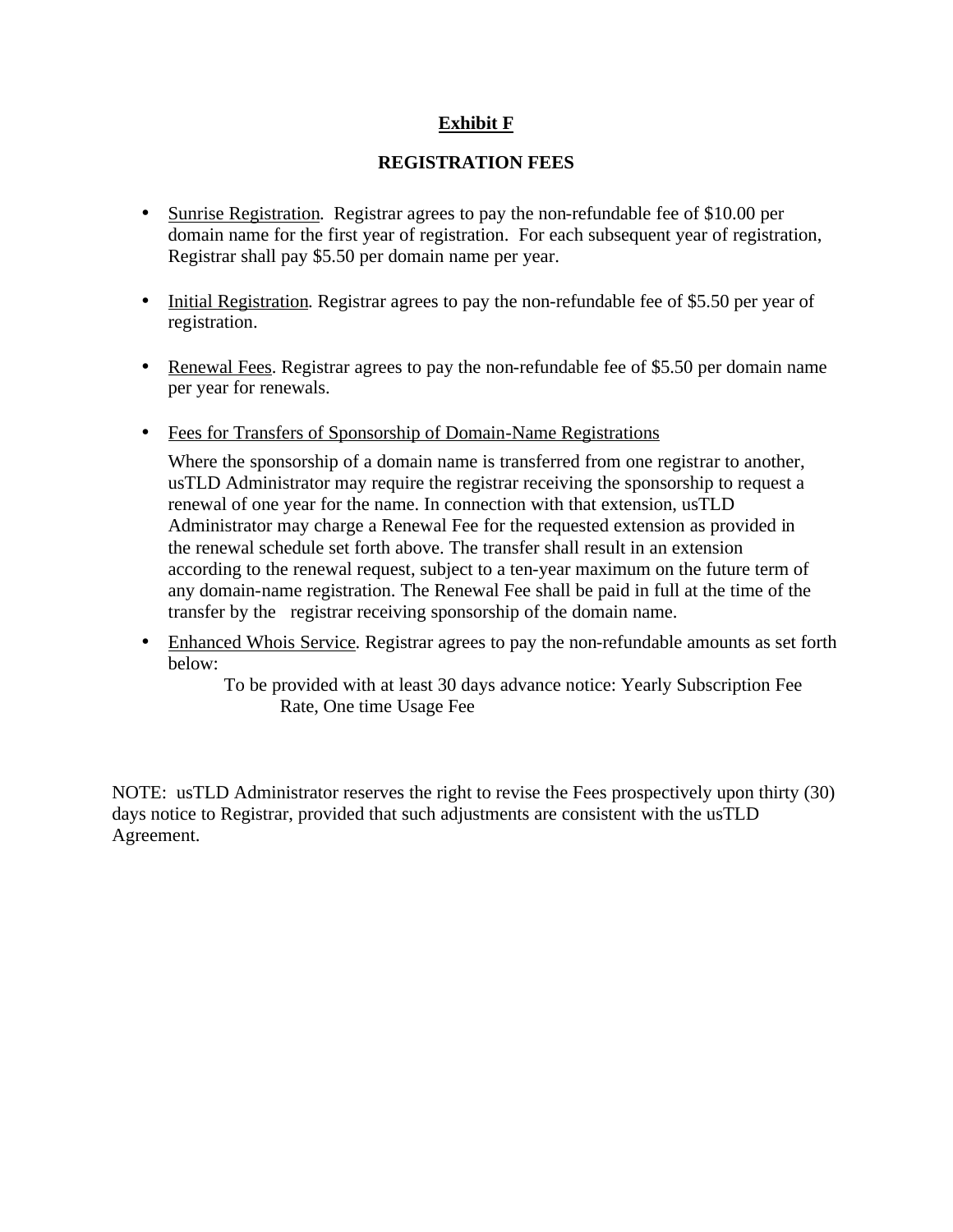### **Exhibit G**

### **PERFORMANCE SPECIFICATIONS**

- **1.** Introduction. The attached Performance Specification Matrix ("Matrix") provides a list of performance specifications as they apply to the three Core Services provided by the usTLD Administrator–SRS, Nameserver, and Whois services.
- **2.** Definitions. Capitalized terms used herein and not otherwise defined shall have the meaning ascribed to them in the Agreement.
	- **2.1** "Core Services" refers to the three core services provided by the usTLD System– SRS, Nameserver, and Whois Services.
	- **2.2** "Performance Specification" refers to the specific committed performance service levels as specified herein.
	- **2.3** "Performance Specification Priority" refers to the usTLD Administrator's rating system for Performance Specifications. Some Performance Specifications are more critical to the operations of the usTLD Administrator than others. Each of the Performance Specifications is rated as C1-mission critical, C2-mission important, C3-mission beneficial, or C4-mission maintenance.
	- **2.4** "Registrar Community" refers to all the registrars accredited by usTLD Administrator that have executed usTLD Administrator-Registrar Agreements with usTLD Administrator for the usTLD.
	- **2.5** "SRS" refers to the Shared Registration System; the service that the usTLD System provides to the Registrar Community. Specifically, it refers to the ability of registrars to add, modify, and delete information associated with domain names, nameserver, contacts, and registrar profile information. This service is provided by systems and software maintained in coactive redundant data centers. The service is available to registrars via an Internet connection.
	- **2.6** "Nameserver" refers to the nameserver function of the usTLD System and the nameservers that resolve DNS queries from Internet users. This service is performed by multiple nameserver sites that host DNS resource records. The customers of the nameserver service are users of the Internet. The nameservers receive a DNS query, resolve it to the appropriate address, and provide a response.
	- **2.7** "Service Level Measurement Period" refers to the period of time for which a Performance Specification is measured. Monthly periods are based on calendar months, quarterly periods are based on calendar quarters, and annual periods are based on calendar years.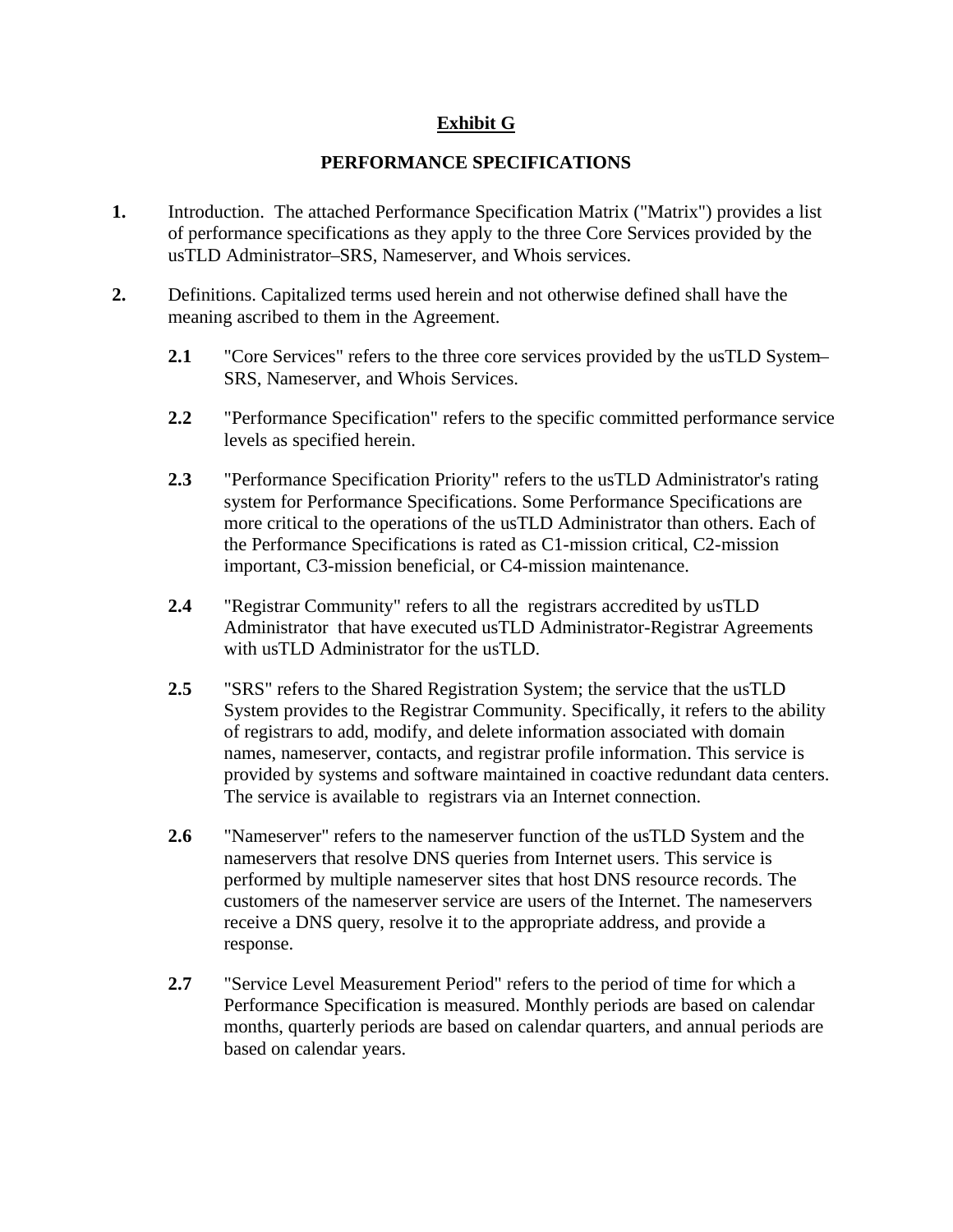- **2.8** "Whois" refers to the usTLD Administrator's Whois service. The usTLD Administrator will provide contact information related to registered domain names and nameserver through a Whois service. Any person with access to the Internet can query the usTLD Administrator's Whois service directly (via the usTLD Administrator website) or through a registrar.
- **3. Performance Specifications.** usTLD Administrator shall use commercially reasonable efforts to provide usTLD Services for the usTLD.
	- **3.1 Service Availability.** Service Availability is defined as the time, in minutes, that the usTLD System's Core Services are responding to its users. Service is unavailable when a service listed in the Matrix is unavailable to all users, that is, when no user can initiate a session with or receive a response from the usTLD System ("Unavailability"). Service Availability is a C1 priority level.
		- **3.1.1** Service Availability is measured as follows:

Service Availability  $\% = \{[(TM - POM) - UOM] / (TM -$ POM)}\*100 where:

TM = Total Minutes in the Service Level Measurement Period (#days\*24 hours\*60 minutes).

POM = Planned Outage Minutes (sum of (i) Planned Outages and (ii) Extended Planned Outages during the Service Level Measurement Period).

UOM = Unplanned Outage Minutes (Difference between the total number of minutes of Unavailability during the Service Level Measurement Period minus POM).

Upon written request, and at the sole expense of the requesting registrar(s), usTLD Administrator will retain an independent third party (to be selected by usTLD Administrator to perform an independent calculation of the UOM). The frequency of this audit will be no more than once yearly during the term of the Agreement between usTLD Administrator and the Registrar.

**[**This calculation is performed and the results reported for each calendar month for SRS and Whois availability and for each calendar year for Nameserver availability. Results will be reported periodically to the Registrar Community via e-mail.**]**

**3.1.2** Service Availability–SRS = 99.9% per calendar month. Service Availability as it applies to the SRS refers to the ability of the SRS to respond to registrars that access and use the SRS through the XRP protocol. SRS Unavailability will be logged with the usTLD Administrator as Unplanned Outage Minutes. The committed Service Availability for SRS is 99.9% and the Service Level Measurement Period is monthly.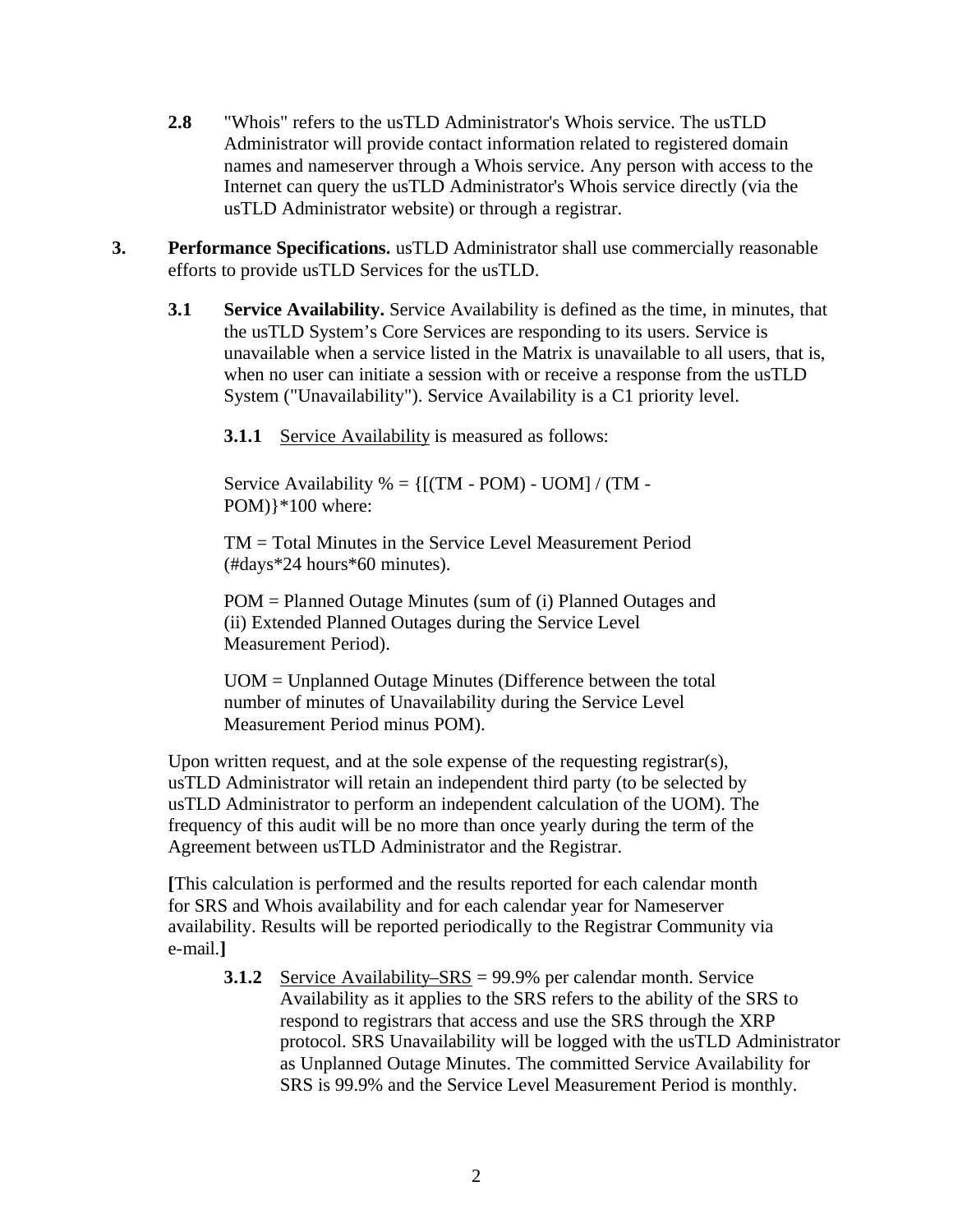- **3.1.3** Service Availability–Nameserver = 99.999% per calendar year. Service Availability as it applies to the Nameserver refers to the ability of the Nameserver to resolve a DNS query from an Internet user. Nameserver Unavailability will be logged with the usTLD Administrator as Unplanned Outage Minutes. The committed Service Availability for Nameserver is 99.999% and the Service Level Measurement Period is annually.
- **3.1.4** Service Availability–Whois = 99.95% per calendar month. Service Availability as it applies to Whois refers to the ability of all users to access and use the usTLD Administrator's Whois service. Whois Unavailability will be logged with the usTLD Administrator as Unplanned Outage Minutes. The committed Service Availability for Whois is 99.95% and the Service Level Measurement Period is monthly.
- **3.2 Planned Outage.** High volume data centers like that used in the usTLD System require downtime for regular maintenance. Allowing for regular maintenance ("Planned Outage") ensures a high level of service for the usTLD System. Planned Outage Performance Specifications are a C4 priority level.
	- **3.2.1** Planned Outage Duration. The Planned Outage Duration defines the maximum allowable time, in hours and minutes, that the usTLD Administrator is allowed to take the usTLD Services out of service for regular maintenance. Planned Outages are planned in advance and the Registrar Community is provided warning ahead of time. This Performance Specification, where applicable, has a monthly Service Level Measurement Period. The Planned Outage Duration for the Core Services is as follows:
		- **3.2.1.1** Planned Outage Duration–SRS = 8 hours (480 minutes) per month;
		- **3.2.1.2** Planned Outage Duration–Nameserver = (no planned outages allowed); and
		- **3.2.1.3** Planned Outage Duration–Whois = 8 hours (480 minutes) per month.
	- **3.2.2** Planned Outage Timeframe. The Planned Outage Timeframe defines the hours and days in which the Planned Outage can occur. The Planned Outage Timeframe for the Core Services is as follows:
		- **3.2.2.1** Planned Outage Timeframe–SRS = 1201-0800 UTC Sunday;
		- **3.2.2.2** Planned Outage Timeframe–Nameserver =(no planned outages allowed); and
		- **3.2.2.3** Planned Outage Timeframe–Whois = 0600-1400 UTC Sunday.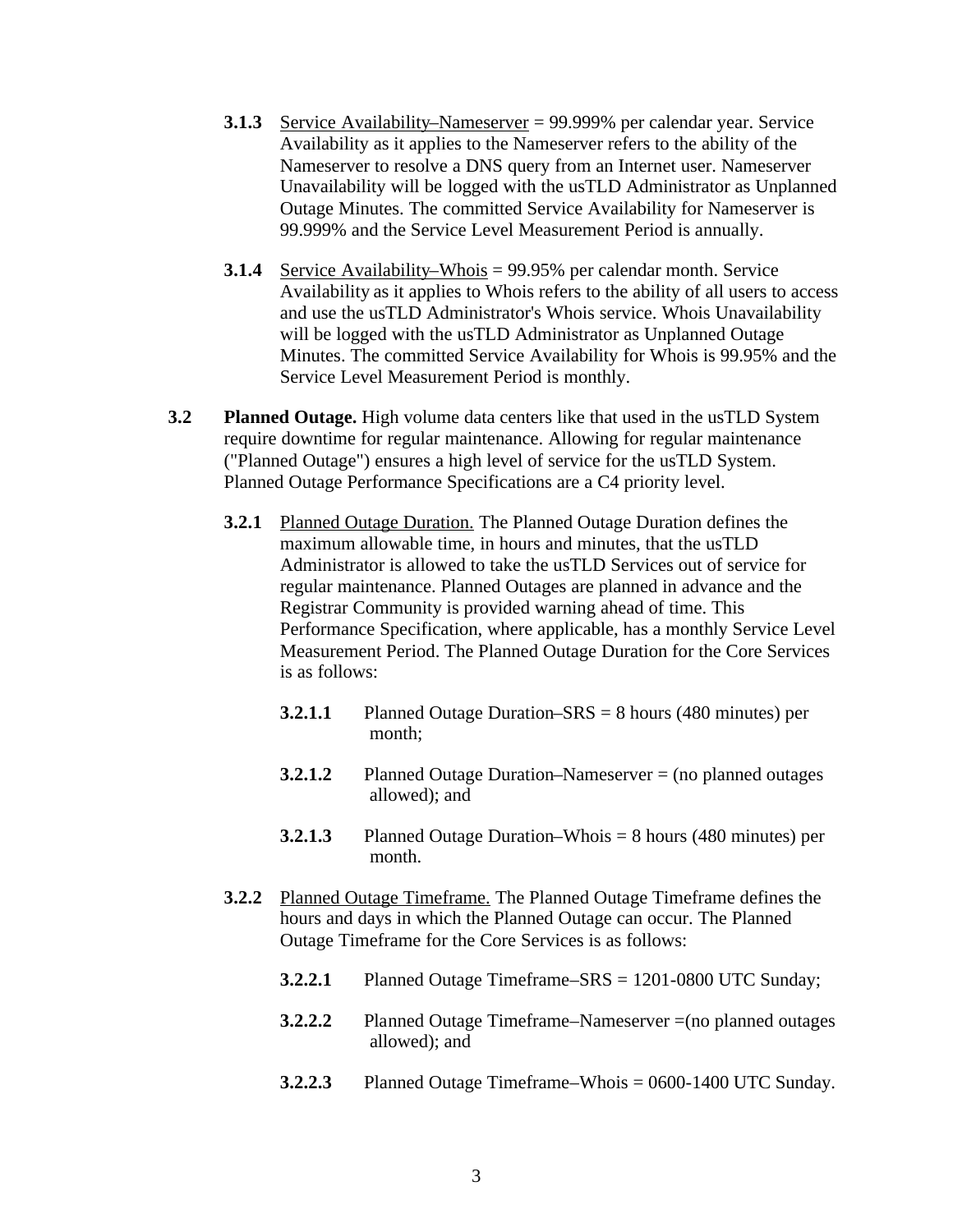- **3.2.3** Planned Outage Notification. The usTLD Administrator will notify all of its registrars of any Planned Outage. The Planned Outage Notification Performance Specification defines the number of days prior to a Planned Outage that the usTLD Administrator will notify its registrars. The Planned Outage Notification for the Core Services is as follows:
	- **3.2.3.1** Planned Outage Timeframe–SRS = 3 days;
	- **3.2.3.2** Planned Outage Timeframe–Nameserver =(no planned outages allowed); and
	- **3.2.3.3** Planned Outage Timeframe–Whois = 3 days.
- **3.3 Extended Planned Outage.** In some cases such as software upgrades and platform replacements an extended maintenance timeframe is required. Extended Planned Outages will be less frequent than regular Planned Outages but their duration will be longer. Extended Planned Outage Performance Specifications are a C4 priority level.
	- **3.3.1** Extended Planned Outage Duration. The Extended Planned Outage Duration defines the maximum allowable time, in hours and minutes, that the usTLD Administrator is allowed to take the usTLD Services out of service for extended maintenance. Extended Planned Outages are planned in advance and the Registrar Community is provided warning ahead of time. Extended Planned Outage periods are in addition to any Planned Outages during any Service Level Measurement Period. This Performance Specification, where applicable, has a Service Level Measurement Period based on a calendar quarter. The Extended Planned Outage Duration for the Core Services is as follows:
		- **3.3.1.1** Extended Planned Outage Duration–SRS = 18 hours (1080 minutes) per calendar quarter;
		- **3.3.1.2** Extended Planned Outage Duration–Nameserver = (no planned outages allowed); and
		- **3.3.1.3** Extended Planned Outage Duration–Whois = 18 hours (1080 minutes) per calendar quarter.
	- **3.3.2** Extended Planned Outage Timeframe. The Extended Planned Outage Timeframe defines the hours and days in which the Extended Planned Outage can occur. The Extended Planned Outage Timeframe for the Core Services is as follows:
		- **3.3.2.1** Extended Planned Outage Timeframe–SRS = 1201-0800 UTC Saturday or Sunday;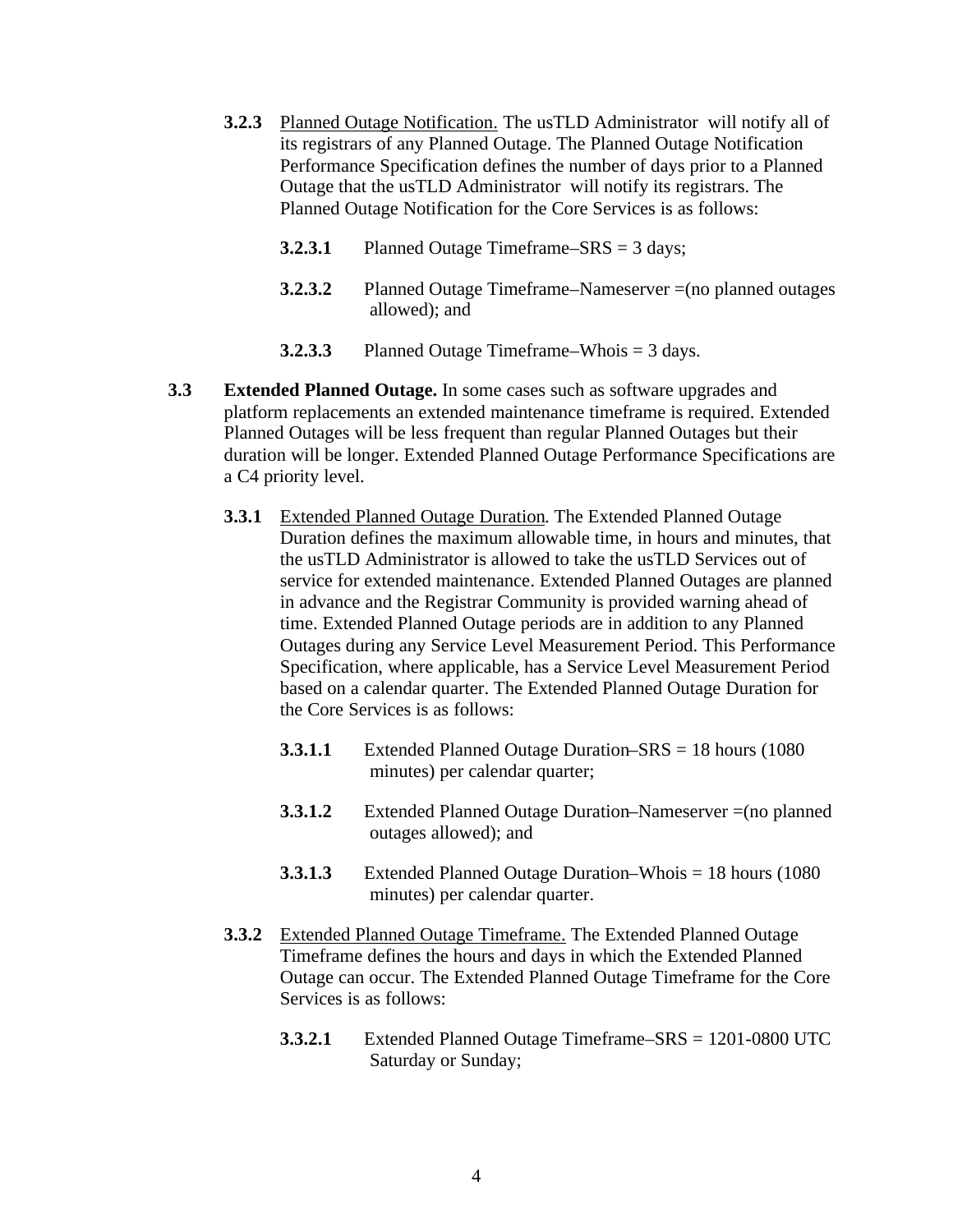- **3.3.2.2** Extended Planned Outage Timeframe–Nameserver = (no planned outages allowed); and
- **3.3.2.3** Extended Planned Outage Timeframe–Whois = 1201-0800 UTC Saturday or Sunday.
- **3.3.3** Extended Planned Outage Notification. The usTLD Administrator will notify all of its registrars of any Extended Planned Outage. The Extended Planned Outage Notification Performance Specification defines the number of days prior to an Extended Planned Outage that the usTLD Administrator will notify its registrars. The Extended Planned Outage Notification for the Core Services is as follows:
	- **3.3.3.1** Extended Planned Outage Timeframe–SRS = 4 weeks;
	- **3.3.3.2** Extended Planned Outage Timeframe–Nameserver =(no planned outages allowed); and
	- **3.3.3.3** Extended Planned Outage Timeframe–Whois = 4 weeks.
- **3.4 Processing Time.** Processing Time is an important measurement of transactionbased services like those provided by the usTLD System. The first three Performance Specifications, Service Availability, Planned Outages and Extended Planned Outages, measure the amount of time that the service is available to its users. Processing Time measures the quality of that service.

Processing Time refers to the time that the usTLD Administrator receives a request and sends a response to that request. Since each of the usTLD Services has a unique function the Performance Specifications for Processing Time are unique to each of the usTLD Services. For example, a Performance Specification for the Nameserver is not applicable to the SRS and Whois, etc. Processing Time Performance Specifications are a C2 priority level.

Processing Time Performance Specifications have a monthly Service Level Measurement Period and will be reported on a monthly basis. The usTLD Administrator will log the processing time for all of the related transactions, measured from the time it receives the request to the time that it returns a response.

- **3.4.1** Processing Time–Add, Modify, Delete = 3 seconds for 95%
	- **3.4.1.1** Processing Time–Add, Modify, and Delete is applicable to the SRS as accessed through the XRP protocol. It measures the processing time for add, modify, and delete transactions associated with domain names, nameserver, contacts, and registrar profile information.
	- **3.4.1.2** The Performance Specification is 3 seconds for 95% of the transactions processed. That is, 95% of the transactions will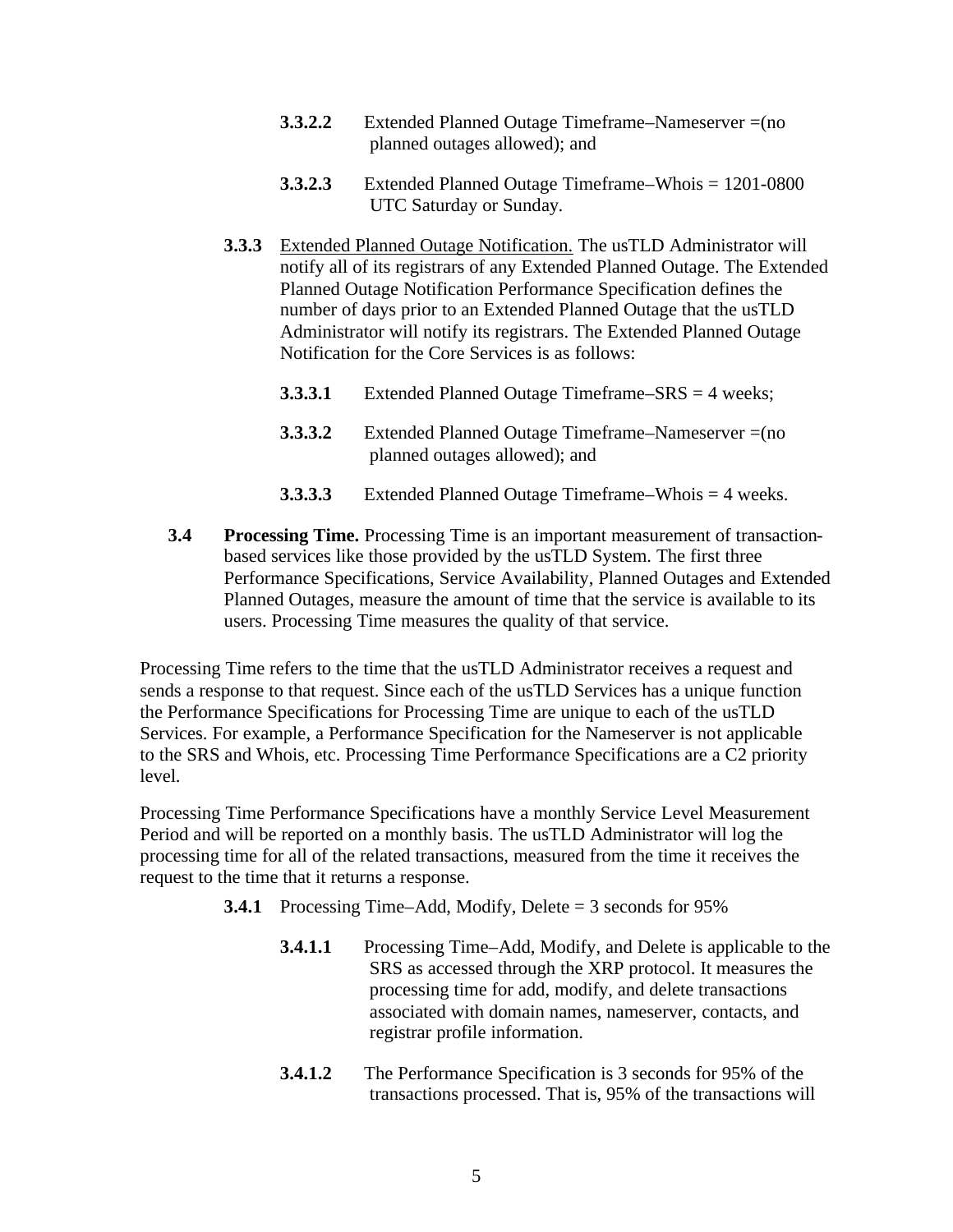take 3 seconds or less from the time the usTLD Administrator receives the request to the time it provides a response.

- **3.4.2** Processing Time–Query Domain = 1.5 seconds for 95%
	- **3.4.2.1** Processing Time–Query Domain is applicable to the SRS as accessed through the XRP protocol **[**defined in Appendix \_\_\_ of the usTLD Agreement**]**. It measures the processing time for an availability query of a specific domain name.
	- **3.4.2.2** The performance specification is 1.5 seconds for 95% of the transactions. That is, 95% of the transactions will take 1.5 seconds or less from the time the usTLD Administrator receives the query to the time it provides a response as to the domain name's availability.
- **3.4.3** Processing Time–Whois Query = 1.5 seconds for 95%
	- **3.4.3.1** Processing Time–Whois Query is only applicable to the Whois. It measures the processing time for a Whois Query.
	- **3.4.3.2** The Performance Specification is 1.5 seconds for 95% of the transactions. That is, 95% of the transactions will take 1.5 seconds or less from the time the Whois receives a query to the time it responds.
- **3.4.4** Processing Time–Nameserver Resolution = 1.5 seconds for 95%
	- **3.4.4.1** Processing Time–Nameserver Resolution is only applicable to the Nameserver. It measures the processing time for a DNS query.
	- **3.4.4.2** The Performance Specification is 1.5 seconds for 95% of the transactions. That is, 95% of the transactions will take 1.5 seconds or less from the time Nameserver receives the DNS query to the time it provides a response.
- **3.5 Update Frequency.** There are two important elements of the usTLD System that are updated frequently and are used by the general public: Nameserver and Whois. Registrars generate these updates through the SRS. The SRS then updates the Nameserver and the Whois. These will be done on a batch basis. Update Frequency Performance Specifications are a C3 priority level.

The committed Performance Specification with regard to Update Frequency for both the Nameserver and the Whois is 15 minutes for 95% of the transactions. That is, 95% of the updates to the Nameserver and Whois will be effectuated within 15 minutes. This is measured from the time that the registry confirms the update to the registrar to the time the update appears in the Nameserver and Whois. Update Frequency Performance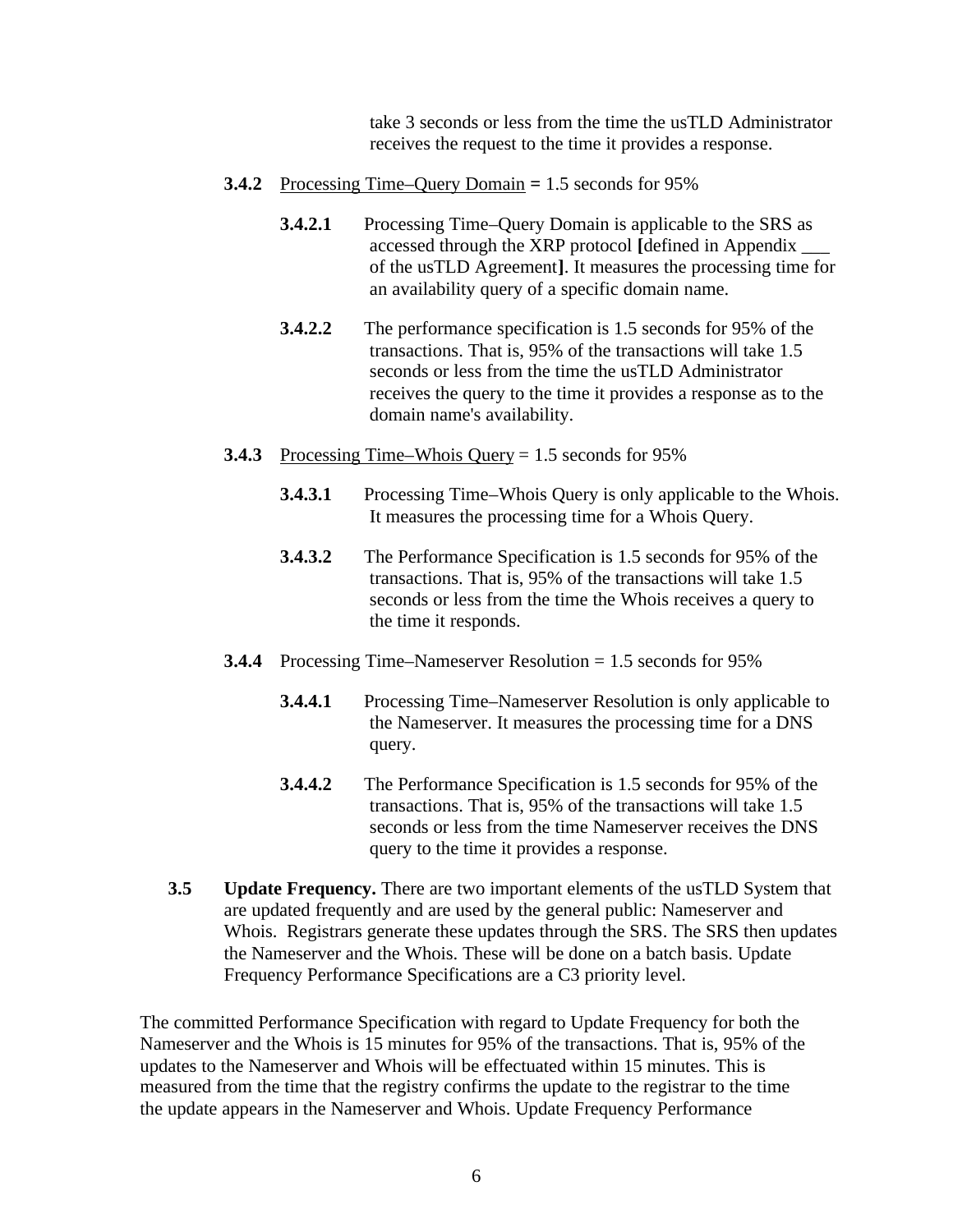Specifications have a monthly Service Level Measurement Period and will be reported on a monthly basis**.**

**3.5.1** Update Frequency–Nameserver = 15 minutes for 95%.

|                | <b>Performance</b><br>Specification<br><b>Description</b> | <b>SRS</b>                      | <b>Nameserver</b>            | <b>Whois</b>                    |
|----------------|-----------------------------------------------------------|---------------------------------|------------------------------|---------------------------------|
|                |                                                           |                                 |                              |                                 |
| $\mathbf{1}$   | Service Availability                                      | 99.9% per<br>calendar month     | 99.999% per<br>calendar year | 99.95% per<br>calendar month    |
| $\overline{2}$ | Processing Time-Add,<br>Modify, Delete                    | 3 sec for 95%                   | ÌNA                          | <b>NA</b>                       |
| 3              | Processing Time-<br><b>Query Domain</b>                   | 1.5 sec for 95%                 | ÌNA                          | NA                              |
| $\overline{4}$ | Processing Time-<br>Whois                                 | NA                              | ÌNA                          | 1.5 sec for 95%                 |
| 5              | Processing Time-<br>Nameserver Resolution                 | NA                              | 1.5 sec for 95%              | ÌМ                              |
| 6              | Update Frequency                                          | NA                              | 15 min for 95%               | 15 min for 95%                  |
| $\overline{7}$ | Planned Outage-<br>Duration                               | 8 hrs per calendar<br>month     | not allowed                  | 8 hrs per calendar<br>month     |
| 8              | Planned Outage-<br>Timeframe                              | $1201 - 0800$ EST<br>Sun        | not allowed                  | $1201 - 0800$ EST<br>Sun        |
| 9              | Planned Outage-<br>Notification                           | 3 days                          | not allowed                  | 3 days                          |
| 10             | <b>Extended Planned</b><br>Outage-Duration                | 18 hrs per<br>calendar quarter  | not allowed                  | 18 hrs per<br>calendar quarter  |
| 11             | <b>Extended Planned</b><br>Outage-Timeframe               | $1201 - 0800$ ETC<br>Sat or Sun |                              | $1201 - 0800$ ETC<br>Sat or Sun |
| 12             | <b>Extended Planned</b><br>28 days<br>Outage-Notification |                                 | not allowed                  | 28 days                         |

**3.5.2** Update Frequency–Whois = 15 minutes for 95%.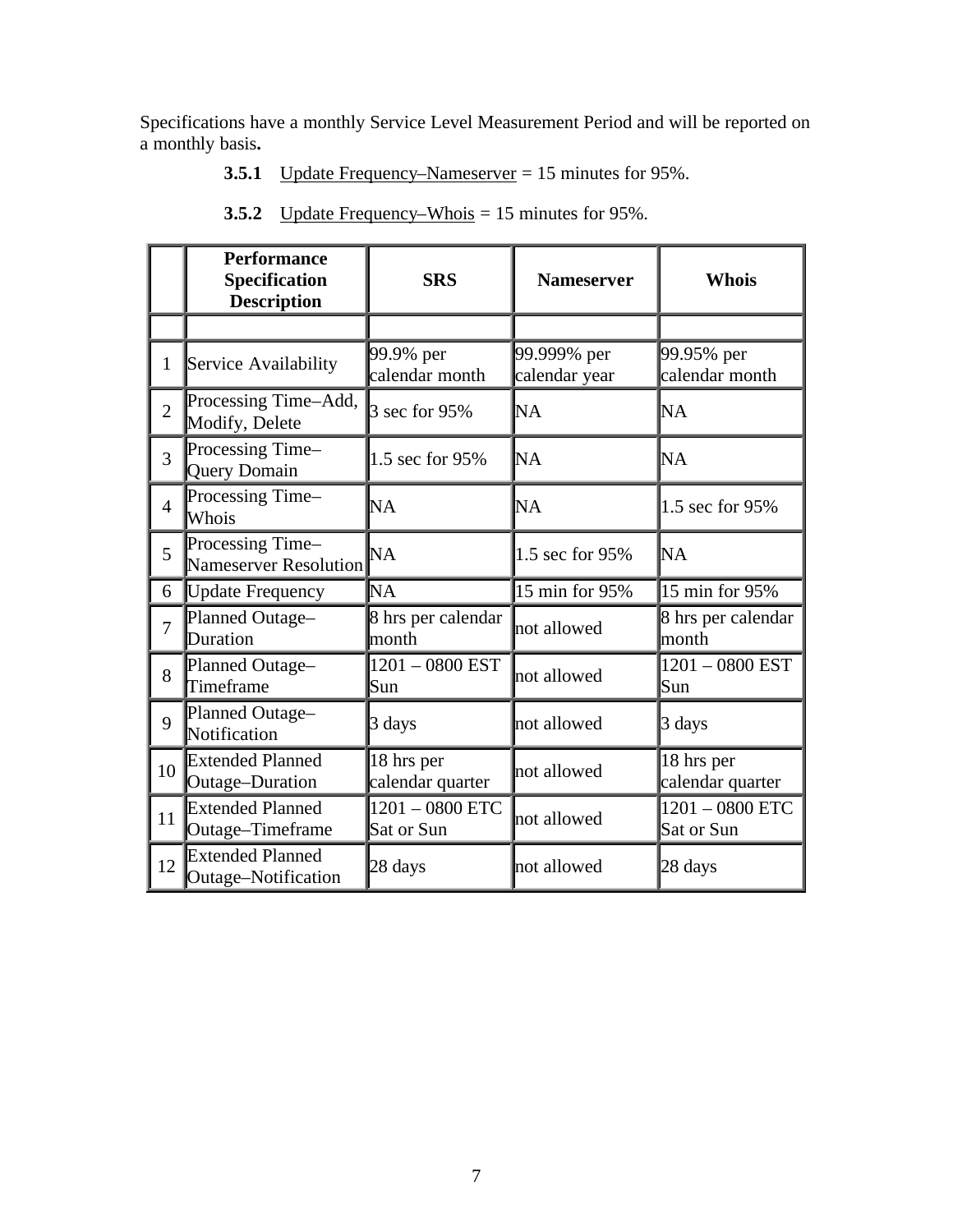### **Exhibit H**

### **SERVICE LEVEL AGREEMENT**

**1. Definitions.** Capitalized terms used herein and not otherwise defined shall have the definitions ascribed to them in Exhibit G to the usTLD Administrator-Registrar Agreement.

**2. Credits.** If usTLD Administrator fails to meet the Performance Specifications defined in Exhibit G ("Service Level Exception" or "SLE"), usTLD Administrator shall pay in the aggregate to the Registrar Community a credit according to the tables provided below ("Applicable Credit"). Each Registrar shall only be entitled to a fraction of the Applicable Credit. Such fractions of the credit specified in the tables to be paid to any individual Registrar will be calculated based upon the number of domain names that such Registrar added to the usTLD Administrator during the Service Level Measurement Period compared to the total number of domain names added to the usTLD Administrator by all Registrars during the Service Level Measurement Period in which the SLE occurred. The credit due to Registrar may be paid as an offset to registrations and other fees owed to usTLD Administrator by Registrar. All credits shall be paid in U.S. Dollars. The following Credit Lookup Matrix indicates the corresponding credit table for which the credits defined in this Appendix will be levied.

|                | <b>Performance Specification Description</b>  | <b>SRS</b>     | Nameserver | <b>Whois</b>           |
|----------------|-----------------------------------------------|----------------|------------|------------------------|
|                | Service Availability                          | Table C1a      | Table C1b  | Table C <sub>1</sub> a |
| 12             | Processing Time - Add, Modify, Delete         | Table C2       | NA         | NА                     |
| 13             | Processing Time - Query Domain                | Table C2       | NA         | lΝA                    |
| I4             | Processing Time – Whois                       | 'NA            | NA         | Table C2               |
| l5             | Processing Time - Nameserver Resolution       | $\mathbb{N}$ A | Table C2   | ľМ                     |
| 16             | <b>Update Frequency</b>                       | INA.           | Table C3   | Table C3               |
|                | Planned Outage – Duration                     | Table C4b      | ľМ         | Table C4b              |
| $\vert\vert$ 8 | Planned Outage – Timeframe                    | Table C4a      | 'NA        | Table C <sub>4</sub> a |
| 19             | Planned Outage – Notification                 | Table C4a      | ľМ         | Table C <sub>4</sub> a |
| $\vert$ 10     | Extended Planned Outage – Duration            | Table C4b      | ľМ         | Table C4b              |
| $\mathbf{11}$  | Extended Planned Outage – Timeframe           | Table C4a      | NA         | Table C4a              |
| 12             | <b>Extended Planned Outage – Notification</b> | Table C4a      | 'NA        | Table C <sub>4</sub> a |

**CREDIT LOOKUP MATRIX**

If one or more SLEs occurs as the direct result of a failure to meet a Performance Specification in a single credit class, usTLD Administrator shall be responsible only for the credit assessed for the credit class which is the proximate cause for all directly related failures.

The following tables identify total Registrar Community credits due for SLEs in the four credit classes C1 - C4. Notwithstanding the credit levels contained in these tables, the total credits owed by usTLD Administrator under this Agreement shall not exceed \$30,000 USD monthly and \$360,000 USD annually. The credits contained in Tables C1a-C4 represent the total credits that may be assessed in a given SLR category in one Service Level Measurement Period.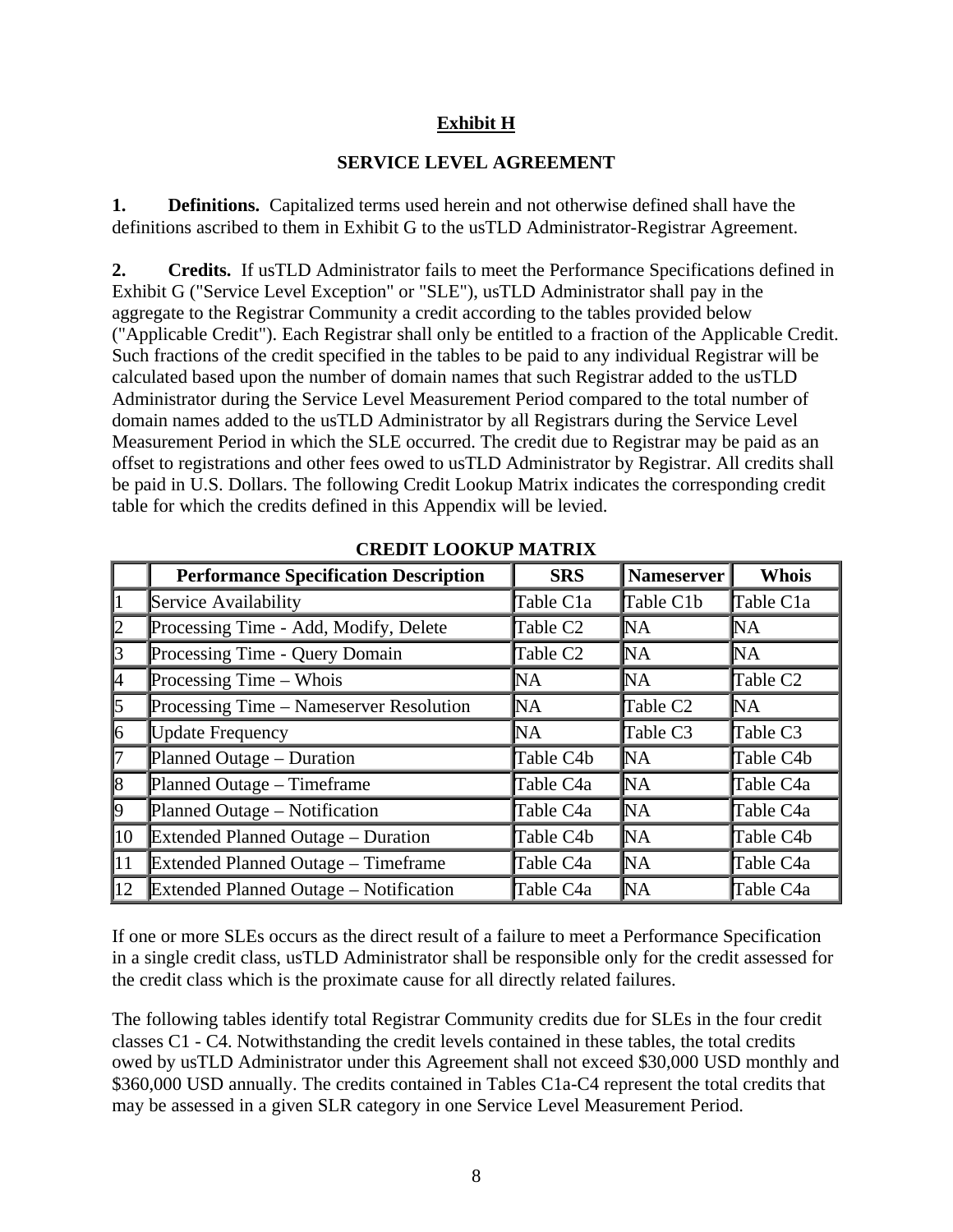**2.1 C1 Credit Class–**If availability of C1 Credit Class components or systems does not meet C1 Performance Specifications in any given Service Level Measurement Period described in the Performance Specification Matrix in Exhibit G, usTLD Administrator will credit the Registrar Community according to the tables (which amount will be credited to the Registrar on a proportional basis as set forth above).

| TUDIO OTU                         |                     |                                                                        |             |                     |                        |                            |  |
|-----------------------------------|---------------------|------------------------------------------------------------------------|-------------|---------------------|------------------------|----------------------------|--|
| <b>SLE</b>                        | $\approx$ 30 sec.'s | $\left 30-60 \text{ sec.}'\right  \leq \left 1-2 \text{ min.}'\right $ |             | $\vert$ 2-10 min.'s | $10-30 \text{ min.'s}$ | lover $30$<br>$\lim_{s}$ : |  |
| Monthly<br>Credit to<br>Registrar |                     |                                                                        |             |                     |                        |                            |  |
| <b>Community</b> $\$\,750$        |                     | $\$\,1,500$                                                            | $\$\,2,500$ | $\$\,3,750$         | $\$\,5,000$            | $\$\,6,000$                |  |

**Table C1a**

**C1a Availability Example:** In a given measurement period, the SRS Availability is 99.87%, which equates to 52 minutes of unplanned downtime. The usTLD Administrator's Performance Specification for SRS Availability is 99.9%, or 43 minutes of downtime. The Service Level Exception, therefore, is 9 minutes (52-43 minutes), the difference between the Performance Specification and the actual measured performance. From the Credit Lookup Matrix, we see the relevant SLA is found in Table C1a. In Table C1a, the time interval (2-10 minutes) has a corresponding credit of \$3,750 USD to be paid to the Registrar Community.

**Table C1b**

| <b>SLE</b>            | $<$ 10 min.'s | $10-30$ min.'s    $30-60$ min.'s    $1-2$ hours |              |              | $\mathbb{2}$ -4 hours | lover 4 hours |
|-----------------------|---------------|-------------------------------------------------|--------------|--------------|-----------------------|---------------|
| <b>Annual</b>         |               |                                                 |              |              |                       |               |
| Credit to             |               |                                                 |              |              |                       |               |
| Registrar             |               |                                                 |              |              |                       |               |
| Community $\$\,7,500$ |               | $\$\,15,000$                                    | $\$\,25,000$ | $\$\,35,000$ | $\$\,50,000$          | $\$\,75,000$  |

**C1b Availability Example:** In a given Service Level Measurement Period, the measured Nameserver Availability is 99.990% over a twelve (12) month period, which equates to 52 minutes of downtime. The usTLD Administrator's Performance Specification for Nameserver Availability is 99.999%, or 5 minutes of downtime per calendar year. The Service Level Exception, therefore, is 47 minutes (52-5 minutes), the difference between the Performance Specification and the actual measured performance. From the Credit Lookup Matrix, we see the relevant SLA is found in Table C1b. In Table C1b, the time interval (30-60 minutes) has a corresponding credit of \$25,000 USD to be paid to the Registrar Community.

**2.2 C2 Credit Class–**If processing time for C2 Credit Class services does not meet C2 Service Levels in any given Service Level Measurement Period, usTLD Administrator will credit the Registrar Community according to the following table (which amount will be credited to the Registrars on a proportional basis as set forth above).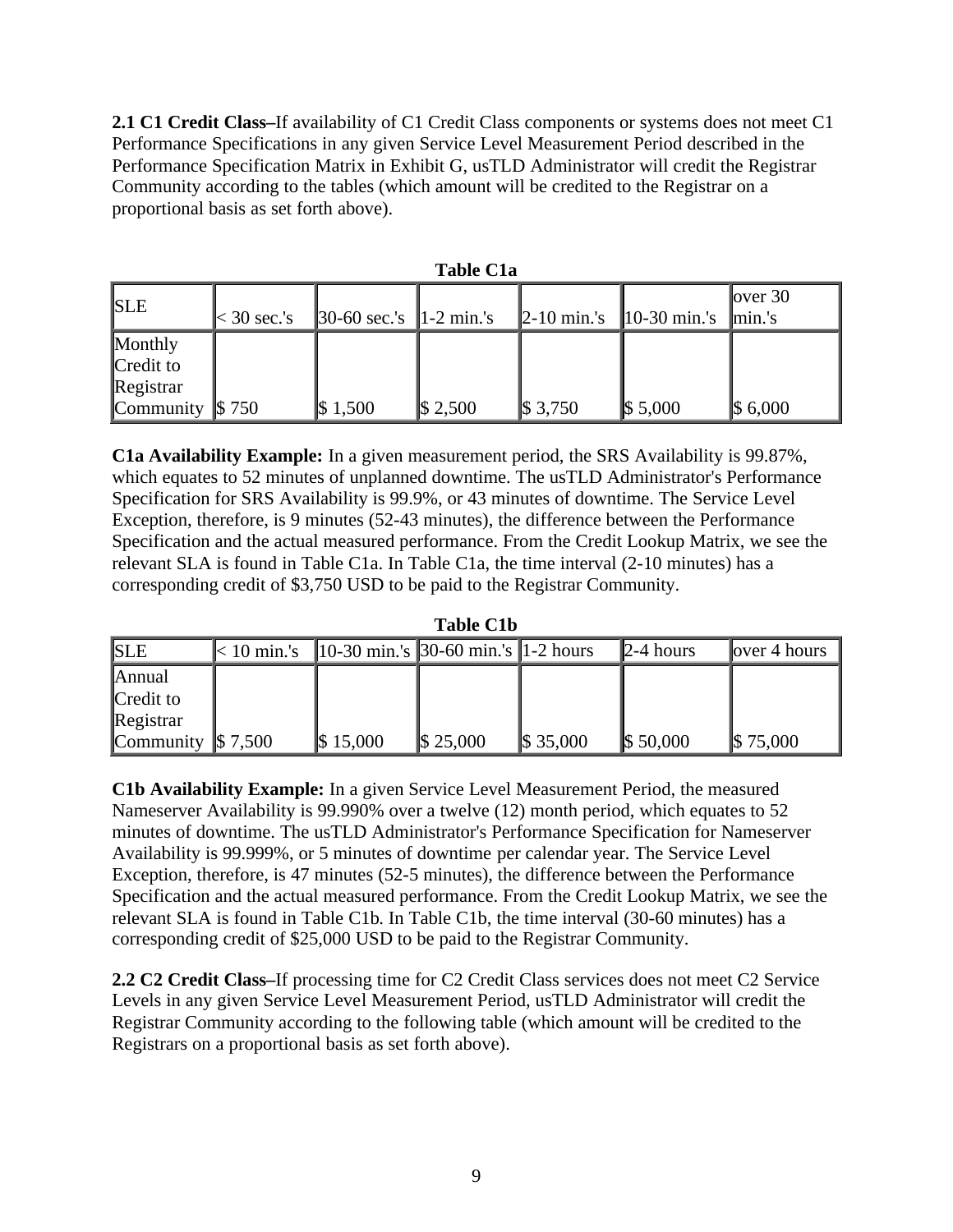|                     | ravic Cz     |                       |                                  |             |                             |                  |  |  |
|---------------------|--------------|-----------------------|----------------------------------|-------------|-----------------------------|------------------|--|--|
| <b>SLE</b>          | $<$ 2 sec.'s | $\mathbb{Z}-5$ sec.'s | $\blacktriangleright$ -10 sec.'s |             | 10-20 sec.'s   20-30 sec.'s | $over 30$ sec.'s |  |  |
| Monthly             |              |                       |                                  |             |                             |                  |  |  |
| Credit to           |              |                       |                                  |             |                             |                  |  |  |
| Registrar           |              |                       |                                  |             |                             |                  |  |  |
| Community $\$\,375$ |              | \$750                 | $\$\,1,500$                      | $\$\,3,500$ | $\$\,4,000$                 | $\$\,7,500$      |  |  |

**Table C2**

**C2 Processing Example:** The Performance Specification for Processing Time for Add, Modify, and Delete is 3 seconds or less for 95% of the transactions. In a given Service Level Measurement Period 7% of the transactions are greater than 3 seconds. The 5% of those transactions with the longest processing times are not subject to the SLE calculation (3 seconds for 95%). The SLE is calculated using the average processing time for the 2% of the transactions that are subject to the SLE. If there were 1,000 transactions and they took a total of 4,000 seconds the average is 4 seconds. That generates an SLE of 1 second (4 seconds - 3 seconds). From the Credit Lookup Matrix, we see the relevant SLA is found in Table C2. In Table C2, the SLE time interval  $\langle$  2 seconds) has a corresponding credit \$375 USD to be paid to the Registrar Community.

**2.3 C3 Credit Class–**If update frequency measurements of C3 Credit Class components or systems do not meet C3 Service Levels in any given Service Level Measurement Period as described in the Performance Specification Matrix in Exhibit G, usTLD Administrator will credit the Registrar Community according to the following tables (which amount will be credited to the Registrars on a proportional basis as set forth above).

| <b>SLE</b>                 | $\leq 30$ sec.'s | $\vert 30-60 \text{ sec.}'s \vert \vert 1-2 \text{ min.}'s \vert$ |       |                  | <b>2-10 min.</b> 's $\ $ 10-30 min.'s | lover $30$<br>$\lim_{s}$ : |
|----------------------------|------------------|-------------------------------------------------------------------|-------|------------------|---------------------------------------|----------------------------|
| Monthly<br>Credit to       |                  |                                                                   |       |                  |                                       |                            |
| Registrar                  |                  |                                                                   |       |                  |                                       |                            |
| <b>Community</b> $\$\,188$ |                  | <b>S</b> 375                                                      | \$625 | $\mathbb{S}$ 938 | $\$\,1,250$                           | $\$\,1,500$                |

| <b>Table C3</b> |  |
|-----------------|--|
|-----------------|--|

**C3 Update Frequency Example:** In a given Service Level Measurement Period, 95% of the updates to the Nameserver take 24 minutes or less to complete. The corresponding usTLD Administrator's Performance Specification is 15 minutes for 95% of the updates. The SLE, therefore, is 9 minutes. From the Credit Lookup Matrix, we see the relevant SLA is found in Table C3. The SLE time interval (2-10 minutes) has a corresponding credit of \$938 USD to be paid to the Registrar Community.

**2.4 C4 Credit Class–**If usTLD Administrator fails to comply with C4 Credit Class category Performance Specifications, usTLD Administrator will credit the Registrar Community according to the following tables (C4a and C4b) (which amount will be credited to the Registrars on a proportional basis as set forth above).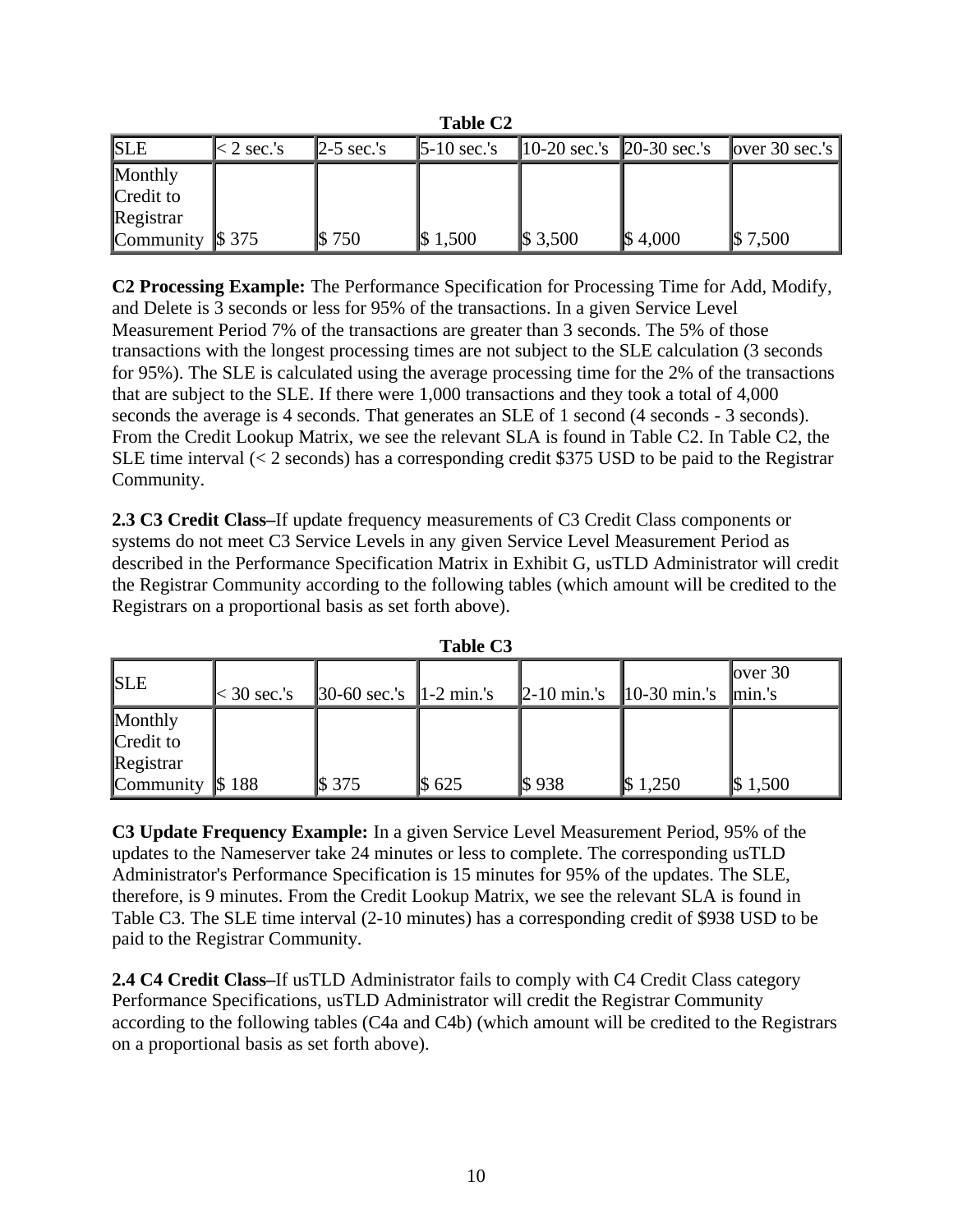| <b>Table C4a</b> |       |  |  |  |  |  |
|------------------|-------|--|--|--|--|--|
| <b>SLE</b>       | Any   |  |  |  |  |  |
| Monthly Credit   |       |  |  |  |  |  |
| to Registrar     |       |  |  |  |  |  |
| Community        | \$500 |  |  |  |  |  |

**C4a Planned Outage Notification Example:** In each instance the usTLD Administrator fails to meet the Performance Specifications for Notification and Timeframe related to Planned Outages and Extended Planned Outages, the usTLD Administrator is subject to the credit in Table C4a. For example, the usTLD Administrator informs the Registrar Community that it will initiate a Planned Outage of the SRS on the next calendar Sunday (five (5) days advance notice). The corresponding usTLD Administrator's Performance Specification is 28 days notice. From the Credit Lookup Matrix, we see the relevant SLA is found in Table C4a. This results in a credit of \$500 USD to be paid to the Registrar Community.

**Table C4b**

| <b>SLE</b>                 | $< 1$ hour | $1-2$ hours | $\ 2-4\ $ hours | $\mu$ -6 hours | $\vert$ 6-10 hours | $\vert$ over 10 hours $\vert$ |
|----------------------------|------------|-------------|-----------------|----------------|--------------------|-------------------------------|
| Monthly                    |            |             |                 |                |                    |                               |
| Credit to                  |            |             |                 |                |                    |                               |
| Registrar                  |            |             |                 |                |                    |                               |
| <b>Community</b> $\$\,300$ |            | 750         | 1,200           | $\$\,2,500$    | $\$\,3,500$        | $\$\,4,000$                   |

**C4b Planned Outage Example:** In a given Service Level Measurement Period, the actual duration of a planned outage is 11 hours and 20 minutes for the SRS. The corresponding usTLD Administrator's Performance Specification is 8 hours per month for the SRS. The SLE, therefore, is 3 hours and 20 minutes. From the Credit Lookup Matrix the relevant SLA is found in Table C4b. The SLE time interval (2-4 hours) has a corresponding credit of \$1,200 USD to be paid to the Registrar Community.

**3. Receipt of Credits.** In order for Registrars to claim credits, the following procedure must be followed:

3.1 usTLD Administrator shall perform the required measurements in order to obtain the total credits associated with the applicable Service Level Measurement Period. Such measurements and associated documentation shall be delivered by e-mail to each of the Registrars in the Registrar Community. Such notice shall also include the total credit (if any) to be paid to the Registrar Community as a result of any outages.

3.2 Receipt of Credit - When the above steps have been completed, the usTLD Administrator shall enter in each Registrar's account balance the amount of credit (if applicable) that can be used immediately toward registrations in the Registry.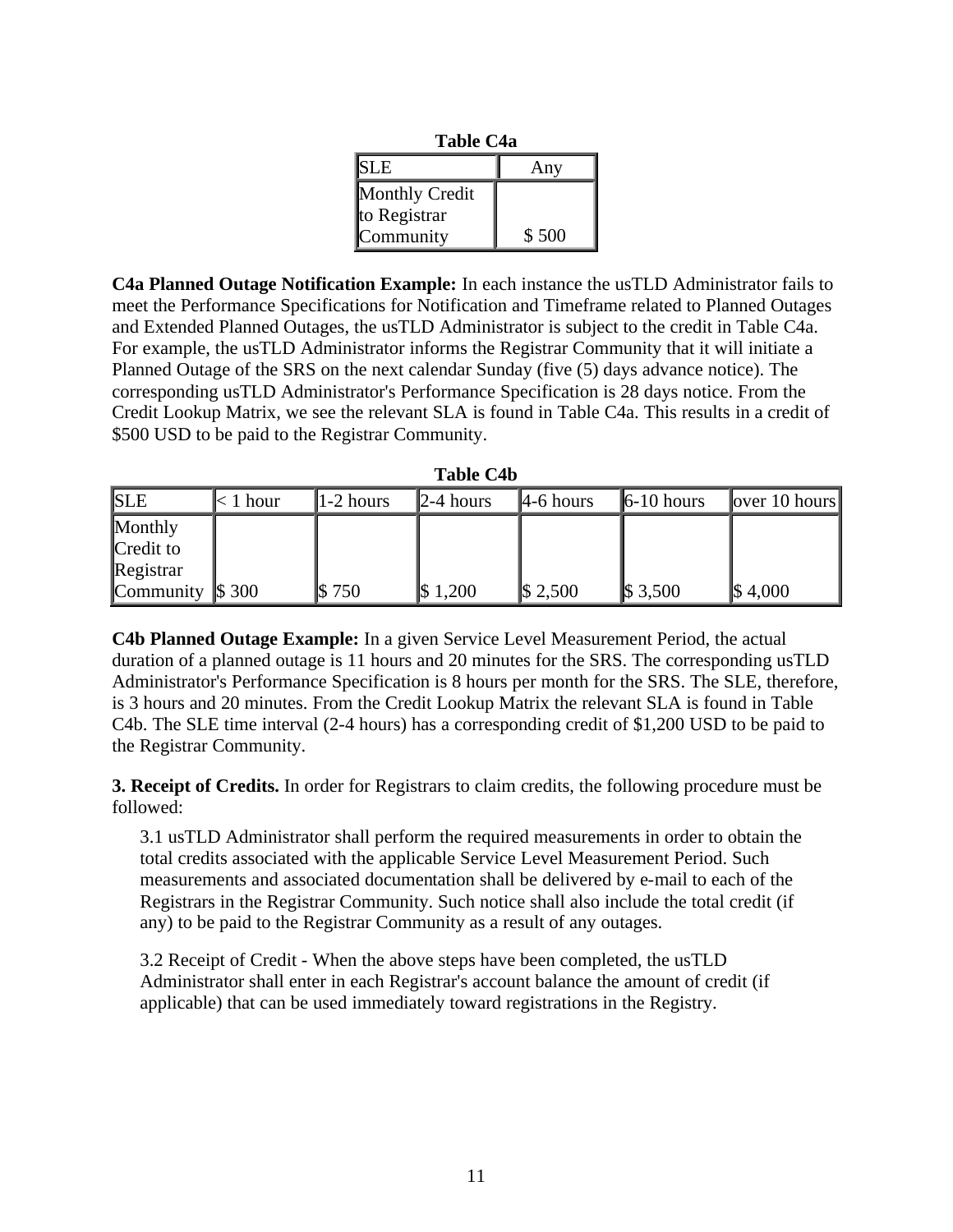### **4. Obligations.**

4.1 Except in the case of cross-network nameserver performance (which is not a subject of this Service Level Agreement), usTLD Administrator will perform monitoring from internally located systems as a means to verify that the conditions of the SLA are being met.

4.2 Upon written request, and at the sole expense of the requesting Registrar(s), usTLD Administrator will retain an independent third party to be selected by usTLD Administrator with the consent of the Registrar(s). The Registrar may, under reasonable terms and conditions, audit the reconciliation records for the purposes of verifying measurements of the Performance Specifications. The frequency of these audits will be no more than once yearly during the term of the agreement between usTLD Administrator and the Registrar.

4.3 usTLD Administrator's obligations under this SLA are waived during the first 120 days after the date that the expanded space of the usTLD goes "live." ("Commencement of Service Date").

4.4 A Registrar must report each occurrence of alleged occasion of Unavailability of Core Services to the usTLD Administrator customer service help desk in the manner required by the usTLD Administrator (i.e., e-mail, fax, telephone) in order for an occurrence to be treated as Unavailable for purposes of the SLE.

4.5 In the event that the Core Services are Unavailable to an individual Registrar, usTLD Administrator will use commercially reasonable efforts to re-establish the affected Core Services for such Registrar as soon as reasonably practicable. In the event that the Unavailability of Core Services affects all Registrars, the usTLD Administrator is responsible for opening a blanket trouble ticket and immediately notifying all Registrars of the trouble ticket number and details.

4.6 Both Registrar and the usTLD Administrator agree to use reasonable commercial good faith efforts to establish the cause of any alleged Core Services Unavailability. If it is mutually determined to be a usTLD Administrator problem, the issue will become part of the Unplanned Outage minutes.

4.7 The usTLD Administrator will use commercially reasonable efforts to restore the critical systems of the Core Services within 24 hours after the termination of a force majeure event and restore full system functionality within 48 hours after the termination of a force majeure event. Outages due to a force majeure will not be considered Service Unavailability.

4.9 Incident trouble tickets must be opened within a commercially reasonable period of time.